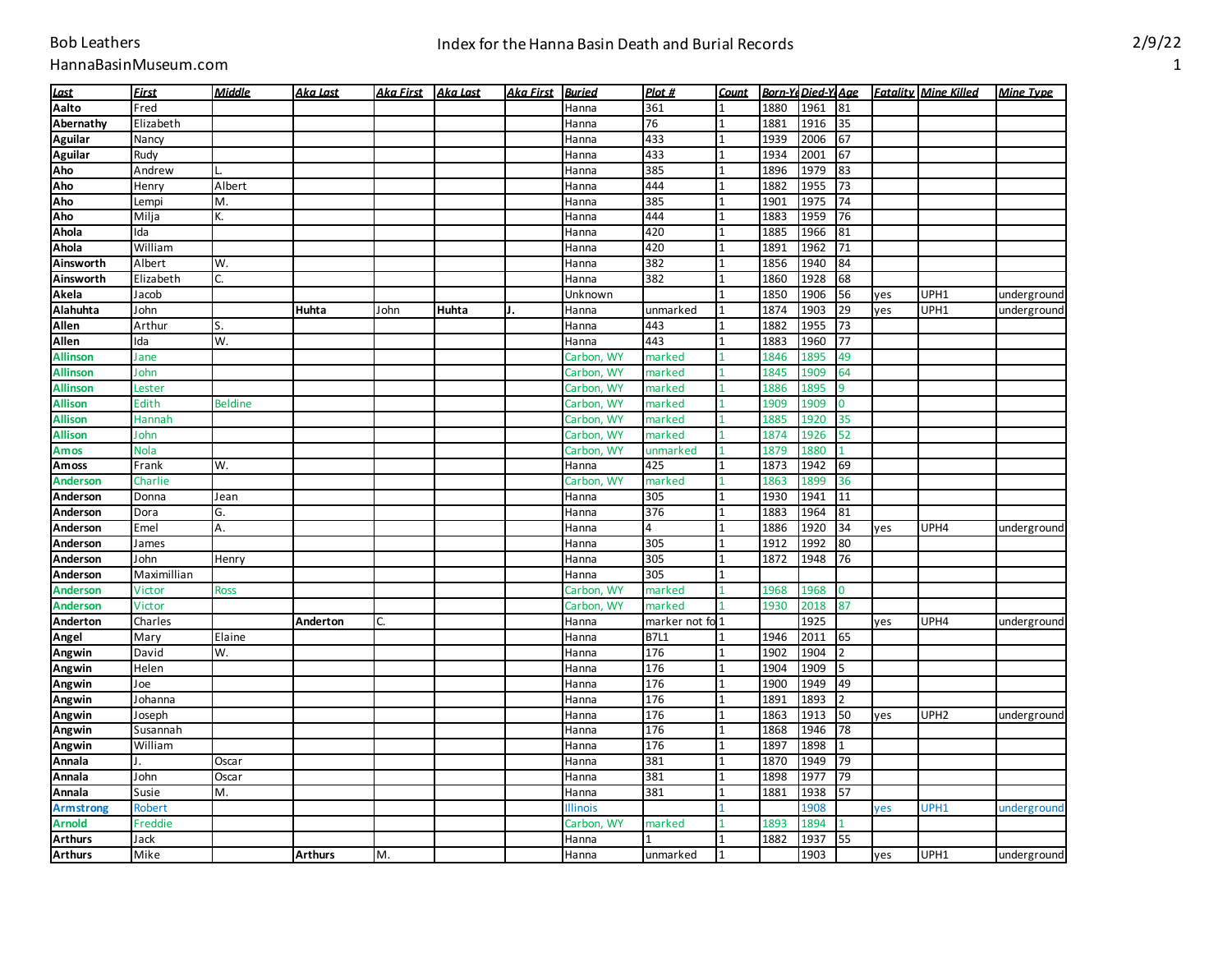| Last              | <b>First</b>    | <u>Middle</u> | <u>Aka Last</u> | Aka First Aka Last |               | Aka First | <b>Buried</b> | Plot #          | <b>Count</b> | <b>Born Ye Died Y Age</b> |      |                |     | <b>Fatality Mine Killed</b> | <b>Mine Type</b> |
|-------------------|-----------------|---------------|-----------------|--------------------|---------------|-----------|---------------|-----------------|--------------|---------------------------|------|----------------|-----|-----------------------------|------------------|
| <b>Arthurs</b>    | Peter           |               |                 |                    |               |           | France        |                 |              | 1895                      | 1918 | 23             |     |                             |                  |
| Asplund           | John            |               | Ashblund        | John               | Ashblund      |           | Hanna         | unmarked        |              | 1861                      | 1903 | 42             | yes | UPH1                        | underground      |
| Attryde           | Amy             |               |                 |                    |               |           | Hanna         | 384             |              | 1889                      | 1965 | 76             |     |                             |                  |
| Attryde           | Charles         | Edward        |                 |                    |               |           | Hanna         | 384             |              |                           |      |                |     |                             |                  |
| Attryde           | Edward          |               |                 |                    |               |           | Hanna         | 384             |              | 1888                      | 1964 | 76             |     |                             |                  |
| Attryde           | Herbert         |               |                 |                    |               |           | Hanna         | 77              |              | 1910                      | 1917 |                |     |                             |                  |
| Attryde           | James           |               |                 |                    |               |           | Hanna         | 77              |              | 1858                      | 1934 | 76             |     |                             |                  |
| Attryde           | Pamelia         |               |                 |                    |               |           | Hanna         | 77              |              | 1855                      | 1925 | 70             |     |                             |                  |
| Attryde           | Ruth            |               |                 |                    |               |           | Hanna         | 384             |              | 1906                      | 1939 | 33             |     |                             |                  |
| Austin            | Desha           |               | Austin          | D.C.               |               |           | Hanna         | unmarked        |              |                           | 1903 |                | yes | UPH1                        | underground      |
| Austin            | William         |               | Austin          | W.                 |               |           | Hanna         | unmarked        |              |                           | 1903 |                | yes | UPH1                        | underground      |
| Autio             | Anna            | M.            |                 |                    |               |           | Hanna         | 412             |              | 1914                      | 1999 | 85             |     |                             |                  |
| Autio             | Frank           | Ē.            |                 |                    |               |           | Hanna         | 412             |              | 1913                      | 1994 | 81             |     |                             |                  |
| Aysto             | Samuel          | Richard       | Aysto           | Sam                | Aysto         | s.        | Hanna         | unmarked        |              | 1883                      | 1903 | 20             | yes | UPH1                        | underground      |
| <b>Backer</b>     | Barbara         | Anise         |                 |                    |               |           | Hanna         | 345             |              | 1943                      | 1943 | 0              |     |                             |                  |
| <b>Bailey</b>     | Douglas         |               |                 |                    |               |           | Hanna         | marker not fo 1 |              |                           | 1929 |                |     |                             |                  |
| <b>Baillie</b>    | W. D.           |               | <b>Baillie</b>  | W. D.              |               |           | Laramie, WY   |                 |              |                           | 1933 |                | yes | UPH4                        | underground      |
| Bain              | Richard         |               | Bain            | R.                 |               |           | Hanna         | 279             |              | 1881                      | 1903 | 22             | yes | UPH1                        | underground      |
| Baker             | Michelle        | D.            |                 |                    |               |           | Hanna         | <b>B4L14</b>    |              | 1993                      | 1993 | 0              |     |                             |                  |
| <b>Baker</b>      | Shyle           | B.            |                 |                    |               |           | Hanna         | <b>B4L14</b>    |              | 1995                      | 1995 | O              |     |                             |                  |
| <b>Baldwin</b>    | Mary            | Elizabeth     |                 |                    |               |           | Hanna         | 73              |              | 1860                      | 1932 | 72             |     |                             |                  |
| <b>Ball</b>       | Alfred          |               |                 |                    |               |           | Carbon, WY    | marked          |              | 1840                      | 1886 | 46             | yes | UPC6                        | underground      |
| Ball              | Sarah           |               |                 |                    |               |           | Carbon, WY    | marked          |              | 1843                      |      |                |     |                             |                  |
| Bamber            | James           |               |                 |                    |               |           | Hanna         | 371             |              | 1889                      | 1948 | 59             |     |                             |                  |
| <b>Bamber</b>     | Margaret        |               |                 |                    |               |           | Hanna         | 371             |              | 1890                      | 1946 | 56             |     |                             |                  |
| <b>Bangs</b>      | Jennette        |               |                 |                    |               |           | Carbon, WY    | marked          |              | 1862                      | 1895 | 33             |     |                             |                  |
| <b>Bangs</b>      | Willie          |               |                 |                    |               |           | Carbon, WY    | marked          |              | 1881                      | 1899 | 18             |     |                             |                  |
| Bapbantakh        | Aikatepinh      |               |                 |                    |               |           | Hanna         | 139             |              | 1923                      | 1928 |                |     |                             |                  |
| Barnett           | Darrell         |               |                 |                    |               |           | Hanna         | B4L19           |              | 1932                      | 2013 | 81             |     |                             |                  |
| <b>Barouxakis</b> | Haris           |               | Barouxakis      | H.                 |               |           | Unknown       |                 |              | 1891                      | 1916 | 25             | yes | UPH <sub>2</sub>            | underground      |
| Bateman           | E.J.            |               |                 |                    |               |           | Hanna         | 69              |              | 1881                      | 1922 | 41             |     |                             |                  |
| Bateman           | Florance        | M.            |                 |                    |               |           | Hanna         | 69              |              | 1886                      | 1918 | 32             |     |                             |                  |
| Bateman           | Mary            | Lucas         |                 |                    |               |           | Hanna         | 108             |              | 1880                      | 1938 | 58             |     |                             |                  |
| <b>Battle</b>     | John            |               | <b>Bettue</b>   | John               | <b>Battle</b> |           | Laramie, WY   |                 |              |                           | 1903 |                | yes | UPH1                        | underground      |
| <b>Beck</b>       | Anna            |               |                 |                    |               |           | Hanna         | 218             |              | 1899                      | 1978 | 79             |     |                             |                  |
| <b>Bedford</b>    | Agnes           | Ε.            |                 |                    |               |           | Hanna         | 63              |              | 1885                      | 1968 | 83             |     |                             |                  |
| <b>Bedford</b>    | Daniel          | E.            |                 |                    |               |           | Hanna         | 63              |              | 1916                      | 1918 | $\overline{2}$ |     |                             |                  |
| <b>Bedford</b>    | Ernest          | E.            |                 |                    |               |           | Hanna         | 63              |              | 1904                      | 1970 | 66             |     |                             |                  |
| <b>Bedford</b>    | Ethel           | LaVonne       |                 |                    |               |           | Hanna         | 63              |              | 1928                      | 1945 | 17             |     |                             |                  |
| <b>Bedford</b>    | John            | D.            |                 |                    |               |           | Hanna         | 376             |              | 1908                      | 1983 | 75             |     |                             |                  |
| <b>Bedford</b>    | Maxine          |               |                 |                    |               |           | Hanna         | 63              |              | 1928                      | 2003 | 75             |     |                             |                  |
| <b>Bedford</b>    | Roy             | Sr.           |                 |                    |               |           | Hanna         | 63              |              | 1879                      | 1974 | 95             |     |                             |                  |
| <b>Bedford</b>    | Roy             | Jr.           |                 |                    |               |           | Hanna         | 63              |              | 1913                      | 2003 | 90             |     |                             |                  |
| <b>Bedford</b>    | Veva            | A.            |                 |                    |               |           | Hanna         | 376             |              | 1906                      | 1990 | 84             |     |                             |                  |
| Bell              | Ronald          | Bruce         |                 |                    |               |           | Hanna         | B4L23           |              | 1941                      | 2013 | 72             |     |                             |                  |
| Benard            | Christine       |               |                 |                    |               |           | Hanna         | 40              |              | 1876                      | 1950 | 74             |     |                             |                  |
| <b>Bertolas</b>   | Jack            |               |                 |                    |               |           | Carbon, WY    | marked          |              | 1944                      | 2017 | 73             |     |                             |                  |
| <b>Bertolas</b>   | <b>Margaret</b> |               |                 |                    |               |           | Carbon, WY    | marked          |              | 1945                      | 1974 | 29             |     |                             |                  |
| <b>Beuhler</b>    | Charles         |               |                 |                    |               |           | Hanna         | 214             |              | 1840                      | 1900 | 60             | yes | UPH1                        | underground      |
|                   |                 |               |                 |                    |               |           |               |                 |              |                           |      |                |     |                             |                  |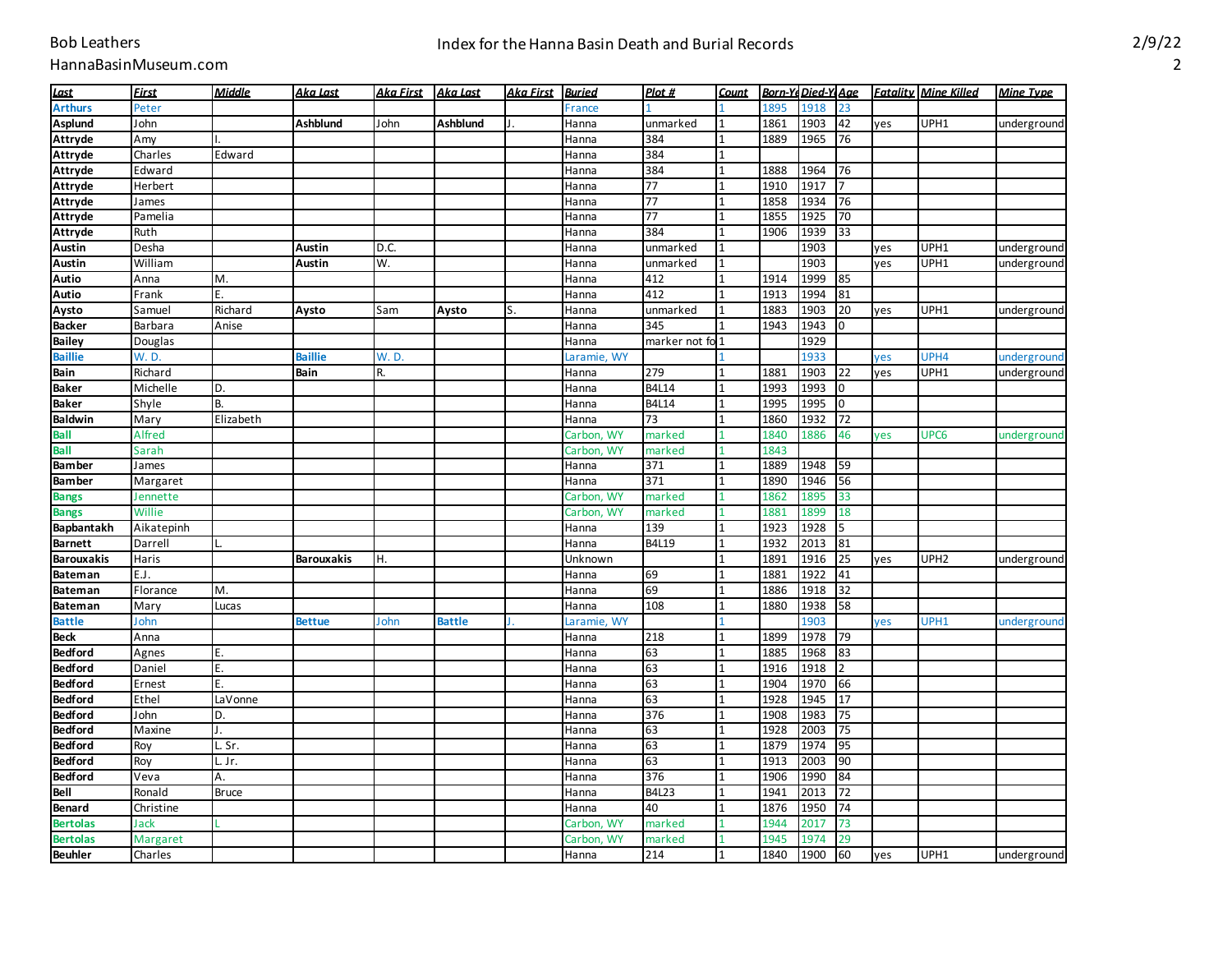| Last             | <b>First</b>     | <b>Middle</b> | Aka Last          | Aka First | Aka Last         | Aka First | <b>Buried</b> | Plot #          | Count        |      | <b>Born-Ye Died-Yi Aae</b> |    |     | <b>Fatality Mine Killed</b> | <b>Mine Type</b> |
|------------------|------------------|---------------|-------------------|-----------|------------------|-----------|---------------|-----------------|--------------|------|----------------------------|----|-----|-----------------------------|------------------|
| <b>Birchall</b>  | Andrew           |               |                   |           |                  |           | Hanna         | 254             |              | 1883 | 1908                       | 25 | yes | UPH1                        | underground      |
| <b>Birchall</b>  | Η.               | G.            |                   |           |                  |           | Hanna         | in the mine     | $\mathbf{1}$ | 1863 | 1908                       | 45 | yes | UPH1                        | underground      |
| Bisignano        | Catherine        | G.            |                   |           |                  |           | Hanna         | 230             |              | 1879 | 1960                       | 81 |     |                             |                  |
| Bisignano        | Joe              |               |                   |           |                  |           | Hanna         | 230             |              | 1908 | 2001                       | 93 |     |                             |                  |
| Bisignano        | Sam              | G.            | <b>Bisiginato</b> | Sam       |                  |           | Hanna         | 230             |              | 1877 | 1924                       | 47 |     |                             |                  |
| <b>Black</b>     | Arthur           | W.            |                   |           |                  |           | Hanna         | B3L3            |              | 1933 | 2010                       | 77 |     |                             |                  |
| Blackburn        | <b>Thomas</b>    |               |                   |           |                  |           | Carbon, WY    |                 |              | 1922 | 1988                       | 66 |     |                             |                  |
| Blanton          | Daniel           |               |                   |           |                  |           | Hanna         | marker not fo 1 |              | 1951 | 1979                       | 28 | yes | E.D.Vanguard 1underground   |                  |
| <b>Blumstrom</b> | John             |               | <b>Blumstrom</b>  | John      | <b>Blumstrom</b> |           | Hanna         | 150             |              | 1864 | 1903                       | 39 | yes | UPH1                        | underground      |
| Boam             | Arthur           |               |                   |           |                  |           | Hanna         | 329             |              | 1902 | 1985                       | 83 |     |                             |                  |
| Boam             | Audrey           | M.            |                   |           |                  |           | Hanna         | 349             |              | 1935 | 1968                       | 33 |     |                             |                  |
| Boam             | Bradley          |               |                   |           |                  |           | Hanna         | 349             |              | 1956 | 2019                       | 63 |     |                             |                  |
| Boam             | Elizabeth        | B.            |                   |           |                  |           | Hanna         | 143             | $\mathbf{1}$ | 1897 | 1982                       | 85 |     |                             |                  |
| Boam             | Estell           |               |                   |           |                  |           | Hanna         | 143             | $\mathbf{1}$ | 1900 | 1932                       | 32 |     |                             |                  |
| Boam             | Gertrude         |               |                   |           |                  |           | Hanna         | 142             |              | 1877 | 1944                       | 67 |     |                             |                  |
| Boam             | Harry            |               |                   |           |                  |           | Hanna         | 142             |              | 1913 | 1942                       | 29 |     |                             |                  |
| Boam             | Jack             |               |                   |           |                  |           | Hanna         | 329             |              | 1935 | 1935                       | 0  |     |                             |                  |
| Boam             | Jake             |               |                   |           |                  |           | Hanna         | 329             |              | 1901 | 1983                       | 82 |     |                             |                  |
| <b>Boam</b>      | John             |               |                   |           |                  |           | Hanna         | 142             |              | 1876 | 1918                       | 42 |     |                             |                  |
| Boam             | Margaret         |               |                   |           |                  |           | Hanna         | 329             |              | 1905 | 1992                       | 87 |     |                             |                  |
| Boam             | Ronald           | K.            |                   |           |                  |           | Hanna         | 147             |              | 1927 | 1999                       | 72 |     |                             |                  |
| Boam             | Ruth             |               |                   |           |                  |           | Hanna         | 329             |              | 1909 | 1994                       | 85 |     |                             |                  |
| Boam             | Walter           |               |                   |           |                  |           | Hanna         | 143             |              | 1898 | 1961                       | 63 |     |                             |                  |
| Boam             | Woodrow          |               |                   |           |                  |           | Hanna         | 142             |              | 1918 | 1918                       | 0  |     |                             |                  |
| Boberg           | Frank            |               |                   |           |                  |           | Carbon, WY    | marked          |              | 1847 | 1888                       | 41 |     |                             |                  |
| Boisen           | <b>Asmus</b>     |               |                   |           |                  |           | Carbon, WY    | unmarked        |              |      | 1874                       |    | yes | UPC1                        | underground      |
| Boisen           | Caroline         |               |                   |           |                  |           | Carbon, WY    | marked          |              | 1841 | 1900                       | 59 |     |                             |                  |
| Boisen           | Charles          |               |                   |           |                  |           | Carbon, WY    | marked          |              | 1877 | 1892                       | 15 |     |                             |                  |
| Boisen           | Christ           |               |                   |           |                  |           | Carbon, WY    | marked          | 1            |      | 1883                       |    | res | UPC5                        | underground      |
| <b>Bollar</b>    | Jenni            | Marie         |                   |           |                  |           | Hanna         | 168             |              |      |                            |    |     |                             |                  |
| <b>Boney</b>     | Iohn             |               | Boney             |           |                  |           | Carbon, WY    | marked          |              | 1833 | 1903                       | 70 | res | UPH1                        | underground      |
| Bontadelli       | Baby             |               |                   |           |                  |           | Hanna         | 89              |              |      | 1950                       |    |     |                             |                  |
| Booth            | Carlotta         |               |                   |           |                  |           | Hanna         | <b>B7L3</b>     | 1            | 1939 | 2014                       | 75 |     |                             |                  |
| Booth            | Larry            | Ellsworth     |                   |           |                  |           | Hanna         | <b>B7L3</b>     | 1            | 1938 | 2014                       | 76 |     |                             |                  |
| <b>Bowers</b>    | Marvin           |               |                   |           |                  |           | Hanna         | 73              | $\mathbf{1}$ | 1891 | 1918                       | 27 |     |                             |                  |
| <b>Bowers</b>    | Mary             |               |                   |           |                  |           | Hanna         | 73              |              | 1895 | 1922                       | 27 |     |                             |                  |
| <b>Bowers</b>    | Sarah            | M.            |                   |           |                  |           | Hanna         | 73              |              | 1922 | 1922                       | 0  |     |                             |                  |
| <b>Bowkett</b>   | Mary             | Ellen         |                   |           |                  |           | Hanna         | 90              |              | 1861 | 1914                       | 53 |     |                             |                  |
| <b>Bowkett</b>   | William          |               |                   |           |                  |           | Hanna         | 90              |              | 1858 | 1940                       | 82 |     |                             |                  |
| Bowthorpe        | Ferris           |               |                   |           |                  |           | Hanna         | 399             |              | 1941 | 1972                       | 31 | yes | Rosebud                     | surface          |
| Boyd             | Alice            | Ann           |                   |           |                  |           | Hanna         | 86              |              | 1893 | 1940                       | 47 |     |                             |                  |
| Boyd             | Þ                | Α.            | Boyd              | P. A.     |                  |           | Hanna         | in the mine     |              | 1855 | 1908                       | 53 | yes | UPH1                        | underground      |
| <b>Bradley</b>   | <b>Katherine</b> |               |                   |           |                  |           | Carbon, WY    | marked          |              | 1828 | 1887                       | 59 |     |                             |                  |
| Braun            | Frances          |               |                   |           |                  |           | Hanna         | 406             |              | 1923 | 2016                       | 93 |     |                             |                  |
| Braun            | Laura            | Sue           |                   |           |                  |           | Hanna         | 406             |              | 1958 | 1958                       | 0  |     |                             |                  |
| <b>Braun</b>     | Melvin           | A.            |                   |           |                  |           | Hanna         | 406             |              | 1916 | 1981                       | 65 |     |                             |                  |
| <b>Brawley</b>   | Maureen          |               | <b>Burns</b>      |           |                  |           | Hanna         | 436             |              | 1941 | 2008                       | 67 |     |                             |                  |
| <b>Briggs</b>    | Alex             |               | <b>Briggs</b>     | Alexander | <b>Briggs</b>    | Α.        | Hanna         | in the mine     |              | 1860 | 1908                       | 48 | yes | UPH1                        | underground      |
| <b>Briggs</b>    | Alexander        | R.            |                   |           |                  |           | Hanna         | 434             | 1            | 1915 | 1971                       | 56 |     |                             |                  |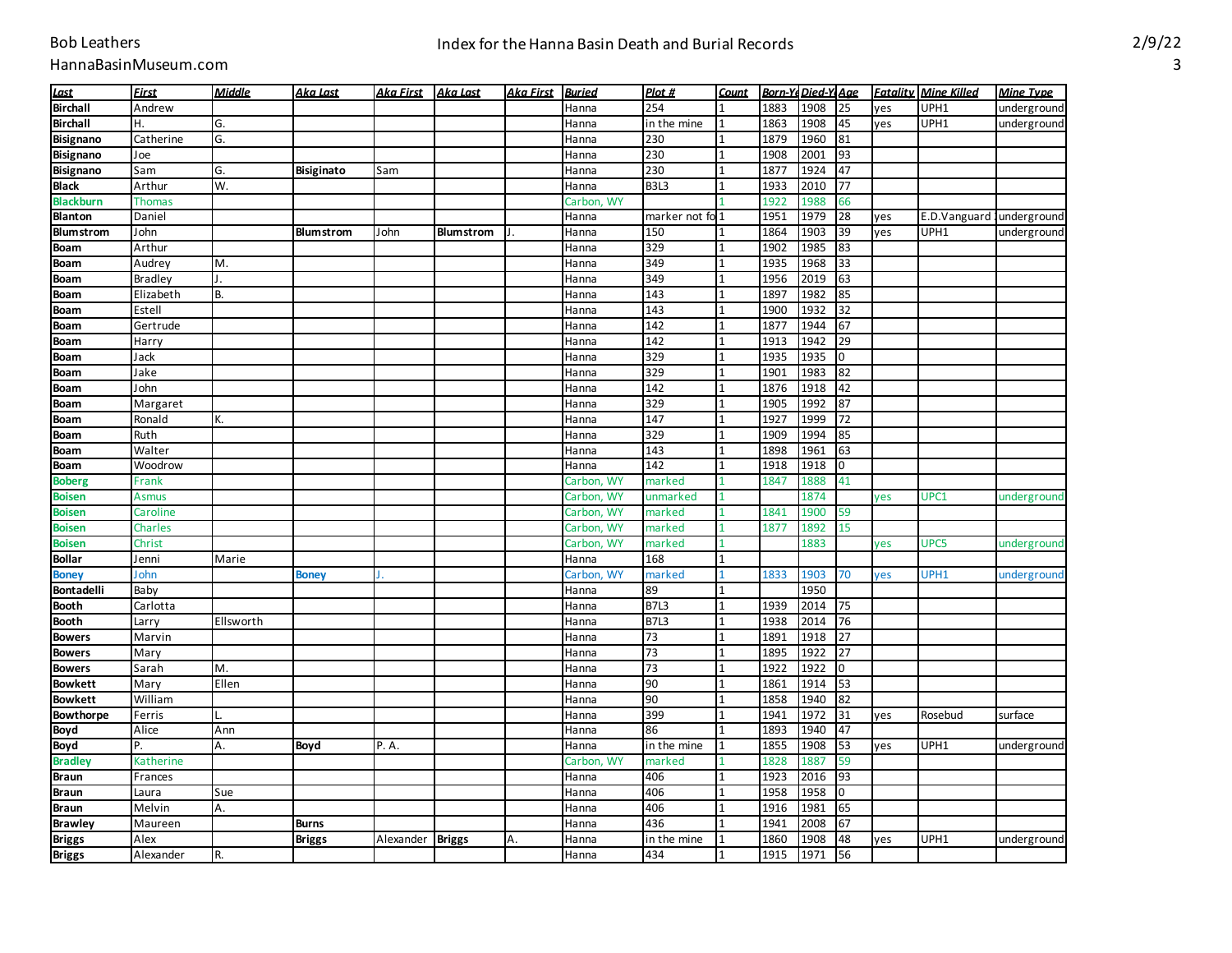| <b>Bob Leathers</b> |
|---------------------|
|---------------------|

| Last              | <b>First</b>   | <b>Middle</b> | <u>Aka Last</u> | Aka First Aka Last |              | Aka First | <b>Buried</b>  | Plot #          | <b>Count</b>   | <b>Born-Ye Died-Y Age</b> |      |                |     | <b>Fatality Mine Killed</b> | <b>Mine Type</b> |
|-------------------|----------------|---------------|-----------------|--------------------|--------------|-----------|----------------|-----------------|----------------|---------------------------|------|----------------|-----|-----------------------------|------------------|
| <b>Briggs</b>     | Alma           |               |                 |                    |              |           | Hanna          | 382             |                | 1895                      | 1975 | 80             |     |                             |                  |
| <b>Briggs</b>     | Anna           | Roberta       |                 |                    |              |           | Hanna          | 434             |                | 1897                      | 1960 | 63             |     |                             |                  |
| <b>Briggs</b>     | Christopher    | D.            |                 |                    |              |           | Hanna          | 430             |                | 1972                      | 1972 | 0              |     |                             |                  |
| <b>Briggs</b>     | Elizabeth      | Ann           |                 |                    |              |           | Hanna          | 382             |                | 1922                      | 1933 | 11             |     |                             |                  |
| <b>Briggs</b>     | Joseph         | МсКау         |                 |                    |              |           | Hanna          | 382             |                | 1890                      | 1979 | 89             |     |                             |                  |
| <b>Briggs</b>     | Neil           |               |                 |                    |              |           | Hanna          | 434             |                | 1926                      | 2005 | 79             |     |                             |                  |
| <b>Briggs</b>     | Robert         |               |                 |                    |              |           | Hanna          | 111             |                | 1875                      | 1923 | 48             |     |                             |                  |
| <b>Briggs</b>     | William        | A.            |                 |                    |              |           | Hanna          | 434             |                | 1893                      | 1954 | 61             |     |                             |                  |
| <b>Briggs</b>     | William        | Dwight        |                 |                    |              |           | Hanna          | <b>B2L39</b>    |                | 1946                      | 2013 | 67             |     |                             |                  |
| Brooks            | <b>Bert</b>    |               |                 |                    |              |           | Carbon, WY     | marked          |                | 1879                      | 1901 | 22             |     |                             |                  |
| <b>Brooks</b>     | Charles        | H.            |                 |                    |              |           | Hanna          | marker not fo 1 |                | 1862                      | 1926 | 64             |     |                             |                  |
| Brooks            | <b>David</b>   | W.            |                 |                    |              |           | Carbon, WY     | marked          |                | 1924                      | 2016 | 92             |     |                             |                  |
| Brooks            | Emely          |               |                 |                    |              |           | Carbon, WY     | marked          |                | 1887                      | 1892 |                |     |                             |                  |
| Brooks            | Fred           | Ronald        |                 |                    |              |           | Carbon, WY     | marked          |                | 1929                      | 2016 | 87             |     |                             |                  |
| <b>Brooks</b>     | Louise         | Hope          |                 |                    |              |           | Carbon, WY     | marked          |                | 1924                      | 2020 | 96             |     |                             |                  |
| Brooks            | Willian        | H.            |                 |                    |              |           | Carbon, WY     | marked          |                | 1883                      | 1951 | 68             |     |                             |                  |
| <b>Brown</b>      | Ed             |               | <b>Brown</b>    | Ed                 | <b>Brown</b> | Ε.        | Hanna          | 279             |                | 1885                      | 1903 | 18             | ves | UPH1                        | underground      |
| <b>Buckendorf</b> | Frieda         |               |                 |                    |              |           | Hanna          | 399             |                | 1916                      | 1996 | 80             |     |                             |                  |
| Buckendorf        | George         | F.            |                 |                    |              |           | Hanna          | 399             |                | 1896                      | 1979 | 83             |     |                             |                  |
| <b>Buckingham</b> | John           | Carl          |                 |                    |              |           | Hanna          | 439             |                | 1948                      | 2005 | 57             |     |                             |                  |
| <b>Buckingham</b> | Richard        | Carl          |                 |                    |              |           | Hanna          | 439             |                | 1925                      | 1960 | 35             |     |                             |                  |
| <b>Buckley</b>    | Ben            |               |                 |                    |              |           | Carbon, WY     | marked          |                | 1850                      | 1906 | 56             |     |                             |                  |
| <b>Buckley</b>    | Fred           |               |                 |                    |              |           | Carbon, WY     | marked          |                | 1884                      | 1889 |                |     |                             |                  |
| <b>Buckley</b>    | William        |               |                 |                    |              |           | Carbon, WY     | marked          |                | 1876                      | 1880 |                |     |                             |                  |
| <b>Buckman</b>    | Leslie         | D.            |                 |                    |              |           | Hanna          | 407             |                | 1941                      | 1970 | 29             |     |                             |                  |
| Burnham           | Edward         | Jr.           | <b>Burnham</b>  | E. Jr.             |              |           | Hanna          | 409             |                | 1932                      | 1950 | 18             | yes | UPH4A                       | underground      |
| Burnley           | Roscoe         |               |                 |                    |              |           | Hanna          | 281             |                | 1914                      | 1945 | 31             |     |                             |                  |
| <b>Burns</b>      | Donald         | D             |                 |                    |              |           | Hanna          | 436             |                | 1967                      | 1985 | 18             |     |                             |                  |
| Burns             | Glen           |               |                 |                    |              |           | Hanna          | 435             |                | 1945                      | 2014 | 69             |     |                             |                  |
| <b>Burns</b>      | Gretna         | Kathlen       |                 |                    |              |           | Hanna          | 436             |                | 1917                      | 2003 | 86             |     |                             |                  |
| <b>Burns</b>      | Leo            | D.            |                 |                    |              |           | Hanna          | 436             |                | 1904                      | 1966 | 62             |     |                             |                  |
| <b>Burns</b>      | William        |               | <b>Burns</b>    | W.                 |              |           | Hanna          | in the mine     |                | 1879                      | 1908 | 29             | yes | UPH1                        | underground      |
| Burris            | <b>Dutch</b>   | Charlie       |                 |                    |              |           | Carbon, WY     | marked          |                |                           | 1879 |                |     |                             |                  |
| Burton            | F.G.           |               | <b>Burton</b>   | Frank              | George       |           | Almy, WY       |                 |                | 1871                      | 1908 | 37             | ves | UPH1                        | underground      |
| <b>Burton</b>     | Joseph         |               | <b>Burton</b>   |                    |              |           | Hanna          | in the mine     | $\overline{1}$ | 1850                      | 1908 | 58             | yes | UPH1                        | underground      |
| Butler            | <b>Herbert</b> |               |                 |                    |              |           | Carbon, WY     | marked          |                | 1899                      | 1900 |                |     |                             |                  |
| Butler            | Irene          |               |                 |                    |              |           | Carbon, WY     | marked          |                | 1896                      | 1899 | R              |     |                             |                  |
| <b>Butler</b>     | Jenny          |               |                 |                    |              |           | Carbon, WY     | marked          |                | 1872                      | 1958 | 86             |     |                             |                  |
| Butler            | John           |               |                 |                    |              |           | Carbon, WY     | marked          |                | 1841                      | 1918 | 77             |     |                             |                  |
| <b>Butler</b>     | Margaret       |               |                 |                    |              |           | Hanna          | 209             |                | 1906                      | 1944 | 38             |     |                             |                  |
| Butler            | May            | Ŕ.            |                 |                    |              |           | Carbon, WY     | marked          |                | 1901                      | 1902 |                |     |                             |                  |
| Butler            | <b>Susan</b>   | Mrs.          |                 |                    |              |           | Carbon, WY     | marked          |                | 1848                      | 1917 | 69             |     |                             |                  |
| <b>Butler</b>     | <b>Thomas</b>  | Henry         |                 |                    |              |           | Carbon, WY     | marked          |                | 1870                      | 1940 | 70             |     |                             |                  |
| <b>Caleb</b>      | Loid           | Ď.            |                 |                    |              |           | Encampment, WY |                 |                | 1963                      | 1996 | 33             | yes | Cyprus Shoshorunderground   |                  |
| Campbell          | Alice          | Ann           |                 |                    |              |           | Hanna          | 133             |                | 1911                      | 2008 | 97             |     |                             |                  |
| Campbell          | Emilie         | Hudson        |                 |                    |              |           | Hanna          | 133             |                | 1883                      | 1974 | 91             |     |                             |                  |
| Campbell          | Emily          | Brunton       |                 |                    |              |           | Hanna          | 133             |                | 1906                      | 1928 | 22             |     |                             |                  |
| Campbell          | Etta           | Α.            |                 |                    |              |           | Hanna          | 176             |                | 1898                      | 1971 | 73             |     |                             |                  |
| Campbell          | Ferroll        |               |                 |                    |              |           | Hanna          | 53              |                | 1916                      | 1918 | $\overline{2}$ |     |                             |                  |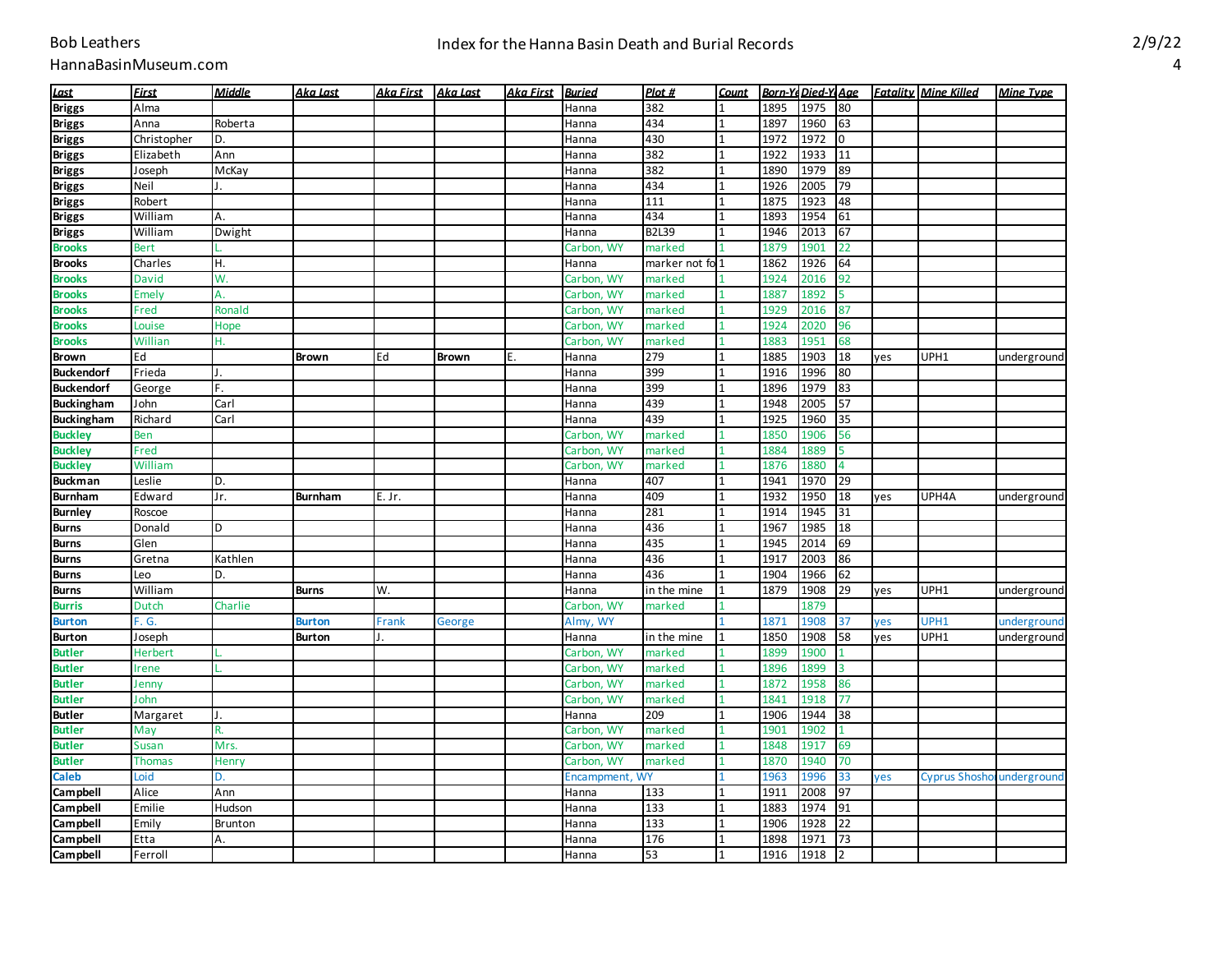| Last             | <b>First</b>    | <b>Middle</b> | <u>Aka Last</u> | Aka First | Aka Last        | Aka First | <b>Buried</b>  | Plot #          | <b>Count</b>   |      | <b>Born Ye Died Y Age</b> |                |     | <b>Fatality Mine Killed</b> | <b>Mine Type</b> |
|------------------|-----------------|---------------|-----------------|-----------|-----------------|-----------|----------------|-----------------|----------------|------|---------------------------|----------------|-----|-----------------------------|------------------|
| Campbell         | James           |               |                 |           |                 |           | Hanna          | 133             |                | 1910 | 1982                      | 72             |     |                             |                  |
| Campbell         | John            | Alexander     |                 |           |                 |           | Hanna          | 133             | 1              | 1877 | 1945                      | 68             |     |                             |                  |
| Carden           | Bertha          | Marie         |                 |           |                 |           | Hanna          | 339             |                | 1912 | 1986                      | 74             |     |                             |                  |
| Carden           | Raymond         | Albion        |                 |           |                 |           | Hanna          | 339             |                | 1911 | 1978                      | 67             |     |                             |                  |
| <b>Cardwell</b>  | Henry           |               |                 |           |                 |           | Carbon, WY     |                 |                | 1828 | 1899                      | 71             |     |                             |                  |
| <b>Cardwell</b>  | Jane            | Hine          |                 |           |                 |           | Carbon, WY     |                 |                | 1832 | 1915                      | 83             |     |                             |                  |
| <b>Cardwell</b>  | Luzelle         | lane          |                 |           |                 |           | Carbon, WY     |                 |                | 1904 | 1905                      |                |     |                             |                  |
| <b>Cardwell</b>  | Robert          | W.            |                 |           |                 |           | Carbon, WY     |                 |                | 1891 | 1891                      | n              |     |                             |                  |
| Carlson          | George          | C.            |                 |           |                 |           | Hanna          | <b>B4L5</b>     |                | 1913 | 1997                      | 84             |     |                             |                  |
| Carlson          | Hilma           | K.            |                 |           |                 |           | Hanna          | <b>B4L5</b>     |                | 1921 | 2004                      | 83             |     |                             |                  |
| Carlson          | Ralph           | V.            |                 |           |                 |           | Hanna          | <b>B4L5</b>     |                | 1921 | 2008                      | 87             |     |                             |                  |
| Carnahan         | William         | Α.            |                 |           |                 |           | Hanna          | 128             |                | 1881 | 1940                      | 59             | yes | UPH4                        | underground      |
| Carr             | Jennet          |               |                 |           |                 |           | Carbon, WY     | marked          |                | 1887 | 1892                      |                |     |                             |                  |
| Carr             | Lottie          |               |                 |           |                 |           | Carbon, WY     | marked          |                | 1866 | 1892                      | 26             |     |                             |                  |
| Carr             | Robert          |               |                 |           |                 |           | Carbon, WY     | marked          |                | 1848 | 1919                      | 71             |     |                             |                  |
| Carr             | <b>Isabella</b> |               |                 |           |                 |           | Carbon, WY     | marked          |                | 1854 | 1895                      | 41             |     |                             |                  |
| Carr             | Johnnie         |               |                 |           |                 |           | Carbon, WY     | marked          |                | 1881 | 1881                      | 0              |     |                             |                  |
| Carroll          | Kenneth         | Ε.            |                 |           |                 |           | Hanna          | <b>B2L20</b>    |                | 1924 | 2009                      | 85             |     |                             |                  |
| Carroll          | Norman          | F.            |                 |           |                 |           | Hanna          | <b>B2L20</b>    |                | 1922 | 2005                      | 83             |     |                             |                  |
| Case             | George          | Memorial      | 106             |           |                 |           | Hanna          | in the mine     |                | 1868 | 1908                      | 40             | ves | UPH1                        | underground      |
| Case             | James           | W.            |                 |           |                 |           | Hanna          | 106             |                | 1847 | 1916                      | 69             |     |                             |                  |
| Case             | Sarah           |               |                 |           |                 |           | Hanna          | 106             |                | 1846 | 1912                      | 66             |     |                             |                  |
| Chase            | Harry           |               |                 |           |                 |           | Carbon, WY     |                 |                | 1923 | 1983                      | 60             |     |                             |                  |
| Chase            | Paul            | Reno          |                 |           |                 |           | Carbon, WY     |                 |                | 1958 | 1977                      | 19             |     |                             |                  |
| Cheesbrough      | Alfred          | Α.            |                 |           |                 |           | Hanna          | 106             |                | 1892 | 1920                      | 28             |     |                             |                  |
| Cheesbrough      | Blanch          |               |                 |           |                 |           | Hanna          | 106             |                | 1892 | 1920                      | 28             |     |                             |                  |
| Cheesbrough      | M.              | Eileen        |                 |           |                 |           | Hanna          | 218             |                | 1909 | 1996                      | 87             |     |                             |                  |
| Cheesbrough      | Mary            |               |                 |           |                 |           | Carbon, WY     | marked          |                | 1885 | 1905                      | 20             |     |                             |                  |
| Cheesbrough      | William         | Roy           |                 |           |                 |           | Carbon, WY     | marked          |                | 1897 | 1911                      | 13             |     |                             |                  |
| <b>Childress</b> | Albert          | Sidney        |                 |           |                 |           | Hanna          | 386             | 11             | 1904 | 1959                      | 55             |     |                             |                  |
| Christian        | William         |               |                 |           |                 |           | Hanna          | 276             | 1              | 1871 | 1936                      | 65             |     |                             |                  |
| Christianson     | Eric            |               |                 |           |                 |           | <b>Unknown</b> |                 |                |      | 1884                      |                | yes | UPC5                        | underground      |
| <b>Ciarallas</b> | Castanzo        |               | Ciarallo        |           | <b>Ciarallo</b> |           | Hanna          | unmarked        | 11             |      | 1903                      |                | ves | UPH1                        | underground      |
| Clark            | Frank           |               |                 |           |                 |           | Hanna          | 108             | 11             | 1914 | 1995                      | 81             |     |                             |                  |
| Clark            | George          |               |                 |           |                 |           | Hanna          | 108             | $\overline{1}$ | 1924 | 1924                      | $\overline{0}$ |     |                             |                  |
| Clark            | John            |               |                 |           |                 |           | Hanna          | 108             |                | 1884 | 1964                      | 80             |     |                             |                  |
| Clark            | Leslie          | Wayne         |                 |           |                 |           | Hanna          | 323             | $\overline{1}$ | 1928 | 1933                      | 5              |     |                             |                  |
| Clark            | Lucille         | May           |                 |           |                 |           | Hanna          | 108             |                | 1926 | 1926                      | 0              |     |                             |                  |
| Clark            | Mary            | Ellen         |                 |           |                 |           | Hanna          | 108             |                | 1851 | 1934                      | 83             |     |                             |                  |
| Clark            | Mary            | Anne          |                 |           |                 |           | Hanna          | 108             |                | 1888 | 1944                      | 56             |     |                             |                  |
| <b>Clarkson</b>  | John            |               | <b>Clarkson</b> |           |                 |           | Carbon, WY     | marked          |                | 1871 | 1903                      | 32             | yes | UPH1                        | underground      |
| <b>Clarkson</b>  | Mary            |               |                 |           |                 |           | Carbon, WY     | marked          |                | 1868 | 1903                      | 35             |     |                             |                  |
| <b>Clarkson</b>  | Robert          |               |                 |           |                 |           | Carbon, WY     | marked          |                | 1865 | 1903                      | 38             | yes | UPH1                        | underground      |
| Clavel           | Arsen           |               |                 |           |                 |           | Hanna          | 129             |                | 1848 | 1918                      | 70             |     |                             |                  |
| Clegg            | Carrie          |               |                 |           |                 |           | Hanna          | 327             |                | 1880 | 1956                      | 76             |     |                             |                  |
| <b>Clegg</b>     | William         |               |                 |           |                 |           | Hanna          | 327             |                | 1878 | 1936                      | 58             |     |                             |                  |
| Collins          | Alana           |               |                 |           |                 |           | Hanna          | 406             |                | 1960 | 1999                      | 39             |     |                             |                  |
| Collins          | Anne            |               |                 |           |                 |           | Hanna          | 75              |                | 1923 | 1925                      | $\mathfrak{p}$ |     |                             |                  |
| Collins          | Augustus        |               |                 |           |                 |           | Hanna          | $\overline{75}$ |                | 1879 | 1962                      | 83             |     |                             |                  |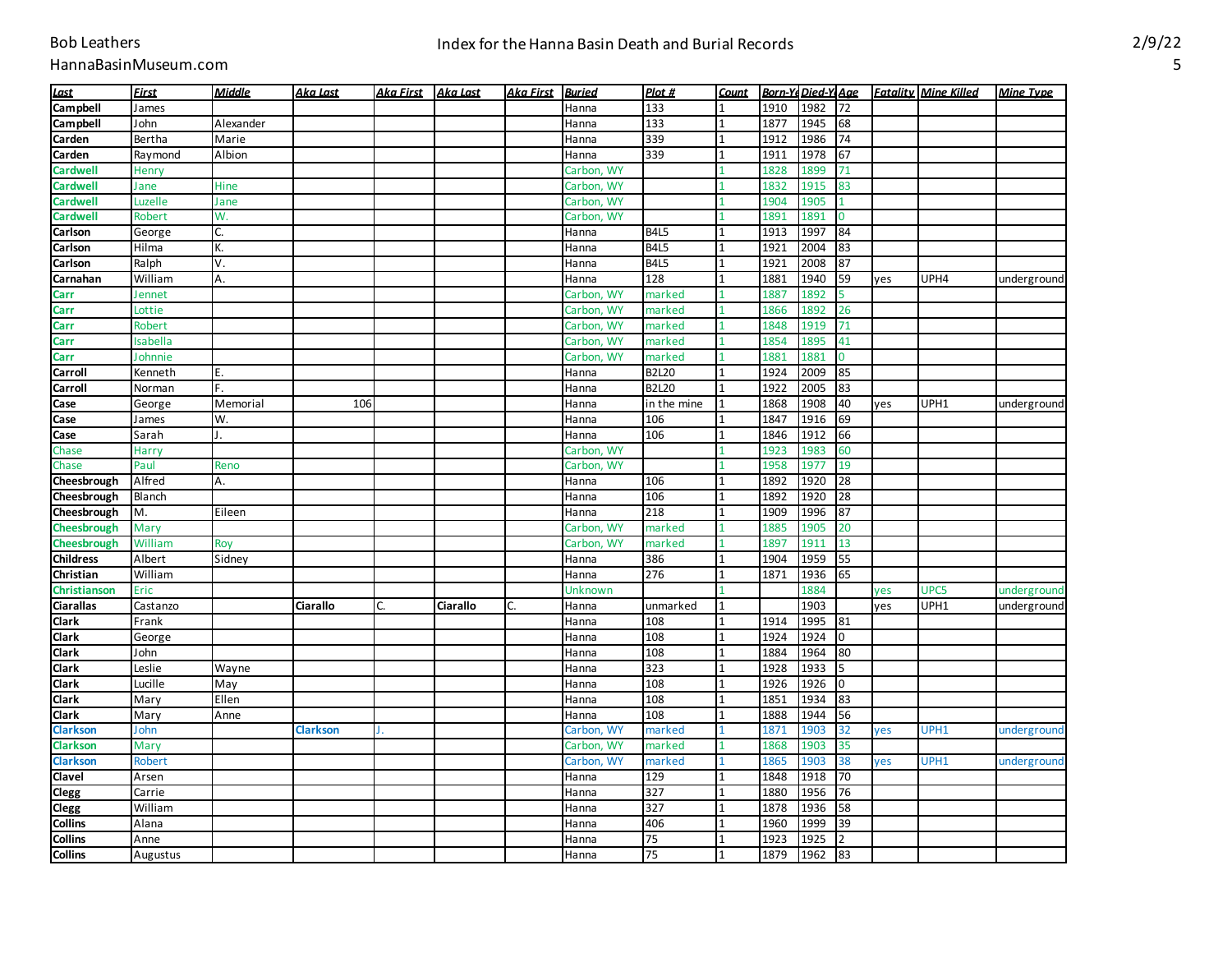| <b>Last</b>       | <b>First</b>  | <b>Middle</b> | <u>Aka Last</u>   | Aka First | Aka Last | Aka First | <b>Buried</b>  | Plot #      | Count | <b>Born-Ye Died-Y Age</b> |      |                |     | <b>Fatality Mine Killed</b> | <b>Mine Type</b> |
|-------------------|---------------|---------------|-------------------|-----------|----------|-----------|----------------|-------------|-------|---------------------------|------|----------------|-----|-----------------------------|------------------|
| Collins           | Edward        |               |                   |           |          |           | Hanna          | 75          |       |                           |      |                |     |                             |                  |
| Collins           | F.E.          |               | Collins           | Frank     | Edward   |           | Hanna          | in the mine |       | 1871                      | 1908 | 37             | yes | UPH1                        | underground      |
| Collins           | John          |               |                   |           |          |           | Hanna          | 75          |       | 1916                      | 1925 | 9              |     |                             |                  |
| Collins           | John          |               |                   |           |          |           | Hanna          | 75          |       |                           |      |                |     |                             |                  |
| Collins           | Joseph        |               |                   |           |          |           | Hanna          | 75          |       |                           |      |                |     |                             |                  |
| Collins           | Mary          | E.            |                   |           |          |           | Hanna          | 75          |       | 1909                      | 1925 | 16             |     |                             |                  |
| Collins           | Theresa       |               |                   |           |          |           | Hanna          | 75          |       | 1881                      | 1957 | 76             |     |                             |                  |
| Collins           | William       |               |                   |           |          |           | Hanna          | 75          |       | 1912                      | 1925 | 13             |     |                             |                  |
| <b>Combs</b>      | Donald        | Jim           |                   |           |          |           | Hanna          | <b>B3L5</b> |       | 1939                      | 2012 | 73             |     |                             |                  |
| <b>Combs</b>      | Gail          |               |                   |           |          |           | Hanna          | <b>B3L5</b> |       | 1942                      | 2017 | 74             |     |                             |                  |
| Comstock          | Eugenia       |               |                   |           |          |           | Hanna          | 160         |       | 1897                      | 1918 | 21             |     |                             |                  |
| Conaway           | Frank         | S.            |                   |           |          |           | Hanna          | 396         |       | 1913                      | 1977 | 64             |     |                             |                  |
| Conaway           | Jewell        | E.            |                   |           |          |           | Hanna          | 396         |       | 1917                      | 1984 | 67             |     |                             |                  |
| Conner            | William       |               |                   |           |          |           | <b>Unknown</b> |             |       |                           | 1889 |                | ves | UPC6                        | underground      |
| <b>Cook</b>       | Hugh          | D.            |                   |           |          |           | Carbon, WY     | marked      |       | 1889                      | 1959 | 70             |     |                             |                  |
| Cook              | John          |               |                   |           |          |           | Carbon, WY     | marked      |       | 1839                      | 1900 | 61             |     |                             |                  |
| Cook              | John          |               |                   |           |          |           | Carbon, WY     | marked      |       | 1873                      | 1950 | 77             |     |                             |                  |
| Cook              | Martha        |               |                   |           |          |           | Hanna          | 326         |       | 1858                      | 1947 | 89             |     |                             |                  |
| <b>Cook</b>       | Mary          |               |                   |           |          |           | Carbon, WY     | marked      |       | 1842                      | 1930 | 88             |     |                             |                  |
| Cook              | <b>Nellie</b> |               |                   |           |          |           | Carbon, WY     | marked      |       | 1886                      | 1942 | 56             |     |                             |                  |
| Cook              | Thomas        | R.            |                   |           |          |           | Hanna          | 326         |       | 1854                      | 1934 | 80             |     |                             |                  |
| Cookson           | John          |               |                   |           |          |           | Hanna          | unmarked    |       | 1886                      | 1908 | 22             | yes | UPH1                        | underground      |
| Corley            | A. C.         |               |                   |           |          |           | Hanna          | unmarked    |       | 1869                      | 1908 | 39             | yes | UPH1                        | underground      |
| <b>Corsifakis</b> | Mike          |               | <b>Coreifakis</b> | M.        |          |           | Unknown        |             |       | 1882                      | 1917 | 35             | yes | UPH <sub>2</sub>            | underground      |
| Cox               | Ann           |               |                   |           |          |           | Hanna          | 202         |       | 1846                      | 1924 | 78             |     |                             |                  |
| Cox               | Charles       |               |                   |           |          |           | Carbon, WY     |             |       | 1890                      | 1892 |                |     |                             |                  |
| Cox               | John H.       | Sr.           |                   |           |          |           | Hanna          | in the mine |       | 1845                      | 1903 | 58             | yes | UPH1                        | underground      |
| Cox               | John R.       | Jr.           | Cox               | John R.   |          |           | Hanna          | 202         |       | 1870                      | 1903 | 33             | yes | UPH1                        | underground      |
| Cox               | Mary          |               |                   |           |          |           | Carbon, WY     | marked      |       | 1856                      | 1925 | 69             |     |                             |                  |
| Cox               | Richard       |               |                   |           |          |           | Carbon, WY     |             |       | 1821                      | 1889 | 68             |     |                             |                  |
| Crabtree          | Jack          | Η.            |                   |           |          |           | Hanna          | 406         |       | 1937                      | 2005 | 68             |     |                             |                  |
| Crank             | Baby          |               |                   |           |          |           | Hanna          | 196         |       |                           |      |                |     |                             |                  |
| <b>Crank</b>      | Stanley       |               | Crank             | lS.       |          |           | Laramie, WY    |             |       | 1910                      | 1941 | 31             | ves | UPH4                        | underground      |
| Crawford          | Josiah        |               |                   |           |          |           | Hanna          | 120         |       | 1919                      | 1920 |                |     |                             |                  |
| Crawshaw          | Sam           |               | Crawshaw          | S.        | Crawshaw | Samuel    | Hanna          | 34          |       | 1887                      | 1929 | 42             | yes | UPH <sub>2</sub>            | underground      |
| <b>Crilley</b>    | James         |               |                   |           |          |           | Carbon, WY     |             |       | 1885                      | 1887 |                |     |                             |                  |
| <b>Crilley</b>    | Margaret      |               |                   |           |          |           | Carbon, WY     |             |       | 1882                      | 1887 | 5              |     |                             |                  |
| <b>Crilly</b>     | Jas           |               |                   |           |          |           | Carbon, WY     |             |       | 1839                      | 1899 | 60             |     |                             |                  |
| <b>Crombie</b>    | Elsie         |               |                   |           |          |           | Hanna          | 41          |       |                           |      |                |     |                             |                  |
| <b>Crombie</b>    | George        |               |                   |           |          |           | Hanna          | 189         |       | 1896                      | 1911 | 15             |     |                             |                  |
| <b>Culleton</b>   | Thomas        | Perry         | Culleton          | Т.        |          |           | Carbon, WY     | unmarked    |       |                           | 1878 |                | ves | <b>UPC</b>                  | underground      |
| Cummings          | Alice         | M.            |                   |           |          |           | Hanna          | 209         |       | 1927                      | 1927 | 0              |     |                             |                  |
| Cummings          | Dennis        |               |                   |           |          |           | Hanna          | 209         |       | 1882                      | 1958 | 76             |     |                             |                  |
| Cummings          | James         | Roy           |                   |           |          |           | Hanna          | 91          |       | 1918                      | 1918 |                |     |                             |                  |
| Cummings          | John          | Lawrence      |                   |           |          |           | Hanna          | 91          |       | 1919                      | 1920 |                |     |                             |                  |
| Cummings          | John          |               |                   |           |          |           | Hanna          | 209         |       | 1886                      | 1905 | 19             | yes | UPH1                        | underground      |
| Cummings          | Lawrence      | B.            |                   |           |          |           | Hanna          | 209         |       | 1896                      | 1926 | 30             |     |                             |                  |
| Cummings          | Margaret      |               |                   |           |          |           | Hanna          | 209         |       | 1894                      | 1905 | 11             |     |                             |                  |
| <b>Cummings</b>   | Margaret      | Louisa        |                   |           |          |           | Hanna          | 91          |       | 1917                      | 1917 | $\overline{0}$ |     |                             |                  |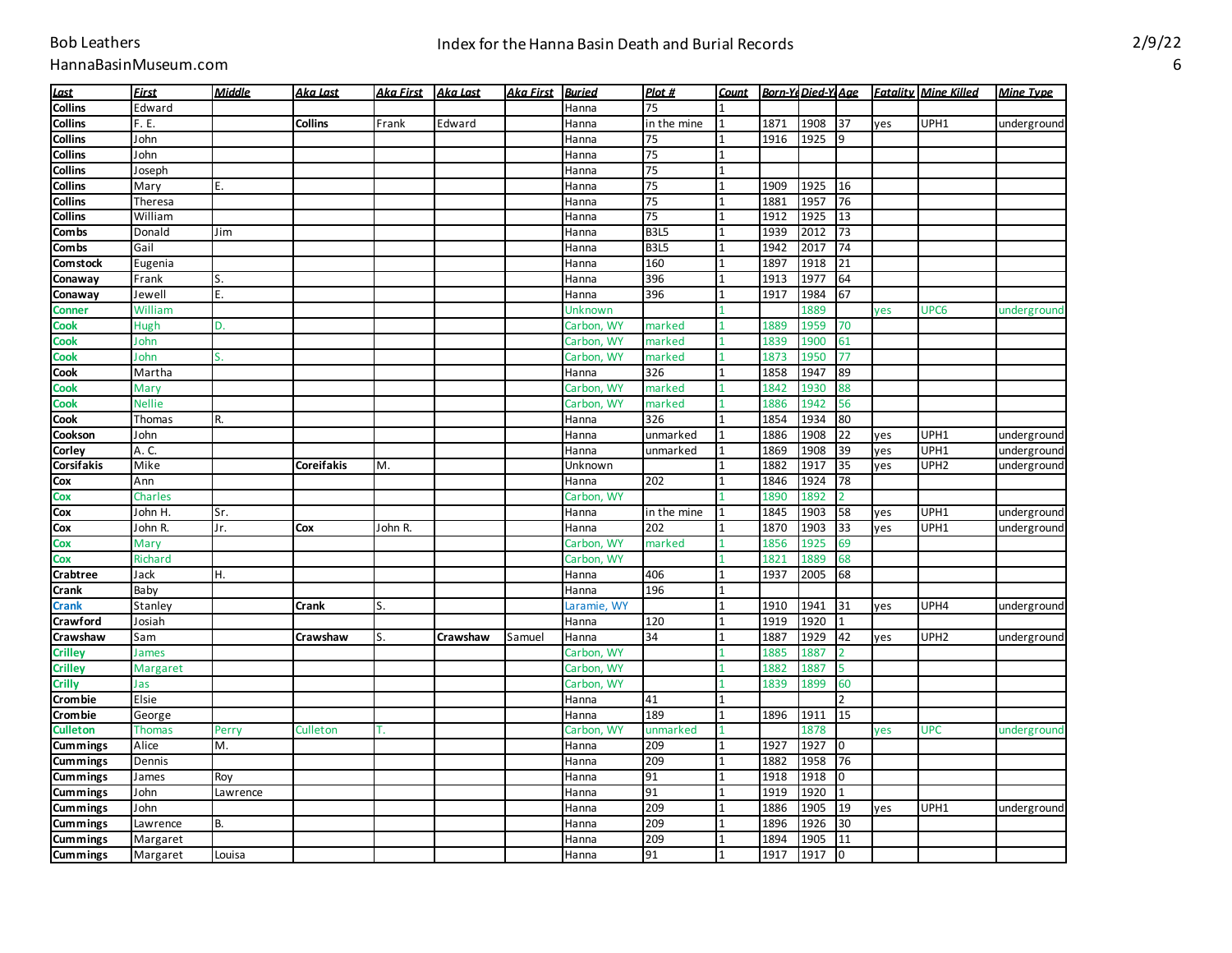| <b>Bob Leathers</b> |
|---------------------|
|                     |

| Last             | <b>First</b>    | <b>Middle</b>  | <u>Aka Last</u> | Aka First Aka Last |                 | Aka First | <b>Buried</b>    | Plot #      | <b>Count</b> | <b>Born Ye Died Y Age</b> |      |                 |     | <b>Fatality Mine Killed</b> | <b>Mine Type</b> |
|------------------|-----------------|----------------|-----------------|--------------------|-----------------|-----------|------------------|-------------|--------------|---------------------------|------|-----------------|-----|-----------------------------|------------------|
| Cummings         | Margaret        |                |                 |                    |                 |           | Hanna            | 209         |              | 1860                      | 1942 | 82              |     |                             |                  |
| Cummings         | Michael         |                |                 |                    |                 |           | Hanna            | 209         |              | 1857                      | 1905 | 48              | yes | UPH1                        | underground      |
| Cummings         | Wilbur          |                |                 |                    |                 |           | Hanna            | 209         |              |                           |      |                 |     |                             |                  |
| Cundy            | William         | G.             |                 |                    |                 |           | Hanna            | 88          |              | 1885                      | 1945 | 60              |     |                             |                  |
| Cuzzino          | S. A.           |                |                 |                    |                 |           | Unknown          |             |              | 1884                      | 1911 | 27              | yes | UPH2                        | underground      |
| D'Andrea         | Guiseppe        |                |                 |                    |                 |           | Hanna            | 226         |              |                           |      |                 |     |                             |                  |
| D'Andrea         | Sam             |                |                 |                    |                 |           | Hanna            | 225         |              | 1879                      | 1936 | 57              |     |                             |                  |
| D'Bartilomeo     | Giovanno        |                | Delbarto        | John               | Eelearto        | John      | Hanna            | unmarked    |              |                           | 1903 |                 | yes | UPH1                        | underground      |
| Daley            | <b>Morris</b>   |                |                 |                    |                 |           | <b>Unknown</b>   |             |              |                           | 1874 |                 | yes | UPC1                        | underground      |
| <b>Davies</b>    | George          |                |                 |                    |                 |           | Carbon, WY       | marked      |              | 1886                      | 1886 |                 |     |                             |                  |
| Davies           | Jenken          |                |                 |                    |                 |           | Carbon, WY       | marked      |              | 1884                      | 1884 |                 |     |                             |                  |
| Davies           | Tommy           | В.             |                 |                    |                 |           | Carbon, WY       | marked      |              | 1887                      | 1887 |                 |     |                             |                  |
| Davis            | Frank           |                |                 |                    |                 |           | Hanna            | 343         |              | 1897                      | 1942 | 45              |     |                             |                  |
| <b>Davis</b>     | Sarah           |                |                 |                    |                 |           | Carbon, WY       | marked      |              | 1843                      | 1893 | 50              |     |                             |                  |
| Davis            | <b>Thomas</b>   | R.             | <b>Davis</b>    | Т.                 |                 |           | lowa             | marked      |              |                           | 1880 |                 | yes | <b>UPC</b>                  | underground      |
| <b>Davis</b>     | <b>Thomas</b>   |                | <b>Davis</b>    | <b>Thomas</b>      | <b>Davis</b>    |           | Carbon, WY       | marked      |              | 1884                      | 1903 | 19              | yes | UPH1                        | underground      |
| Davis            | Uriah           |                | Davis           | U.                 |                 |           | Hanna            | unmarked    |              |                           | 1903 |                 | yes | UPH1                        | underground      |
| <b>Debakis</b>   | Mike            |                | <b>Debakis</b>  | M.                 |                 |           | Unknown          |             |              | 1879                      | 1917 | 38              | yes | UPH <sub>2</sub>            | underground      |
| Decasaro         | Passo           |                | <b>DiCesare</b> | Pasa               | <b>DiCesare</b> | P.        | Hanna            | unmarked    |              |                           | 1903 |                 | yes | UPH1                        | underground      |
| Decreshentis     | Christ          |                | Dandry          | D.C.               | Dandry          | D. C.     | Hanna            | unmarked    |              |                           | 1903 |                 | yes | UPH1                        | underground      |
| <b>Delakis</b>   | Steve           |                |                 |                    |                 |           | Hanna            | 136         |              | 1898                      | 1966 | 68              |     |                             |                  |
| Delmonico        | Juisto          |                | Delmonico       | Jim                | Delmonico       |           | Hanna            | unmarked    |              |                           | 1903 |                 | yes | UPH1                        | underground      |
| Dexter           | John            | Robert         |                 |                    |                 |           | Hanna            | 388         |              | 1917                      | 1935 | 18              |     |                             |                  |
| Dexter           | John            |                |                 |                    |                 |           | Hanna            | 388         |              | 1893                      | 1972 | 79              |     |                             |                  |
| Dexter           | Leonard         | Α.             |                 |                    |                 |           | Hanna            | 388         |              | 1919                      | 1937 | 18              |     |                             |                  |
| Dexter           | Margaret        |                |                 |                    |                 |           | Hanna            | 388         |              | 1893                      | 1979 | 86              |     |                             |                  |
| Dexter           | Oliver          | William        |                 |                    |                 |           | Hanna            | 388         |              | 1923                      | 1945 | $\overline{22}$ |     |                             |                  |
| <b>Dickinson</b> | Elizabeth       |                |                 |                    |                 |           | Carbon, WY       | marked      |              | 1869                      | 1929 | 60              |     |                             |                  |
| <b>Dickinson</b> | John            |                |                 |                    |                 |           | Carbon, WY       | marked      |              | 1889                      | 1891 |                 |     |                             |                  |
| <b>Dickinson</b> | John            |                |                 |                    |                 |           | Carbon, WY       | marked      |              | 1855                      | 1892 | 37              |     |                             |                  |
| <b>Dickinson</b> | John            | Lutton         |                 |                    |                 |           | Carbon, WY       | marked      |              | 1892                      | 1894 |                 |     |                             |                  |
| <b>Dickinson</b> | Joseph          | Earl           |                 |                    |                 |           | Carbon, WY       | marked      |              | 1895                      | 1913 | 18              |     |                             |                  |
| <b>Dickinson</b> | Margaret        | Irene          |                 |                    |                 |           | Carbon, WY       | marked      |              | 1896                      | 1918 | $\overline{22}$ |     |                             |                  |
| <b>Dickinson</b> | Samuel          | Sam            |                 |                    |                 |           | Carbon, WY       | marked      |              | 1865                      | 1937 | 72              |     |                             |                  |
| <b>Dickinson</b> | Sarah           |                |                 |                    |                 |           | Carbon, WY       | marked      |              | 1858                      | 1940 | 82              |     |                             |                  |
| <b>Dickinson</b> | Tom             |                |                 |                    |                 |           | Carbon, WY       | marked      |              | 1856                      | 1915 | 59              |     |                             |                  |
| <b>Dickinson</b> | William         |                |                 |                    |                 |           | Carbon, WY       | marked      |              | 1856                      | 1915 | 59              |     |                             |                  |
| <b>Dixon</b>     | <b>Margaret</b> | S.             |                 |                    |                 |           | Carbon, WY       | marked      |              | 1835                      | 1911 | 76              |     |                             |                  |
| <b>Dodds</b>     | Alfred          |                | <b>Dodds</b>    | Α.                 |                 |           | Hanna            | in the mine |              | 1869                      | 1908 | 39              | yes | UPH1                        | underground      |
| <b>Dodds</b>     | Anthony         |                | <b>Doods</b>    |                    |                 |           | Carbon, WY       | marked      |              | 1864                      | 1908 | 43              | yes | UPH1                        | underground      |
| Dodds            | Edith           | <b>Mildred</b> |                 |                    |                 |           | Carbon, WY       | marked      |              | 1897                      | 1899 |                 |     |                             |                  |
| <b>Dodds</b>     | James           | Athelstan      |                 |                    |                 |           | Carbon, WY       | marked      |              | 1901                      | 1902 |                 |     |                             |                  |
| Dodds            | <b>Thomas</b>   |                | <b>Dodds</b>    |                    |                 |           | Carbon, WY       | marked      |              | 1858                      | 1892 | 34              | yes | UPC <sub>2</sub>            | underground      |
| <b>Donnelly</b>  | John            |                |                 |                    |                 |           | <b>Unknown</b>   |             |              |                           | 1885 |                 | ves | UPC6                        | underground      |
| Dragoo           | Edith           | Joy            |                 |                    |                 |           | Hanna            | 197         |              | 1906                      | 1907 | $\mathbf 1$     |     |                             |                  |
| <b>Duty</b>      | Earl            |                | Duty            | E.                 |                 |           | <b>Arkansas</b>  |             |              | 1896                      | 1949 | 53              | yes | UPH <sub>4</sub> A          | underground      |
| Edwards          | William         | н.             |                 |                    |                 |           | Laramie, WY      |             |              | 1840                      | 1899 | 59              | yes | UPC <sub>2</sub>            | underground      |
| <b>Ehrhardt</b>  | Elmer           |                | <b>Erhardt</b>  | Ē.                 |                 |           | Clifton Hill, MO |             |              | 1921                      | 1947 | 26              | yes | UPH <sub>4</sub> A          | underground      |
| Ekman            | Irving          | Bernhard       |                 |                    |                 |           | Hanna            | 38          |              | 1910                      | 1927 | 17              |     |                             |                  |
|                  |                 |                |                 |                    |                 |           |                  |             |              |                           |      |                 |     |                             |                  |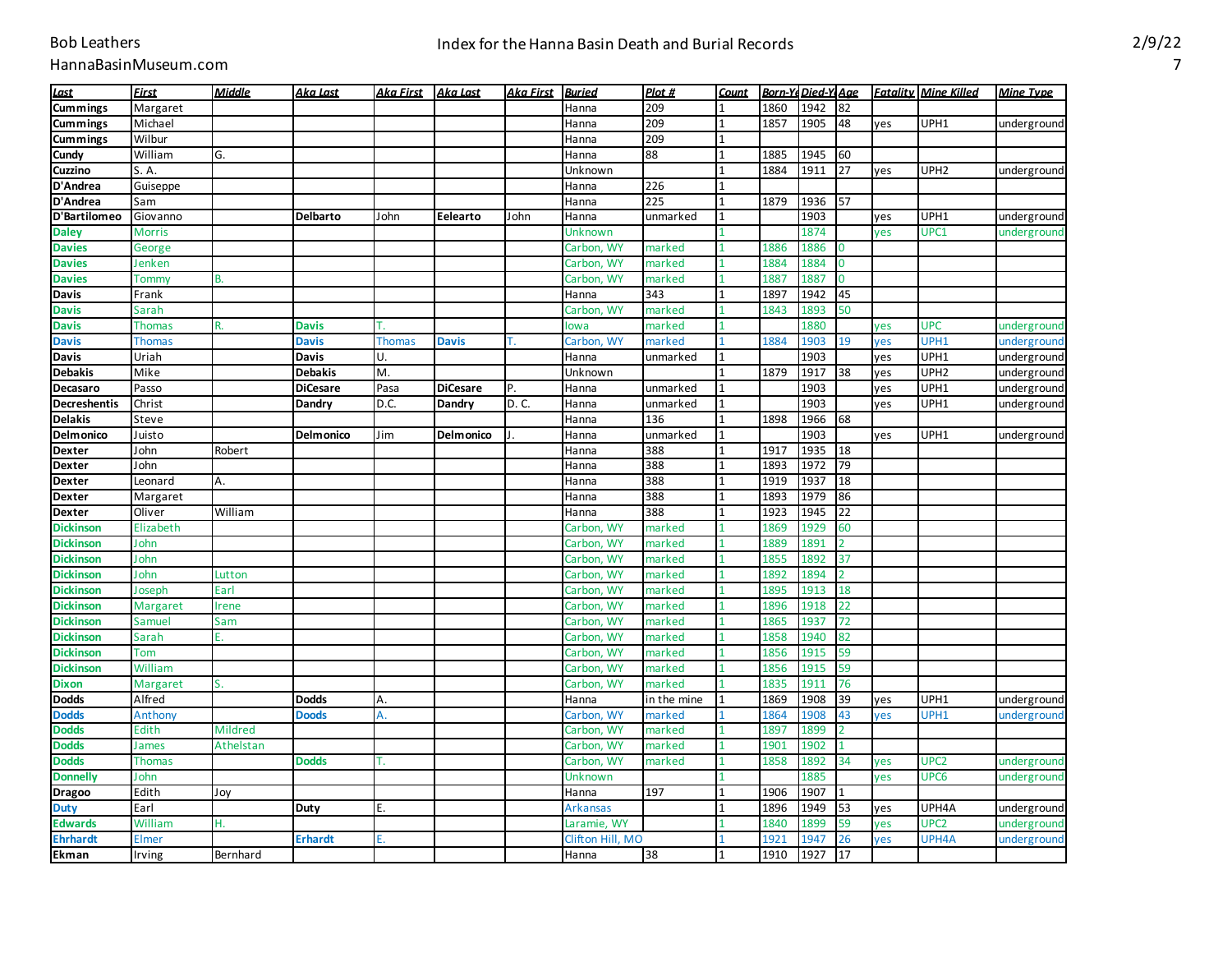| Last           | <b>First</b> | <b>Middle</b> | <u>Aka Last</u> | <u>Aka First</u> | Aka Last     | Aka First | <b>Buried</b> | Plot #      | Count |      | <b>Born-YeDied-YeAae</b> |                 |     | <b>Fatality Mine Killed</b> | <b>Mine Type</b> |
|----------------|--------------|---------------|-----------------|------------------|--------------|-----------|---------------|-------------|-------|------|--------------------------|-----------------|-----|-----------------------------|------------------|
| <b>Ekman</b>   | Jenne        | Amanda        |                 |                  |              |           | Hanna         | 38          |       | 1889 | 1918                     | 29              |     |                             |                  |
| Ekman          | Nels         | John          |                 |                  |              |           | Hanna         | 38          |       | 1861 | 1944                     | 83              |     |                             |                  |
| Ekman          | Yngve        |               |                 |                  |              |           | Hanna         | 38          |       | 1912 | 1935                     | 23              | yes | UPH4                        | underground      |
| Ekola          | Anna         |               |                 |                  |              |           | Hanna         | 319         |       | 1858 | 1924                     | 66              |     |                             |                  |
| Ekola          | Arthur       |               |                 |                  |              |           | Hanna         | 319         |       | 1899 | 1957                     | 58              |     |                             |                  |
| Ekola          | Gust         | R.            |                 |                  |              |           | Hanna         | 319         |       | 1903 | 1912                     | 9               |     |                             |                  |
| Ekola          | Matt         |               |                 |                  |              |           | Hanna         | 319         |       | 1870 | 1930                     | 60              |     |                             |                  |
| Ekola          | Matt         | A             |                 |                  |              |           | Hanna         | 320         |       | 1901 | 1972                     | 71              |     |                             |                  |
| <b>Elias</b>   | David        | M.            |                 |                  |              |           | Hanna         | in the mine |       | 1857 | 1908                     | $\overline{51}$ | yes | UPH1                        | underground      |
| Erickson       | Carl         | G.            |                 |                  |              |           | Hanna         | 410         |       | 1869 | 1949                     | 80              |     |                             |                  |
| Erickson       | Edith        | Α.            |                 |                  |              |           | Hanna         | 410         |       | 1887 | 1967                     | 80              |     |                             |                  |
| Erickson       | Emil         |               |                 |                  |              |           | Hanna         | 410         |       | 1867 | 1945                     | 78              |     |                             |                  |
| Erickson       | Lempi        | O.            |                 |                  |              |           | Hanna         | 41          |       | 1893 | 1986                     | 93              |     |                             |                  |
| Erickson       | Oscar        | W.            |                 |                  |              |           | Hanna         | 41          |       | 1884 | 1960                     | 76              |     |                             |                  |
| Erickson       | Sarah        | Clark         |                 |                  |              |           | Hanna         | 410         |       | 1876 | 1906                     | 30              |     |                             |                  |
| Eskeli         | Wayne        |               |                 |                  |              |           | Hanna         | 56          |       | 1911 | 1996                     | 85              |     |                             |                  |
| <b>Eskeli</b>  | William      | S.            |                 |                  |              |           | Hanna         | 56          |       | 1906 | 1927                     | 21              |     |                             |                  |
| <b>Evans</b>   | <b>Baby</b>  | Willie        | Hayden          |                  |              |           | Carbon, WY    | marked      |       |      |                          | O               |     |                             |                  |
| <b>Evans</b>   | Baby 1       |               |                 |                  |              |           | Carbon, WY    | marked      |       |      |                          | 0               |     |                             |                  |
| <b>Evans</b>   | Baby 2       |               |                 |                  |              |           | Carbon, WY    | marked      |       |      |                          | Ő               |     |                             |                  |
| <b>Evans</b>   | Baby 3       |               |                 |                  |              |           | Carbon, WY    | marked      |       |      |                          | $\Omega$        |     |                             |                  |
| <b>Evans</b>   | Baby 4       |               |                 |                  |              |           | Carbon, WY    | marked      |       |      |                          | $\Omega$        |     |                             |                  |
| <b>Evans</b>   | Baby 5       |               |                 |                  |              |           | Carbon, WY    | marked      |       |      |                          | 0               |     |                             |                  |
| <b>Evans</b>   | Baby 6       |               |                 |                  |              |           | Carbon, WY    | marked      |       |      |                          | 0               |     |                             |                  |
| <b>Evans</b>   | Caroline     |               |                 |                  |              |           | Carbon, WY    | marked      |       | 1869 | 1894                     | 25              |     |                             |                  |
| <b>Evans</b>   | Clara        | C.            |                 |                  |              |           | Hanna         | 425         |       | 1905 | 1977                     | 72              |     |                             |                  |
| <b>Evans</b>   | Evan         |               |                 |                  |              |           | Hanna         | 220         |       | 1848 | 1910                     | 62              |     |                             |                  |
| Evans          | Evan         | Richard       |                 | Red              |              |           | Hanna         | 425         |       | 1892 | 1963                     | 71              |     |                             |                  |
| <b>Evans</b>   | Jodie        |               |                 |                  |              |           | Hanna         | 355.1       |       | 1943 | 2000                     | 57              |     |                             |                  |
| Evans          | John         | B.            | <b>Evans</b>    |                  |              |           | Hanna         | in the mine |       | 1859 | 1908                     | 49              | yes | UPH1                        | underground      |
| Evans          | Iohn         | S.            |                 |                  |              |           | Hanna         | 220         |       | 1867 | 1939                     | 72              |     |                             |                  |
| Evans          | Iohn         | C.            |                 |                  |              |           | Hanna         | 417         |       | 1935 | 1984                     | 49              |     |                             |                  |
| <b>Evans</b>   | Joseph       | E.            |                 |                  |              |           | Hanna         | 428         |       | 1900 | 1975                     | 75              |     |                             |                  |
| <b>Evans</b>   | Katherine    | W.            |                 |                  |              |           | Hanna         | 428         |       | 1900 | 1994                     | 94              |     |                             |                  |
| <b>Evans</b>   | Mary         | Ann           |                 |                  |              |           | Hanna         | 220         |       | 1865 | 1949                     | 84              |     |                             |                  |
| Evans          | Robert       |               | <b>Branch</b>   | Robert           | <b>Evans</b> | Robt.     | Hanna         | unmarked    |       |      | 1903                     |                 | ves | UPH1                        | underground      |
| Evans          | Sarah        |               |                 |                  |              |           | Hanna         | 220         |       | 1853 | 1910                     | 57              |     |                             |                  |
| Evans          | Talyseine    | Tally         |                 |                  |              |           | Hanna         | 72          |       | 1894 | 1912                     | 18              | ves | UPH4                        | underground      |
| <b>Evans</b>   | Willie       | Christopher   |                 |                  |              |           | Carbon, WY    | marked      |       | 1889 | 1894                     | 5               |     |                             |                  |
| Evertsen       | Elaine       |               |                 |                  |              |           | Hanna         | 355.2       |       | 1939 | 2005                     | 66              |     |                             |                  |
| Fagerholm      | Gust         | E.            |                 |                  |              |           | Hanna         | 146         |       | 1884 | 1963                     | 79              |     |                             |                  |
| Fagerholm      | Mary         | Pauline       |                 |                  |              |           | Hanna         | 146         |       | 1891 | 1942                     | 51              |     |                             |                  |
| Fahnestock     | Gene         | Truman        |                 |                  |              |           | Hanna         | 95          |       | 1940 | 1941                     | $\mathbf{1}$    |     |                             |                  |
| Fahnestock     | Janice       | Arlena        |                 |                  |              |           | Hanna         | 95          |       | 1942 | 1942                     | l0              |     |                             |                  |
| <b>Fawcett</b> | Iohn         |               |                 |                  |              |           | Carbon, WY    | marked      |       | 1855 | 1907                     | 52              |     |                             |                  |
| Fermelia       | Angelo       |               |                 |                  |              |           | Hanna         | 233         |       | 1936 | 1936                     | 0               |     |                             |                  |
| Fermelia       | Erminia      |               |                 |                  |              |           | Hanna         | 232         |       | 1933 | 1934                     |                 |     |                             |                  |
| Filpula        |              | Wiljam        |                 |                  |              |           | Hanna         | 164         |       |      | 1908                     |                 |     |                             |                  |
| Filpula        | Jacop        |               |                 |                  |              |           | Hanna         | 162         |       | 1859 | 1928                     | 69              |     |                             |                  |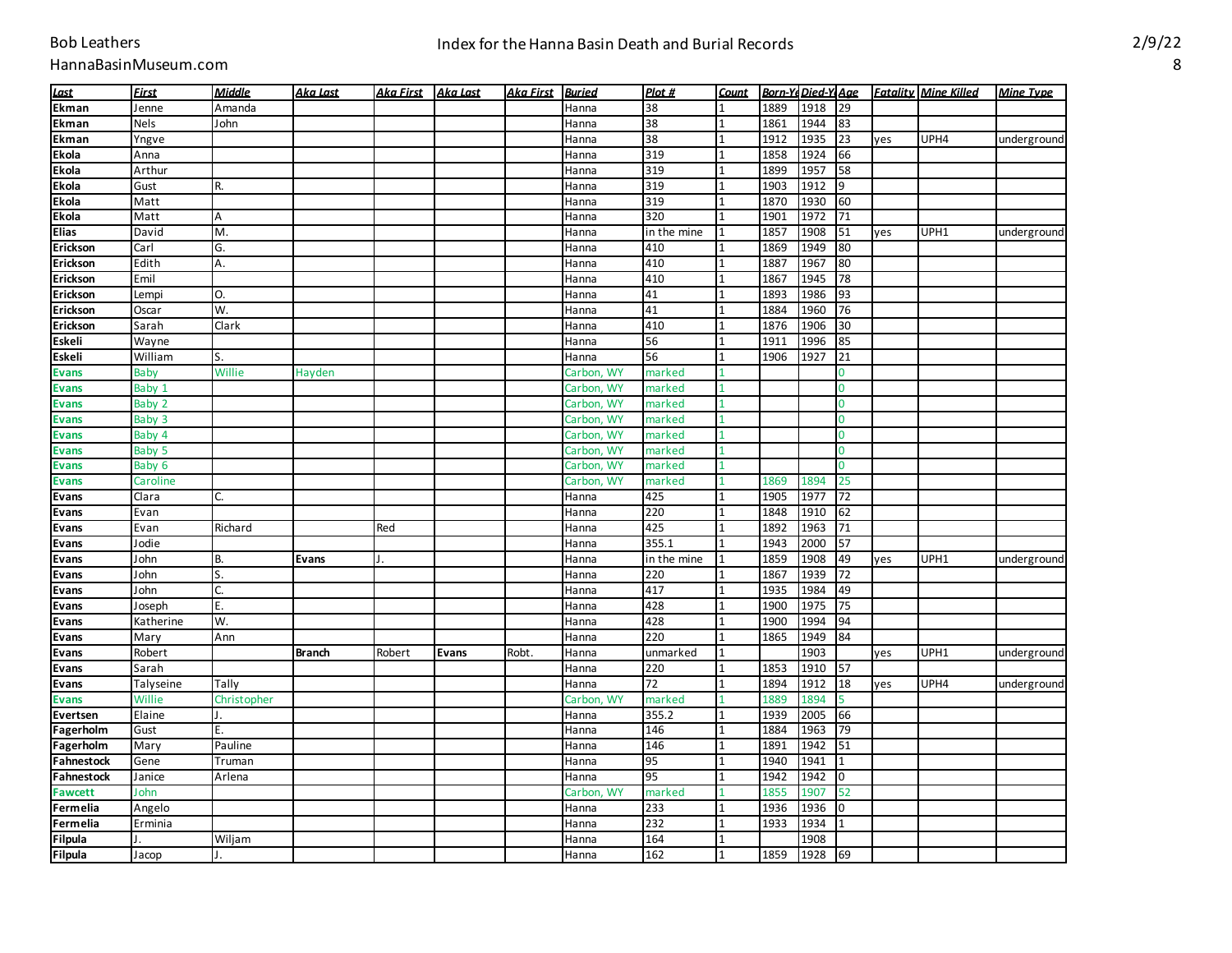| Last             | <b>First</b>  | <b>Middle</b> | <u>Aka Last</u> | Aka First Aka Last | Aka First | <b>Buried</b> | Plot #       | Count | <b>Born Ye Died Y Age</b> |      |                |     | <b>Fatality Mine Killed</b> | <b>Mine Type</b> |
|------------------|---------------|---------------|-----------------|--------------------|-----------|---------------|--------------|-------|---------------------------|------|----------------|-----|-----------------------------|------------------|
| Filpula          | Leonard       | Α.            |                 |                    |           | Hanna         | 162          |       | 1905                      | 1930 | 25             |     |                             |                  |
| <b>Filpula</b>   | Sanna         | Liisa         |                 |                    |           | Hanna         | 163          |       | 1868                      | 1941 | 73             |     |                             |                  |
| Finch            | James         | н.            |                 |                    |           | Carbon, WY    | marked       |       | 1857                      | 1897 | 40             |     |                             |                  |
| Finch            | James         | Η.            |                 |                    |           | Hanna         | 106          |       | 1893                      | 1948 | 55             |     |                             |                  |
| Finch            | Jane          |               |                 |                    |           | Carbon, WY    | marked       |       | 1859                      | 1924 | 65             |     |                             |                  |
| Finch            | Robert        | S.            |                 |                    |           | Hanna         | 106          |       | 1923                      | 1923 | 0              |     |                             |                  |
| Finch            | William       |               |                 |                    |           | Carbon, WY    | marked       |       | 1834                      | 1901 | 67             |     |                             |                  |
| Fink             | Charles       | W.            |                 |                    |           | Hanna         | 50           |       | 1885                      | 1944 | 59             |     |                             |                  |
| Fink             | Genevieve     | Caroline      |                 |                    |           | Hanna         | 49           |       | 1914                      | 1914 | 0              |     |                             |                  |
| Finnala          | Oscar         |               |                 |                    |           | Unknown       |              |       | 1874                      | 1898 | 24             | yes | UPC <sub>2</sub>            | underground      |
| Fisher           | James         | W.            |                 |                    |           | Carbon, WY    | marked       |       | 1843                      | 1917 | 74             |     |                             |                  |
| Fisher           | Matilda       | R.            |                 |                    |           | Hanna         | 117          |       | 1902                      | 1931 | 29             |     |                             |                  |
| Fisher           | <b>Miriah</b> | Widowfield    |                 |                    |           | Carbon, WY    | marked       |       | 1851                      | 1919 | 68             |     |                             |                  |
| Fisher           | Richard       | R.            |                 |                    |           | Hanna         | 117          |       | 1892                      | 1952 | 60             |     |                             |                  |
| Fisher           | Robert        |               |                 |                    |           | Carbon, WY    | marked       |       | 1871                      | 1927 | 56             |     |                             |                  |
| Fisher           | William       |               |                 |                    |           | Carbon, WY    | marked       |       | 1836                      | 1911 | 75             |     |                             |                  |
| Fitch            | Valene        |               |                 |                    |           | Hanna         | 67           |       | 1893                      | 1917 | 24             |     |                             |                  |
| <b>Flint</b>     | Thomas        |               | <b>Flint</b>    | T.                 |           | Hanna         | in the mine  |       | 1877                      | 1908 | 31             | yes | UPH1                        | underground      |
| Flynn            | Walter        | B.            |                 |                    |           | Hanna         | 124          |       | 1874                      | 1932 | 58             |     |                             |                  |
| Ford             | F.E.          |               |                 |                    |           | Hanna         | 109          |       | 1881                      | 1937 | 56             |     |                             |                  |
| Ford             | Mary          | E.            |                 |                    |           | Hanna         | 109          |       | 1890                      | 1984 | 94             |     |                             |                  |
| Foster           | Harry         |               |                 |                    |           | Hanna         | unmarked     |       | 1881                      | 1908 | 27             | yes | UPH1                        | underground      |
| Fouros           | Gust          |               | <b>Fouros</b>   | G.                 |           | Hanna         | 134          |       |                           | 1943 |                | ves | UPH4                        | underground      |
| <b>Fredrichs</b> | Henry         | F.            |                 |                    |           | Hanna         | 160          |       | 1860                      | 1894 | 34             |     |                             |                  |
| <b>Fredrichs</b> | Rosa          |               |                 |                    |           | Hanna         | 160          |       | 1890                      | 1894 | $\overline{4}$ |     |                             |                  |
| Freeman          | Catherine     |               |                 |                    |           | Hanna         | 72           |       | 1891                      | 1968 | 77             |     |                             |                  |
| Freeman          | Mary          | Jane          |                 |                    |           | Hanna         | 72           |       | 1918                      | 1918 | $\Omega$       |     |                             |                  |
| Freeman          | William       |               |                 |                    |           | Hanna         | 72           |       | 1890                      | 1944 | 54             |     |                             |                  |
| Freeman          | William       | John          |                 |                    |           | Hanna         | 72           |       | 1909                      | 1951 | 42             |     |                             |                  |
| Frink            | <b>B.L.</b>   |               |                 |                    |           | Hanna         | in the mine  |       | 1875                      | 1908 | 33             | yes | UPH1                        | underground      |
| Fryer            | Fern          | Woolsey       |                 |                    |           | Hanna         | 107          |       | 1899                      | 1924 | 25             |     |                             |                  |
| Fujinami         | Seikichi      |               |                 |                    |           | Unknown       |              |       | 1887                      | 1951 | 64             | ves | UPH4A                       | underground      |
| <b>Fulbright</b> | Debbra        | E.            |                 |                    |           | Hanna         | B4L17        |       | 1957                      | 1992 | 35             |     |                             |                  |
| <b>Fuller</b>    | Jessie        | Mae           |                 |                    |           | Carbon, WY    | marked       |       | 1899                      | 1908 | 9              |     |                             |                  |
| <b>Fuller</b>    | W. C.         |               |                 |                    |           | Carbon, WY    | marked       |       | 1849                      | 1901 | 52             |     |                             |                  |
| Gabbott          | <b>Dennis</b> | D.            |                 |                    |           | Carbon, WY    | marked       |       | 1869                      | 1897 | 28             |     |                             |                  |
| Gage             | Beatrice      | Dragoo        |                 |                    |           | Hanna         | <b>B4L9</b>  |       | 1901                      | 1992 | 91             |     |                             |                  |
| Gaskell          | Florence      |               |                 |                    |           | Hanna         | 118          |       | 1910                      | 1924 | 14             |     |                             |                  |
| Gaskell          | Francis       |               |                 |                    |           | Hanna         | 118          |       |                           |      |                |     |                             |                  |
| Gaskell          | John          | W             |                 |                    |           | Hanna         | 376          |       | 1913                      | 2006 | 93             |     |                             |                  |
| Gaskell          | Mary          |               |                 |                    |           | Hanna         | 118          |       |                           |      |                |     |                             |                  |
| Gaskell          | Nell          |               |                 |                    |           | Hanna         | 118          |       |                           |      |                |     |                             |                  |
| Gaskell          | Richard       |               |                 |                    |           | Hanna         | 118          |       |                           |      |                |     |                             |                  |
| Gaskell          | Ruth          |               |                 |                    |           | Hanna         | 376.1        |       | 1918                      | 2005 | 87             |     |                             |                  |
| Gaston           | Duane         | Lee           |                 |                    |           | Hanna         | 347          |       | 1969                      | 1971 | $\overline{2}$ |     |                             |                  |
| Gaston           | Harry         | E.            |                 |                    |           | Hanna         | B4L12        |       | 1933                      | 2001 | 68             |     |                             |                  |
| Gaston           | Marvin        | R.            |                 |                    |           | Hanna         | <b>B4L12</b> |       | 1963                      | 1995 | 32             |     |                             |                  |
| Gaston           | Shirley       | M.            |                 |                    |           | Hanna         | B4L12        |       | 1937                      | 1997 | 60             |     |                             |                  |
| Gay              | <b>Basil</b>  |               |                 |                    |           | Carbon, WY    | marked       |       | 1897                      | 1898 |                |     |                             |                  |
|                  |               |               |                 |                    |           |               |              |       |                           |      |                |     |                             |                  |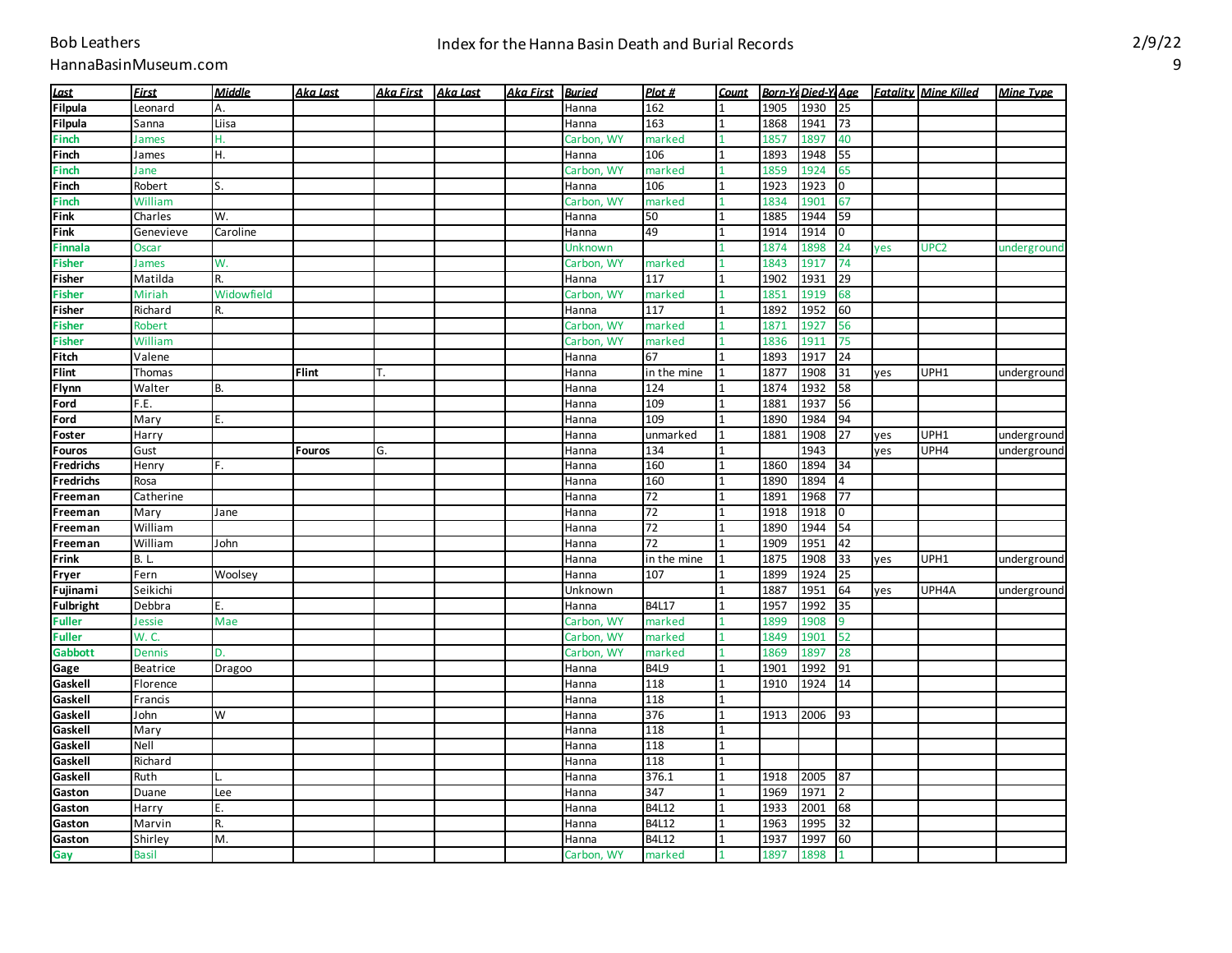| Last               | <b>First</b>     | <b>Middle</b> | <u>Aka Last</u> | Aka First | Aka Last        | Aka First | <b>Buried</b>        | Plot #       | Count        |      | <b>Born-Ye Died-Y Age</b> |    | <b>Fatality</b> | <b>Mine Killed</b> | <b>Mine Type</b> |
|--------------------|------------------|---------------|-----------------|-----------|-----------------|-----------|----------------------|--------------|--------------|------|---------------------------|----|-----------------|--------------------|------------------|
| Giatrakis          | Gust             |               | Giatrakis       | G.        | <b>Gatrakis</b> | Gus       | Hanna                | 135          |              | 1877 | 1930                      | 53 | ves             | UPH <sub>2</sub>   | underground      |
| Gillispie          |                  | Nathan        |                 |           |                 |           | Hanna                | 295          |              | 1887 | 1959                      | 72 |                 |                    |                  |
| Gillispie          | James            | Nathan        |                 |           |                 |           | Hanna                | 295          |              |      |                           |    |                 |                    |                  |
| Gillispie          | Lucille          | Belle         |                 |           |                 |           | Hanna                | 295          |              |      |                           |    |                 |                    |                  |
| Gillispie          | Susie            |               |                 |           |                 |           | Hanna                | 295          |              | 1905 | 1966                      | 61 |                 |                    |                  |
| Glad               | Henrik           | Koskela       | Gloat           | Henry     | Glaat           | Henry     | Hanna                | unmarked     | $\mathbf{1}$ | 1864 | 1903                      | 39 | yes             | UPH1               | underground      |
| Glad               | Jack             | N.            |                 |           |                 |           | Hanna                | 312          |              | 1905 | 1937                      | 32 |                 |                    |                  |
| Glad               | Jacob            |               |                 |           |                 |           | Hanna                | 312          |              | 1872 | 1933                      | 61 |                 |                    |                  |
| Glad               | Lilja            | M.            |                 |           |                 |           | Hanna                | 312          |              | 1906 | 1906                      | 0  |                 |                    |                  |
| Glad               | Lisa             |               |                 |           |                 |           | Hanna                | 312          |              | 1881 | 1936                      | 55 |                 |                    |                  |
| Glad               | Martta           | E.            |                 |           |                 |           | Hanna                | 312          |              | 1904 | 1904                      | U  |                 |                    |                  |
| Glad               | Milja            | M.            |                 |           |                 |           | Hanna                | 312          |              | 1902 | 1904                      |    |                 |                    |                  |
| Glad               | Neilo            |               |                 |           |                 |           | Hanna                | 312          |              | 1912 | 1941                      | 29 | yes             | UPH4               | underground      |
| <b>Gobbleman</b>   | Hulda            | Amalia        |                 |           |                 |           | Carbon, WY           | marked       |              | 1881 | 1887                      | 6  |                 |                    |                  |
| Golder             | John             | R.            |                 |           |                 |           | Hanna                | 392          |              | 1941 | 1981                      | 40 |                 |                    |                  |
| <b>Grabenhorst</b> | <b>Henriette</b> |               |                 |           |                 |           | Carbon, WY           | marked       |              | 1845 | 1904                      | 59 |                 |                    |                  |
| Graham             | Donna            | Joyce         |                 |           |                 |           | Hanna                | <b>B2L22</b> |              | 1949 | 2013                      | 64 |                 |                    |                  |
| Graves             | Mary             | Viola         |                 |           |                 |           | Hanna                | 438          |              | 1913 | 1968                      | 55 |                 |                    |                  |
| Griffith           | Joseph           | LeRoy         | Griffith        | J. L.     |                 |           | <b>Medicine Bow,</b> | <b>WY</b>    |              | 1889 | 1942                      | 53 | yes             | UPH4               | undergrounc      |
| <b>Griffiths</b>   | Anna             |               |                 |           |                 |           | Carbon, WY           | marked       |              | 1842 | 1888                      | 46 |                 |                    |                  |
| <b>Griffiths</b>   | Catherine        |               |                 |           |                 |           | Carbon, WY           | marked       |              | 1884 | 1885                      | n  |                 |                    |                  |
| <b>Griffiths</b>   | Cora             |               |                 |           |                 |           | Carbon, WY           | marked       |              | 1894 | 1902                      | Ŕ. |                 |                    |                  |
| <b>Griffiths</b>   | D.A              |               |                 |           |                 |           | Carbon, WY           | marked       |              | 1845 | 1904                      | 59 |                 |                    |                  |
| <b>Haddix</b>      | John             | Isaac         | Jr.             |           |                 |           | Carbon, WY           | unmarked     |              |      | 1876                      |    | ves             | <b>UPC</b>         | undergrounc      |
| Hakala             | Anselm           |               |                 |           |                 |           | Hanna                | 442          |              | 1885 | 1940                      | 55 |                 |                    |                  |
| Hakala             | Arne             | William       |                 |           |                 |           | Hanna                | 442          | 1            | 1915 | 1983                      | 68 |                 |                    |                  |
| Hakala             | Esther           |               |                 |           |                 |           | Hanna                | 442          |              | 1918 | 1951                      | 33 |                 |                    |                  |
| Hakala             | Eva              | Marie         |                 |           |                 |           | Hanna                | 442          |              | 1887 | 1968                      | 81 |                 |                    |                  |
| Hakala             | Uno              | Theodore      |                 |           |                 |           | Hanna                | 442          |              | 1912 | 1951                      | 39 |                 |                    |                  |
| Hakomaki           | Mat              |               | Hako            | Mat       | <b>Hakko</b>    | Matt      | Hanna                | 266          |              | 1860 | 1903                      | 43 | ves             | UPH1               | underground      |
| <b>Halasey</b>     | <b>Ettie</b>     | <b>Dodds</b>  |                 |           |                 |           | Carbon, WY           | marked       |              | 1905 | 1995                      | 90 |                 |                    |                  |
| Hall               | Dave             |               |                 |           |                 |           | Hanna                | <b>B7L1</b>  |              | 1918 | 1990                      | 72 |                 |                    |                  |
| Hall               | Evangeline       | Angie         |                 |           |                 |           | Hanna                | <b>B7L1</b>  |              | 1919 | 2001                      | 82 |                 |                    |                  |
| <b>Hall</b>        | Jerry            | Dale          |                 |           |                 |           | Hanna                | <b>B4L1</b>  |              | 1968 | 1989                      | 21 |                 |                    |                  |
| Hall               | John             |               |                 |           |                 |           | Hanna                | <b>B7L1</b>  |              | 1949 | 1993                      | 44 |                 |                    |                  |
| Hall               | William          |               | Hall            | Wm.       | Hall            | W.        | Hanna                | unmarked     |              |      | 1903                      |    | yes             | UPH1               | underground      |
| Halliday           | Alfred           |               | Holliday        | Alfred    |                 |           | Hanna                | unmarked     |              | 1853 | 1908                      | 55 | yes             | UPH1               | underground      |
| <b>Hammond</b>     | Albert           |               |                 |           |                 |           | Carbon, WY           | marked       |              | 1889 | 1941                      | 52 |                 |                    |                  |
| <b>Hammond</b>     | Iohanna          |               |                 |           |                 |           | Carbon, WY           | marked       |              | 1856 | 1944                      | 88 |                 |                    |                  |
| <b>Hammond</b>     | Johnie           |               |                 |           |                 |           | Carbon, WY           | marked       |              | 1890 | 1892                      |    |                 |                    |                  |
| <b>Hampson</b>     | William          |               |                 |           |                 |           | Carbon, WY           | marked       |              | 1841 | 1874                      | 33 |                 |                    |                  |
| Hanhimaki          | Yrio             |               | Hamkimo         | Υ.        |                 |           | Hanna                | unmarked     |              | 1878 | 1903                      | 25 | yes             | UPH1               | underground      |
| Hankinen           | Η.               |               | Rankinem        | H         | Rankenen        | Η.        | Hanna                | unmarked     |              | 1878 | 1903                      | 25 | ves             | UPH1               | underground      |
| Hanson             | Clara            | Belle         |                 |           |                 |           | Hanna                | 359          |              | 1908 | 1946                      | 38 |                 |                    |                  |
| <b>Hanson</b>      | Margarette       |               |                 |           |                 |           | Carbon, WY           | marked       |              | 1846 | 1898                      | 52 |                 |                    |                  |
| <b>Hapgood</b>     | Alf.             |               | <b>Hapgood</b>  | А.        |                 |           | Laramie, WY          |              |              | 1865 | 1903                      | 38 | yes             | UPH1               | underground      |
| Hapgood            | Harold           | Lee           |                 |           |                 |           | Hanna                | 338          |              | 1929 | 2006                      | 77 |                 |                    |                  |
| Hapgood            | Walter           |               |                 |           |                 |           | Hanna                | 147          |              | 1900 | 1965                      | 65 |                 |                    |                  |
| Harnden            | Clyde            | Α.            |                 |           |                 |           | Hanna                | 352          |              | 1920 | 1948                      | 28 |                 |                    |                  |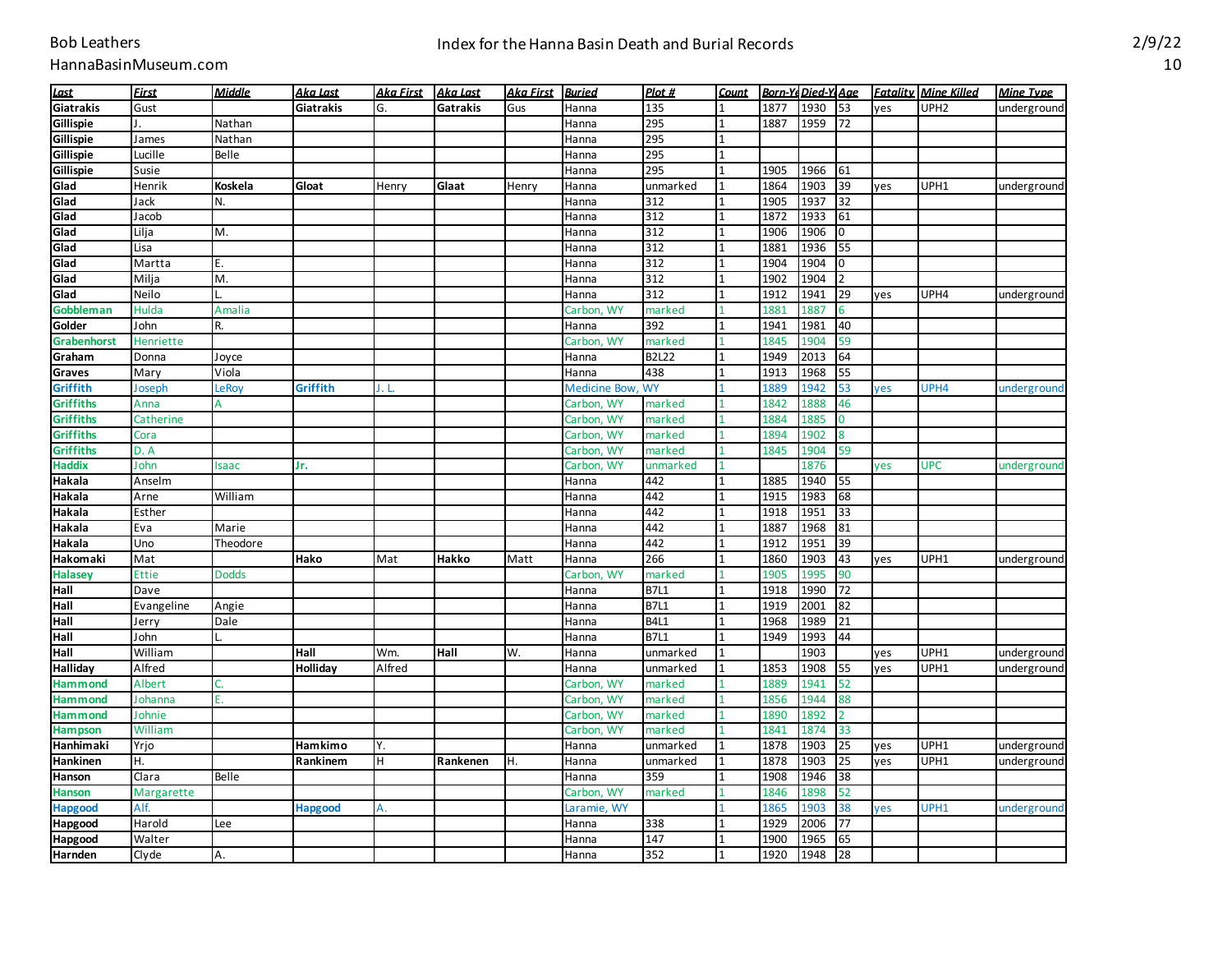#### Bob Leathers

### HannaBasinMuseum.com

| Last               | <b>First</b>   | <b>Middle</b> | <u>Aka Last</u> | Aka First  | <u>Aka Last</u> | Aka First | <b>Buried</b> | Plot #           | <b>Count</b> | <b>Born-Ye Died-Yi Age</b> |      |    |     | <b>Fatality Mine Killed</b> | <b>Mine Type</b> |
|--------------------|----------------|---------------|-----------------|------------|-----------------|-----------|---------------|------------------|--------------|----------------------------|------|----|-----|-----------------------------|------------------|
| Harnden            | Clyde          | Arlo          |                 |            |                 |           | Hanna         | 352              |              | 1948                       | 2000 | 52 |     |                             |                  |
| Harnden            | Janet          | Lynn          |                 |            |                 |           | Hanna         | 418              |              | 1954                       | 2015 | 60 |     |                             |                  |
| Harris             | Charles        |               |                 | Charlie    |                 |           | Hanna         | unmarked         |              | 1886                       | 1908 | 22 | yes | UPH1                        | underground      |
| Harris             | Jacob          |               | <b>Morris</b>   | Jacob      | <b>Harris</b>   |           | Unknown       |                  |              | 1844                       | 1870 | 26 | yes | <b>UPC</b>                  | underground      |
| Harrison           | Catherine      |               |                 |            |                 |           | Hanna         | 212              |              | 1907                       | 1975 | 68 |     |                             |                  |
| Harrison           | Mary           | Α.            |                 |            |                 |           | Hanna         | $\overline{212}$ |              | 1869                       | 1950 | 81 |     |                             |                  |
| Harrison           | William        |               |                 |            |                 |           | Hanna         | 212              |              | 1870                       | 1916 | 46 |     |                             |                  |
| Hartmann           | Gary           | Brown         |                 |            |                 |           | Hanna         | 176              |              | 1932                       | 2005 | 73 |     |                             |                  |
| Hartmann           | Lois           | Ann           |                 |            |                 |           | Hanna         | 176              |              | 1934                       | 2005 | 71 |     |                             |                  |
| Hashikuni          | Hanako         |               |                 |            |                 |           | Hanna         | 303.10           |              | 1912                       | 1912 |    |     |                             |                  |
| Hashikuni          | Tamashirou     |               |                 |            |                 |           | Hanna         | 303.9            |              | 1885                       | 1918 | 33 |     |                             |                  |
| <b>Hastings</b>    | <b>Bessie</b>  | B             |                 |            |                 |           | Carbon, WY    |                  |              | 1898                       | 1899 |    |     |                             |                  |
| Hatala             | Alrick         |               | Heitala         | Alu        | Heitala         | Α.        | Hanna         | unmarked         |              |                            | 1903 |    | yes | UPH1                        | underground      |
| Hautala            | Nic            |               | Hautala         | N.         |                 |           | Unknown       |                  |              | 1880                       | 1918 | 38 | yes | UPH <sub>2</sub>            | underground      |
| Hayes              | James          |               | <b>Hayes</b>    |            |                 |           | Hanna         | unmarked         |              |                            | 1903 |    | ves | UPH1                        | underground      |
| Hee                | Louisa         |               |                 |            |                 |           | Carbon, WY    | marked           |              | 1887                       | 1889 |    |     |                             |                  |
| Hee                | Matilda        | D.            |                 |            |                 |           | Carbon, WY    | marked           |              | 1889                       | 1890 |    |     |                             |                  |
| Heikkila           | Alida          | M.            |                 |            |                 |           | Hanna         | 162              |              | 1902                       | 1930 | 28 |     |                             |                  |
| Heikkila           | Arvid          |               |                 |            |                 |           | Hanna         | 162              |              | 1898                       | 1930 | 32 |     |                             |                  |
| Heiskanen          | C. H.          |               | Heiskamen       | Α.         |                 |           | Hanna         | 169              |              | 1875                       | 1903 | 28 | yes | UPH1                        | underground      |
| Heiskanen          | Erik           |               | Heiskanen       | Karl Henry |                 |           | Hanna         | 169              |              | 1871                       | 1903 | 32 | yes | UPH1                        | underground      |
| Hendrickson        | Emil           |               |                 |            |                 |           | Hanna         | unmarked         |              | 1883                       | 1908 | 25 | yes | UPH1                        | underground      |
| <b>Hendrickson</b> | John           |               |                 |            |                 |           | Unknown       |                  |              | 1867                       | 1893 | 26 | yes | UPC <sub>2</sub>            | underground      |
| Herrin             | Robert         |               | Herrin          | R.         |                 |           | Hanna         | in the mine      |              | 1876                       | 1908 | 32 | yes | UPH1                        | underground      |
| Hickson            | Sarah          |               |                 |            |                 |           | Carbon, WY    | mark             |              | 1839                       | 1897 | 58 |     |                             |                  |
| Hietamaki          | Isak           | Sakens        | Maki            | Isaac I.   | Maki            | Isaac     | Hanna         | 193              |              | 1876                       | 1903 | 27 | yes | UPH1                        | underground      |
| Higgins            | Charles        |               |                 |            |                 |           | Hanna         | 77               |              | 1892                       | 1961 | 69 |     |                             |                  |
| <b>Higgins</b>     | Edith          |               |                 |            |                 |           | Hanna         | 77               |              | 1914                       | 1914 | O  |     |                             |                  |
| <b>Higgins</b>     | Lillian        |               |                 |            |                 |           | Hanna         | 77               |              | 1895                       | 1985 | 90 |     |                             |                  |
| Hill               | Elmer          |               |                 |            |                 |           | Hanna         | 84               |              | 1909                       | 1923 | 14 |     |                             |                  |
| Hill               | John           |               |                 |            |                 |           | Hanna         | 78               |              | 1862                       | 1919 | 57 |     |                             |                  |
| Hill               | Minnie         |               |                 |            |                 |           | Hanna         | 78               |              | 1864                       | 1947 | 83 |     |                             |                  |
| Hill               | Richard        | W.            |                 |            |                 |           | Hanna         | 84               |              | 1909                       | 1909 | 0  |     |                             |                  |
| Hill               | William        | Ε.            |                 |            |                 |           | Hanna         | 84               |              | 1887                       | 1959 | 72 |     |                             |                  |
| Hilsey             | John           |               | Hilsey          |            |                 |           | Unknown       |                  |              | 1875                       | 1898 | 23 | yes | UPH1                        | underground      |
| Hnaras             | George         |               | <b>Hanaris</b>  | G.         |                 |           | Unknown       |                  |              | 1890                       | 1917 | 27 | yes | UPH <sub>2</sub>            | underground      |
| Hnat               | <b>Richard</b> |               |                 |            |                 |           | Carbon, WY    | marked           |              | 1938                       | 1982 | 44 |     |                             |                  |
| Hohn               | Jerome         |               |                 |            |                 |           | Hanna         | 389.4            |              | 1931                       | 1989 | 58 |     |                             |                  |
| Hohn               | Margaret       | R.            |                 |            |                 |           | Hanna         | 389.4            |              | 1935                       | 2006 | 71 |     |                             |                  |
| Hokka              | John           |               | Hakka           |            |                 |           | Hanna         | unmarked         |              | 1883                       | 1903 | 20 | yes | UPH1                        | underground      |
| Holm               | Alfred         |               | Holm            | Alf.       | Holm            | Λ.        | Hanna         | unmarked         |              | 1885                       | 1903 | 18 | yes | UPH1                        | underground      |
| Holm               | Herman         |               |                 |            |                 |           | Hanna         | unmarked         |              |                            | 1904 |    | yes | UPH1                        | underground      |
| Holma              | John           | B.            |                 |            |                 |           | Hanna         | 23               |              | 1871                       | 1924 | 53 | yes | UPH4                        | underground      |
| Holma              | Unknown        | Baby          |                 |            |                 |           | Hanna         | 141              |              |                            |      |    |     |                             |                  |
| Honka              | John           |               | Honks           | John       | <b>Hunks</b>    |           | Hanna         | unmarked         |              | 1882                       | 1903 | 21 | yes | UPH1                        | underground      |
| Hooper             | George         |               | Hooper          | Geo.       | Hooper          | G.        | Hanna         | 291              |              | 1880                       | 1903 | 23 | yes | UPH1                        | underground      |
| Hori               | Heikichi       |               |                 |            |                 |           | Hanna         | 303.18           |              |                            | 1910 |    |     |                             |                  |
| <b>Howley</b>      | Peter          |               | <b>Nowley</b>   | Pete       | <b>Nowley</b>   |           | Laramie, WY   |                  |              |                            | 1903 |    | res | UPH1                        | inderground      |
|                    | Andrew         |               |                 |            |                 |           | Hanna         | in the mine      |              | 1878                       | 1908 | 30 |     | UPH1                        |                  |
| Hoy                |                |               |                 |            |                 |           |               |                  |              |                            |      |    | yes |                             | underground      |

 $\blacksquare$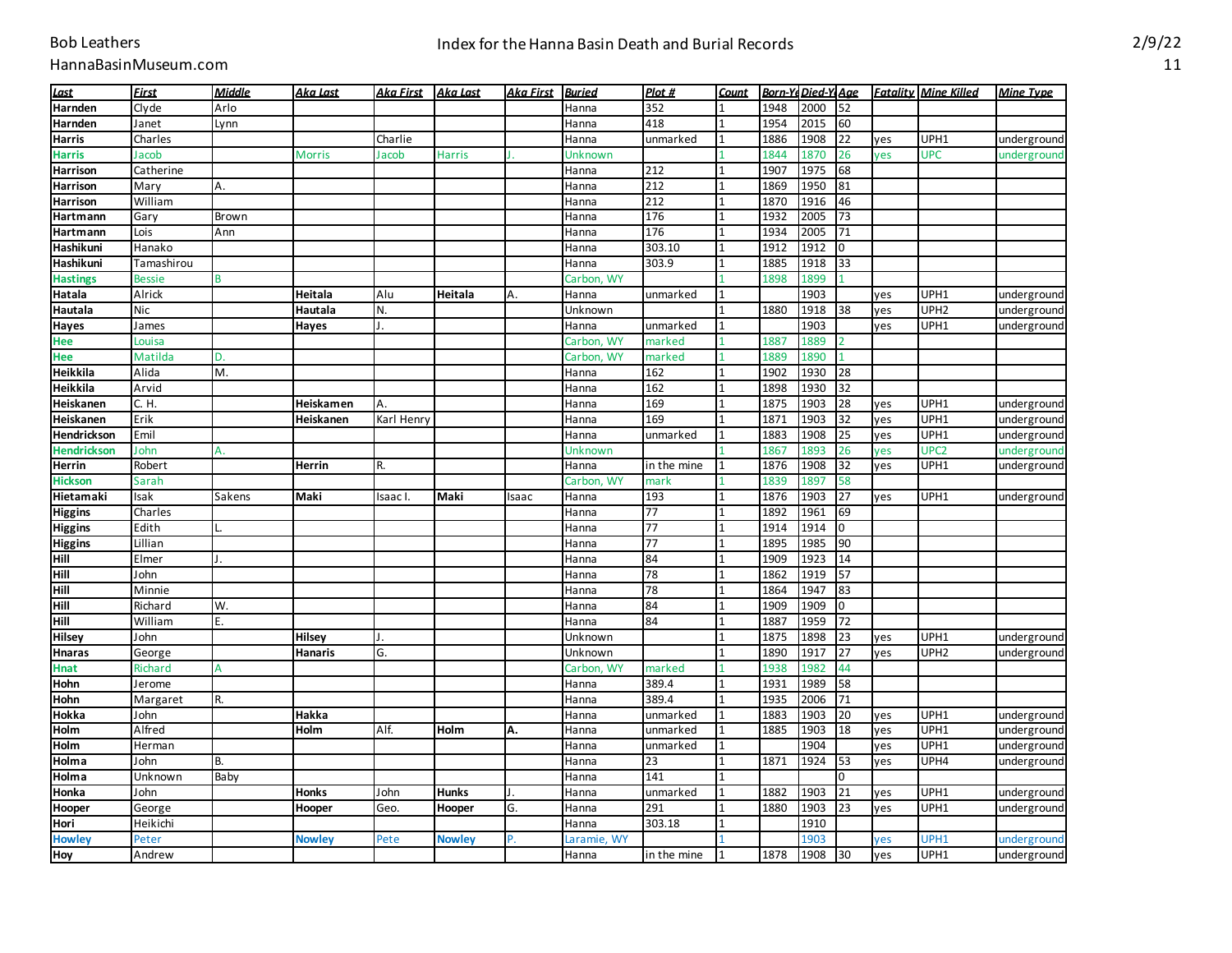| Last            | <u>First</u>     | <b>Middle</b> | Aka Last         | Aka First    | Aka Last      | Aka First | <b>Buried</b> | Plot #          | Count |      | <b>Born-Ye Died-Y Age</b> |                 | <b>Fatality</b> | <b>Mine Killed</b>        | <b>Mine Type</b> |
|-----------------|------------------|---------------|------------------|--------------|---------------|-----------|---------------|-----------------|-------|------|---------------------------|-----------------|-----------------|---------------------------|------------------|
| Hoy             | John             |               |                  |              |               |           | Hanna         | 256             |       | 1875 | 1908                      | 33              | yes             | UPH1                      | underground      |
| Hudson          | Iohn             |               |                  |              |               |           | Hanna         | 82              |       | 1863 | 1923                      | 60              |                 |                           |                  |
| Hudson          | Pamla            |               |                  |              |               |           | Hanna         | 82              |       | 1905 | 1919                      | 14              |                 |                           |                  |
| Hudson          | Ronland          | Jackson       |                  |              |               |           | Hanna         | 82              |       | 1930 | 1930                      | 0               |                 |                           |                  |
| Hudson          | Sarah            |               |                  |              |               |           | Hanna         | marker not fo 1 |       |      | 1933                      |                 |                 |                           |                  |
| Hudspeth        | Samuel           |               | <b>Hudspetts</b> | Sam          |               |           | Hanna         | 279             |       | 1863 | 1903                      | 40              | ves             | UPH1                      | underground      |
| <b>Hughes</b>   | Catherine        |               |                  |              |               |           | Hanna         | 72              |       | 1858 | 1940                      | 82              |                 |                           |                  |
| <b>Hughes</b>   | Charles          | K.            | <b>Hughes</b>    | C. X.        | <b>Hughes</b> | Ċ.        | Hanna         | 109             |       | 1859 | 1908                      | 49              | ves             | UPH1                      | underground      |
| <b>Hughes</b>   | Daisy            |               |                  |              |               |           | Hanna         | 119             |       | 1900 | 1919                      | 19              |                 |                           |                  |
| Hughes          | Earl             | ٧.            |                  |              |               |           | Hanna         | 348             |       | 1902 | 1996                      | 94              |                 |                           |                  |
| <b>Hughes</b>   | George           | William       |                  |              |               |           | Hanna         | 119             |       | 1864 | 1944                      | 80              |                 |                           |                  |
| Hughes          | Norma            |               |                  |              |               |           | Hanna         | 348             |       | 1929 | 2009                      | 80              |                 |                           |                  |
| Hughes          | Ruth             | N.            |                  |              |               |           | Hanna         | 348             |       | 1908 | 1994                      | 86              |                 |                           |                  |
| Hughes          | William          | W.            |                  |              |               |           | Hanna         | 72              |       | 1870 | 1929                      | 59              |                 |                           |                  |
| Huhtala         | Charles          | Mat           |                  |              |               |           | Hanna         | 152             |       | 1892 | 1945                      | $\overline{53}$ |                 |                           |                  |
| Huhtala         | Donald           | Dean          |                  |              |               |           | Hanna         | 152             |       | 1926 | 1927                      | 1               |                 |                           |                  |
| Huhtala         | Ida              |               |                  |              |               |           | Hanna         | marker not fo 1 |       | 1867 | 1935                      | 68              |                 |                           |                  |
| Huhtala         | Ida              | W.            |                  |              |               |           | Hanna         | 319             |       | 1897 | 1974                      | 77              |                 |                           |                  |
| Huhtala         | Jacob            | Yalmar        |                  |              |               |           | Hanna         | 152             |       | 1893 | 1951                      | 58              |                 |                           |                  |
| Huhtala         | John             | A.            |                  |              |               |           | Hanna         | 319             |       | 1890 | 1948                      | 58              |                 |                           |                  |
| Huhtala         | Mat              |               |                  |              |               |           | Hanna         | 152             |       | 1860 | 1908                      | 48              | yes             | UPH1                      | underground      |
| Huhtala         | Robert           | Gordon        |                  |              |               |           | Hanna         | 152             | 1     | 1925 | 1925                      | 0               |                 |                           |                  |
| Huhtala         | Sylvester        | M.            |                  |              |               |           | Hanna         | 152             |       | 1903 | 1965                      | 62              |                 |                           |                  |
| Huhtala         | Uno              | Eli           |                  |              |               |           | Hanna         | 152             |       | 1897 | 1957                      | 60              |                 |                           |                  |
| Hulse           | Dale             | Lee           |                  |              |               |           | Hanna         | 391             |       | 1948 | 1981                      | 33              | yes             | E.D.Vanguard 1underground |                  |
| <b>Hutchins</b> | Molly            | Belle         |                  |              |               |           | Hanna         | 355.3           |       | 1959 | 2010                      | 51              |                 |                           |                  |
| <b>Hutchins</b> | William          | H.            |                  |              |               |           | Hanna         | 355.3           |       | 1977 | 1994                      | 17              |                 |                           |                  |
| <b>Hutchins</b> | William          | Bill          |                  |              |               |           | Hanna         | 355.3           |       | 1951 | 2009                      | 58              |                 |                           |                  |
| Hynynen         | Jennie           |               |                  |              |               |           | Hanna         | 122             |       | 1897 | 1925                      | 28              |                 |                           |                  |
| Hyvonen         | Andrew           |               |                  |              |               |           | Hanna         | 354             |       | 1891 | 1950                      | 59              |                 |                           |                  |
| Ichikawa        | Seikichi         |               |                  |              |               |           | Hanna         | 303.21          |       |      | 1909                      |                 |                 |                           |                  |
| Ikegami         | Gitsuji          |               | Ikegami          | G.           |               |           | Hanna         | 303.1           |       | 1878 | 1928                      | 51              | yes             | UPH <sub>2</sub>          | underground      |
| Ikonen          | John             |               | Ikonen           | $\mathbf{I}$ |               |           | Hanna         | in the mine     |       | 1886 | 1908                      | 22              | yes             | UPH1                      | underground      |
| Irene           | Charles          | O.            |                  |              |               |           | Hanna         | 344             |       | 1918 | 1950                      | 32              |                 |                           |                  |
| Irene           | Myrtle           | (Tanfield)    |                  |              |               |           | Hanna         | 344             |       | 1923 | 1993                      | 70              |                 |                           |                  |
| Irene           | Sharon           | К.            |                  |              |               |           | Hanna         | 344             |       | 1942 | 1942                      | 0               |                 |                           |                  |
| Isaac           | William          |               | saac             | W.           |               |           | Carbon, WY    | marked          | 1     |      | 1875                      |                 | res             | UPC1                      | underground      |
| Jackson         | Ann              |               |                  |              |               |           | Carbon, WY    | marked          |       | 1842 | 1898                      | 56              |                 |                           |                  |
| Jackson         | Donna            | Mae           |                  |              |               |           | Hanna         | 357             |       | 1957 | 1957                      | 0               |                 |                           |                  |
| Jackson         | Elizabeth        |               |                  |              |               |           | Carbon, WY    | marked          |       | 1875 | 1891                      | 16              |                 |                           |                  |
| Jackson         | Harriet          |               |                  |              |               |           | Hanna         | 86              |       | 1872 | 1960                      | 88              |                 |                           |                  |
| Jackson         | John             |               |                  |              |               |           | Carbon, WY    | marked          |       | 1840 | 1906                      | 66              |                 |                           |                  |
| Jackson         | Iohn             | A.            |                  |              |               |           | Carbon, WY    | marked          |       | 1876 | 1932                      | 56              |                 |                           |                  |
| Jackson         | Joseph           | Sr.           |                  |              |               |           | Hanna         | 86              |       | 1872 | 1931                      | 59              |                 |                           |                  |
| Jackson         | Joseph           |               |                  |              |               |           | Hanna         | 86              |       | 1909 | 1939                      | 30              |                 |                           |                  |
| Jackson         | Linda            | Lucille       |                  |              |               |           | Hanna         | 357             |       | 1958 | 1958                      | 0               |                 |                           |                  |
| Jackson         | Lucille          |               |                  |              |               |           | Hanna         | 357             |       | 1904 | 1988                      | 84              |                 |                           |                  |
| Jackson         | <b>Margarert</b> | M.            |                  |              |               |           | Carbon, WY    | marked          |       | 1870 | 1896                      | 26              |                 |                           |                  |
| <b>Jackson</b>  | <b>Margarert</b> |               |                  |              |               |           | Carbon, WY    | marked          |       | 1902 | 1902                      | 0               |                 |                           |                  |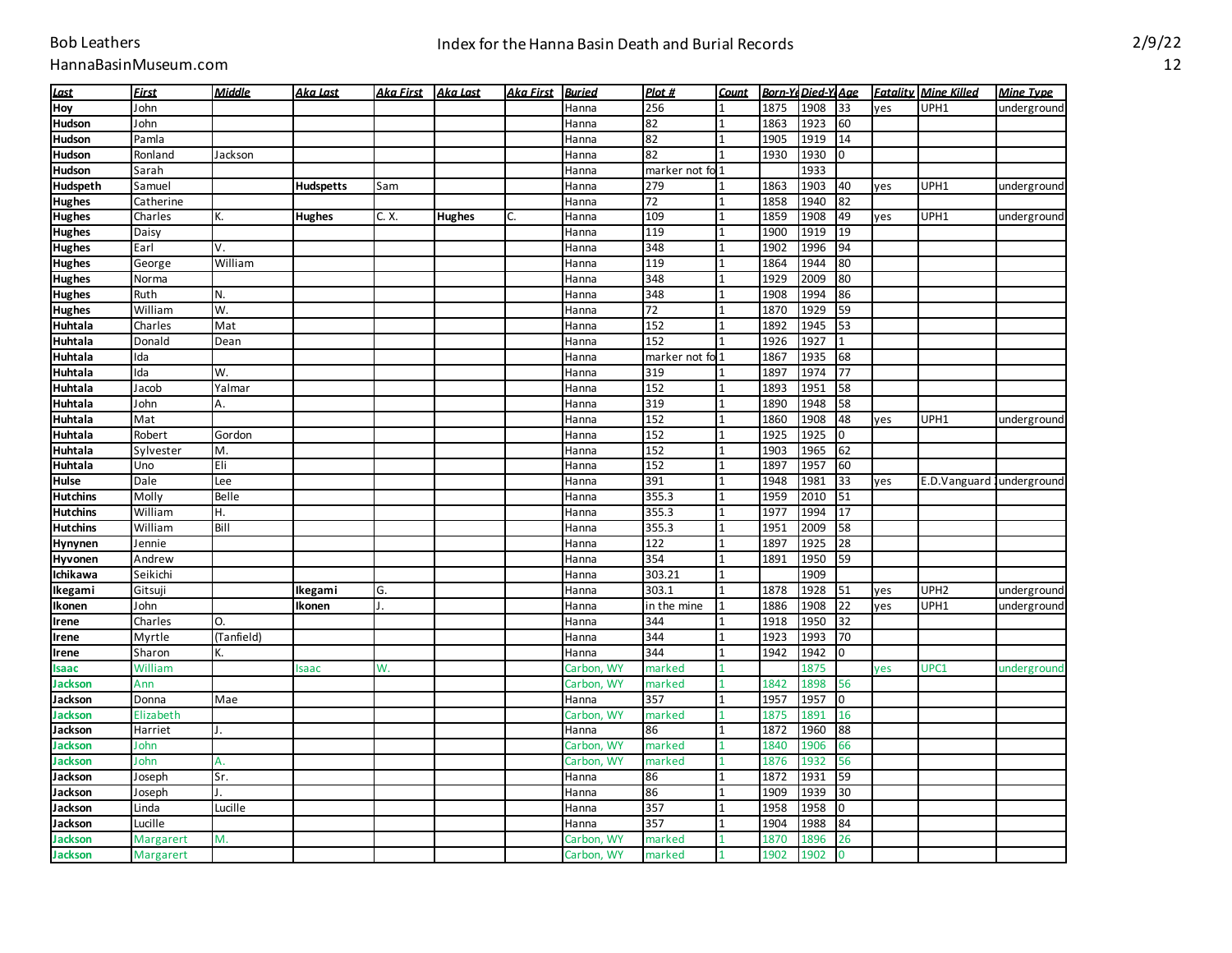| Last           | <b>First</b>  | <u>Middle</u> | <u>Aka Last</u> | Aka First Aka Last |          | Aka First | <b>Buried</b>       | Plot #      | Count | <b>Born Ye Died Y Age</b> |      |          |     | <b>Fatality Mine Killed</b> | <b>Mine Type</b> |
|----------------|---------------|---------------|-----------------|--------------------|----------|-----------|---------------------|-------------|-------|---------------------------|------|----------|-----|-----------------------------|------------------|
| Jackson        | Mark          |               |                 |                    |          |           | Hanna               | 86          |       | 1903                      | 1959 | 56       |     |                             |                  |
| Jackson        | Mary          |               |                 |                    |          |           | Carbon, WY          | marked      |       | 1881                      | 1962 | 81       |     |                             |                  |
| Jackson        | Mary          | Ann           |                 |                    |          |           | Hanna               | 273         |       | 1890                      | 1906 | 16       |     |                             |                  |
| Jackson        | Mary          |               |                 |                    |          |           | Carbon, WY          | marked      |       | 1902                      | 1908 |          |     |                             |                  |
| Jackson        | Robert        | Donald        | Bob             |                    |          |           | Hanna               | 357         |       | 1925                      | 2012 | 87       |     |                             |                  |
| Jackson        | Robert        | Mark          |                 |                    |          |           | Carbon, WY          | marked      |       | 1845                      | 1923 | 78       |     |                             |                  |
| Jackson        | Samuel        | Lutton        |                 |                    |          |           | Carbon, WY          |             |       | 1896                      | 1909 | 13       |     |                             |                  |
| Jackson        | Sarah         | Ellen         |                 |                    |          |           | Hanna               | 82          |       | 1882                      | 1933 | 51       |     |                             |                  |
| Jackson        | Thomas        |               |                 |                    |          |           | Hanna               | 273         |       | 1860                      | 1906 | 46       |     |                             |                  |
| Jackson        | William       | Doyle         |                 |                    |          |           | Hanna               | 357         |       | 1956                      | 1956 |          |     |                             |                  |
| Jacobson       | Baby          |               |                 |                    |          |           | Hanna               | 115         |       | 1947                      | 1947 | $\Omega$ |     |                             |                  |
| Jacobson       | Ole           |               | Jacobson        | Olaf               | Jacobson | Olaf      | Hanna               | 178         |       | 1868                      | 1903 | 35       | yes | UPH1                        | underground      |
| Jacobson       | Oscar         |               | Jacobson        | Oscar              |          |           | Hanna               | 178         |       | 1842                      | 1903 | 61       | yes | UPH1                        | underground      |
| Jarvela        | Mat           |               | Jarvals         | Mat                | Jarvala  | Mat       | Hanna               | unmarked    |       | 1879                      | 1903 | 24       | yes | UPH1                        | underground      |
| Jennings       | Orlan         |               |                 |                    |          |           | Hanna               | 344         |       | 1928                      | 1983 | 55       |     |                             |                  |
| Jessen         | <b>Martin</b> | W.            |                 |                    |          |           | <b>Riverton, WY</b> |             |       | 1957                      | 1980 | 23       | res | Carbon County               | underground      |
| Johnson        | Agnes         |               |                 |                    |          |           | Carbon, WY          | marked      |       | 1880                      | 1881 |          |     |                             |                  |
| Johnson        | Alberta       | (Rodda)       |                 |                    |          |           | Hanna               | 53          |       | 1890                      | 1972 | 82       |     |                             |                  |
| Johnson        | Alfred        |               |                 |                    |          |           | Hanna               | 157         |       |                           | 1925 |          |     |                             |                  |
| Johnson        | Alina         |               |                 |                    |          |           | Hanna               | 316         |       | 1900                      | 1933 | 33       |     |                             |                  |
| Johnson        | Andrew        |               |                 |                    |          |           | Hanna               | 284         |       |                           |      |          |     |                             |                  |
| Johnson        | Carrie        |               |                 |                    |          |           | Hanna               | 284         |       | 1884                      | 1942 | 58       |     |                             |                  |
| Johnson        | Darold        | Α.            |                 |                    |          |           | Hanna               | 421         |       | 1939                      | 1973 | 34       |     |                             |                  |
| Johnson        | Edna          | May           |                 |                    |          |           | Carbon, WY          | marked      |       | 1887                      | 1887 |          |     |                             |                  |
| Johnson        | Eli           |               |                 |                    |          |           | Hanna               | 14          |       |                           |      |          |     |                             |                  |
| Johnson        | Elmer         |               | <b>Stalin</b>   | Yalmer             | Johnson  | Ε.        | Hanna               | 250         |       | 1884                      | 1908 | 24       | yes | UPH1                        | underground      |
| Johnson        | Eric          | Steven        |                 |                    |          |           | Hanna               | <b>B4L3</b> |       | 1964                      | 1992 | 28       |     |                             |                  |
| Johnson        | Grace         | A             |                 |                    |          |           | Hanna               | 421         |       | 1940                      | 1995 | 55       |     |                             |                  |
| Johnson        | Howard        | William       |                 |                    |          |           | Hanna               | 14          |       | 1923                      | 1923 | l0       |     |                             |                  |
| Johnson        | Ida           | Η.            |                 |                    |          |           | Hanna               | 14          |       | 1903                      | 1978 | 75       |     |                             |                  |
| Johnson        | Idonna        | Ε.            |                 |                    |          |           | Hanna               | 400         |       | 1921                      | 1999 | 78       |     |                             |                  |
| Johnson        | Iva           |               |                 |                    |          |           | Hanna               | 415         |       | 1912                      | 1987 | 75       |     |                             |                  |
| Johnson        | Jenny         |               |                 |                    |          |           | Hanna               | 284         |       |                           |      |          |     |                             |                  |
| Johnson        | John          |               | Johnson         |                    |          |           | <b>Unknown</b>      |             |       |                           | 1881 |          | res | UPC <sub>2</sub>            | underground      |
| Johnson        | <b>Jorgen</b> |               |                 |                    |          |           | Hanna               | 415         |       | 1898                      | 1963 | 65       |     |                             |                  |
| <b>Johnson</b> | Matilda       |               |                 |                    |          |           | Carbon, WY          | marked      |       | 1852                      | 1875 | 23       |     |                             |                  |
| Johnson        | Matt          |               |                 |                    |          |           | Hanna               |             |       | 1872                      | 1921 | 49       |     |                             |                  |
| Johnson        | Nester        |               |                 |                    |          |           | Hanna               | 316         |       | 1891                      | 1936 | 45       |     |                             |                  |
| Johnson        | Norma         | Freda         |                 |                    |          |           | Carbon, WY          | marked      |       | 1884                      | 1887 | 3        |     |                             |                  |
| Johnson        | Norman        | Duane         |                 |                    |          |           | Hanna               | <b>B4L3</b> |       | 1935                      | 1993 | 58       |     |                             |                  |
| Johnson        | Peggy         | Sue           |                 |                    |          |           | Hanna               | 419         |       | 1960                      | 1960 | $\Omega$ |     |                             |                  |
| Johnson        | Verl          | E.            |                 |                    |          |           | Hanna               | 400         |       | 1915                      | 1980 | 65       |     |                             |                  |
| Johnson        | Verna         | Mae           |                 |                    |          |           | Hanna               | 14          |       | 1924                      | 1925 | 1        |     |                             |                  |
| Johnson        | William       | Α.            |                 |                    |          |           | Hanna               | 14          |       | 1897                      | 1953 | 56       |     |                             |                  |
| Johnson        | William       |               |                 |                    |          |           | Hanna               | in the mine |       | 1875                      | 1908 | 33       | yes | UPH1                        | underground      |
| Johnson        | William       |               | Johnson         | W. S.              | Johnson  | Bill      | Elk Mt., WY         |             |       | 1945                      | 1974 | 29       | yes | <b>Rosebud</b>              | surface          |
| Joki           | Mat           |               |                 |                    |          |           | Hanna               | in the mine |       | 1879                      | 1908 | 29       | yes | UPH1                        | underground      |
| Joki           | William       |               |                 |                    |          |           | Hanna               | unmarked    |       | 1875                      | 1908 | 33       | yes | UPH1                        | underground      |
| Jones          | Anna          | Maria         |                 |                    |          |           | Hanna               | 72          | 1     | 1892                      | 1978 | 86       |     |                             |                  |
|                |               |               |                 |                    |          |           |                     |             |       |                           |      |          |     |                             |                  |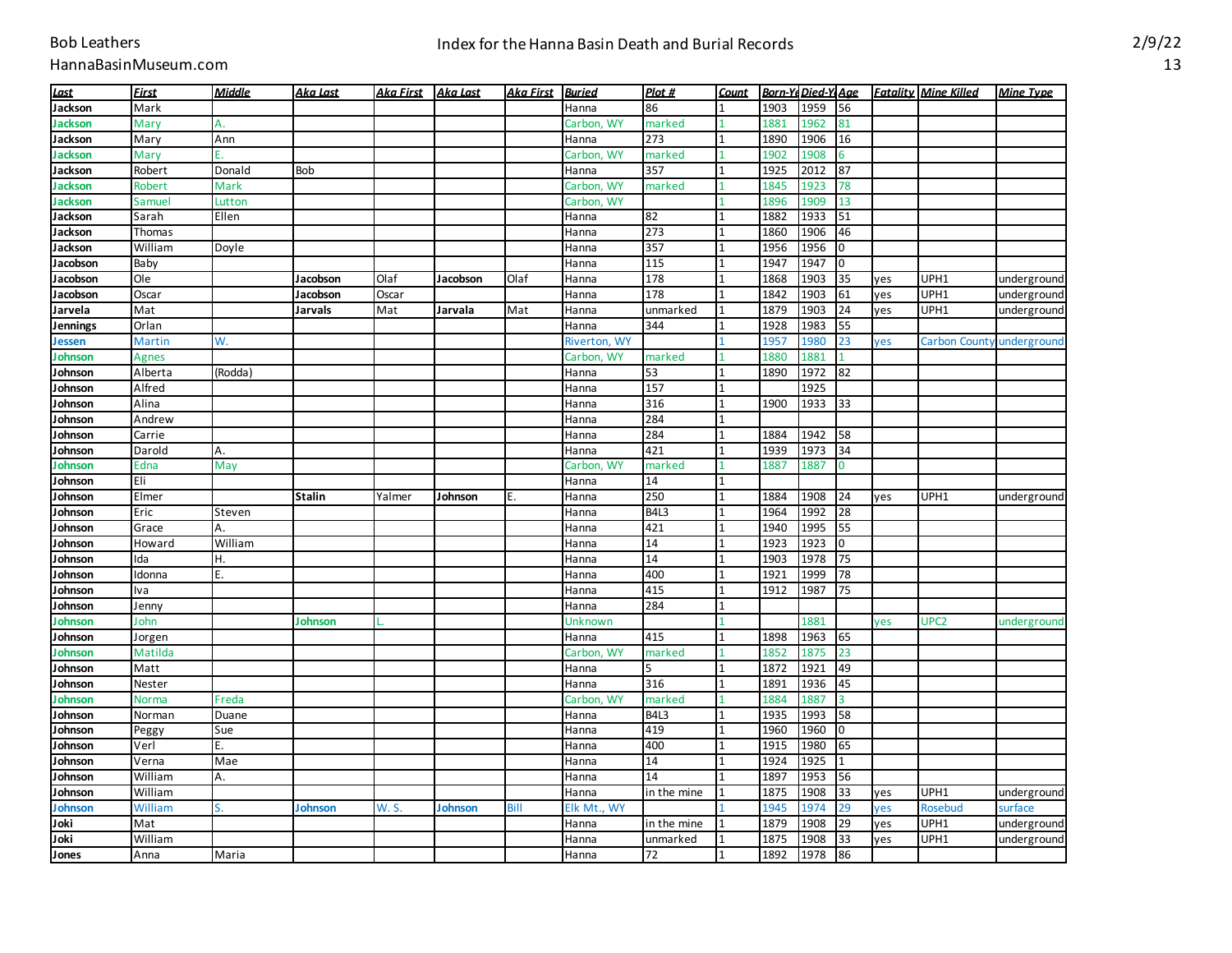| Last          | <b>First</b>  | <b>Middle</b> | Aka Last | Aka First Aka Last |               | Aka First | <b>Buried</b> | Plot #          | Count | <b>Born Ye Died Y Age</b> |      |    |     | <b>Fatality Mine Killed</b> | <b>Mine Type</b> |
|---------------|---------------|---------------|----------|--------------------|---------------|-----------|---------------|-----------------|-------|---------------------------|------|----|-----|-----------------------------|------------------|
| Jones         | Dave          |               |          |                    |               |           | Hanna         | 413             |       | 1886                      | 1953 | 67 |     |                             |                  |
| Jones         | Dave          | Jr.           | Jones    | Dave Jr.           | Jones         | D. B. Jr. | Hanna         | 72              |       | 1886                      | 1903 | 17 | yes | UPH1                        | underground      |
| Jones         | David         |               |          |                    |               |           | Hanna         | $\overline{72}$ |       | 1860                      | 1920 | 60 |     |                             |                  |
| Jones         | Doris         | Lavon         |          |                    |               |           | Hanna         | 341             |       | 1940                      | 1941 |    |     |                             |                  |
| Jones         | Eldred        | Ε.            |          |                    |               |           | Hanna         | 445             |       | 1909                      | 1955 | 46 |     |                             |                  |
| Jones         | Elizabeth     |               |          |                    |               |           | Hanna         | 429             |       | 1928                      | 2005 | 77 |     |                             |                  |
| Jones         | Evan          |               |          |                    |               |           | Hanna         | 72              |       | 1889                      | 1970 | 81 |     |                             |                  |
| Jones         | Evan          | Leroy         |          |                    |               |           | Hanna         | 72              |       | 1917                      | 2001 | 84 |     |                             |                  |
| Jones         | Evelyn        | Mary          |          |                    |               |           | Hanna         | 72              |       | 1920                      | 1921 |    |     |                             |                  |
| Jones         | Evor          |               |          |                    |               |           | Carbon, WY    | marked          |       | 1875                      | 1893 | 18 | yes | UPC <sub>2</sub>            | underground      |
| Jones         | Evor          |               |          |                    |               |           | Hanna         | 110             |       | 1899                      | 1919 | 20 |     |                             |                  |
| Jones         | Gwen          |               |          |                    |               |           | Hanna         | 110             |       | 1866                      | 1933 | 67 |     |                             |                  |
| Jones         | James         | W.            |          |                    |               |           | Hanna         | 72              |       | 1879                      | 1953 | 74 |     |                             |                  |
| Jones         | Iewell        | K.            |          |                    |               |           | Hanna         | 445             |       | 1913                      | 1946 | 33 |     |                             |                  |
| Jones         | <b>John</b>   | D.            |          |                    |               |           | Carbon, WY    | marked          |       | 1814                      | 1889 | 75 |     |                             |                  |
| Jones         | <b>John</b>   | Deacon        | Jones    |                    |               |           | Carbon, WY    | marked          |       | 1869                      | 1903 | 34 | yes | UPH1                        | underground      |
| Jones         | John          | P.            |          |                    |               |           | Hanna         | 72              |       | 1838                      | 1912 | 74 |     |                             |                  |
| Jones         | John          | Α.            |          |                    |               |           | Hanna         | 72              |       | 1863                      | 1947 | 84 |     |                             |                  |
| Jones         | John          |               |          |                    |               |           | Hanna         | 72              |       | 1895                      | 1972 | 77 |     |                             |                  |
| Jones         | John          |               |          |                    |               |           | Unknown       |                 |       | 1839                      | 1869 | 30 | yes | <b>UPC</b>                  | underground      |
| Jones         | loseph        | E.            |          |                    |               |           | Hanna         | 72              |       | 1915                      | 1916 |    |     |                             |                  |
| Jones         | Joseph        |               |          |                    |               |           | Hanna         | 72              |       | 1897                      | 1981 | 84 |     |                             |                  |
| Jones         | Margaret      |               |          |                    |               |           | Hanna         | $\overline{72}$ |       | 1838                      | 1914 | 76 |     |                             |                  |
| Jones         | Margaret      |               |          |                    |               |           | Hanna         | $\overline{72}$ |       | 1905                      | 1987 | 82 |     |                             |                  |
| Jones         | Margaret      |               |          |                    |               |           | Hanna         | 72              |       | 1909                      |      |    |     |                             |                  |
| Jones         | Mary          | Ann           |          |                    |               |           | Carbon, WY    | marked          |       | 1884                      | 1887 |    |     |                             |                  |
| Jones         | Mary          | Ann           |          |                    |               |           | Hanna         | 72              |       | 1864                      | 1936 | 72 |     |                             |                  |
| Jones         | Mary          | E.            |          |                    |               |           | Hanna         | 72              |       | 1877                      | 1948 | 71 |     |                             |                  |
| Jones         | Richard       |               |          |                    |               |           | Carbon, WY    | marked          |       | 1873                      | 1881 |    |     |                             |                  |
| Jones         | <b>Robert</b> |               |          |                    |               |           | Carbon, WY    | marked          |       | 1845                      | 1902 | 57 |     |                             |                  |
| Jones         | Samuel        |               |          |                    |               |           | Carbon, WY    | marked          |       | 1871                      | 1896 | 24 |     | UPC <sub>2</sub>            | underground      |
| Jones         | William       | David         |          |                    |               |           | Hanna         | 72              |       | 1892                      | 1918 | 26 |     |                             |                  |
| Jose          | Jane          |               |          |                    |               |           | Carbon, WY    | marked          |       | 1839                      | 1902 | 63 |     |                             |                  |
| Jose          | lose          |               |          |                    |               |           | Carbon, WY    | marked          |       | 1839                      | 1891 | 52 |     |                             |                  |
| Julio         | loe           |               | Julio    |                    |               |           | Hanna         | unmarked        |       |                           | 1903 |    | yes | UPH1                        | underground      |
| Jussila       | Hanna         |               |          |                    |               |           | Hanna         | q               |       | 1885                      | 1940 | 55 |     |                             |                  |
| Jussila       | Hilda         |               |          |                    |               |           | Hanna         | 9               |       | 1877                      | 1918 | 41 |     |                             |                  |
| Jussila       | John          | Α.            |          |                    |               |           | Hanna         | 9               |       | 1880                      | 1923 | 43 |     |                             |                  |
| Jussila       | Rachel        | M             |          |                    |               |           | Hanna         | 9               |       | 1916                      | 2010 | 94 |     |                             |                  |
| Jussila       | Tauno         |               |          |                    |               |           | Hanna         | 9               |       | 1921                      | 1976 | 55 |     |                             |                  |
| Kaanta        | Andrus        | Gustof        | Matson   | August K.          | <b>Matson</b> | August    | Hanna         | unmarked        |       |                           | 1903 |    | yes | UPH1                        | underground      |
| <b>Kaeris</b> | Samuel        |               | Kaeria   | Samuel             | Kaerie        |           | Hanna         | unmarked        |       |                           | 1903 |    | yes | UPH1                        | underground      |
| Kain          | <b>Martin</b> |               |          |                    |               |           | Carbon, WY    | unmarked        |       |                           | 1875 |    | ves | UPC1                        | underground      |
| Kakko         | Sakari        |               | Lakko    | Sac                | Sakko         | Sack      | Hanna         | unmarked        |       | 1880                      | 1903 | 23 | yes | UPH1                        | underground      |
| Kallas        | John          |               | Kalla    |                    |               |           | Unknown       |                 |       | 1889                      | 1914 | 25 | yes | UPH3                        | underground      |
| Kamata        | Kohee         |               | Kamada   | Kohee              | Kaneda        | Kohee     | Hanna         | 303.19          |       |                           | 1906 |    |     |                             |                  |
| Kandolin      | Oskar         |               |          |                    |               |           | Hanna         | 20              |       | 1887                      | 1932 | 45 |     |                             |                  |
| Kanei         | Naoko         |               | Kanai    | Naoko              |               |           | Hanna         | 303.11          |       | 1928                      | 1928 |    |     |                             |                  |
| Kangas        | Edward        | M.            |          |                    |               |           | Hanna         | 3               |       | 1901                      | 1920 | 19 |     |                             |                  |
|               |               |               |          |                    |               |           |               |                 |       |                           |      |    |     |                             |                  |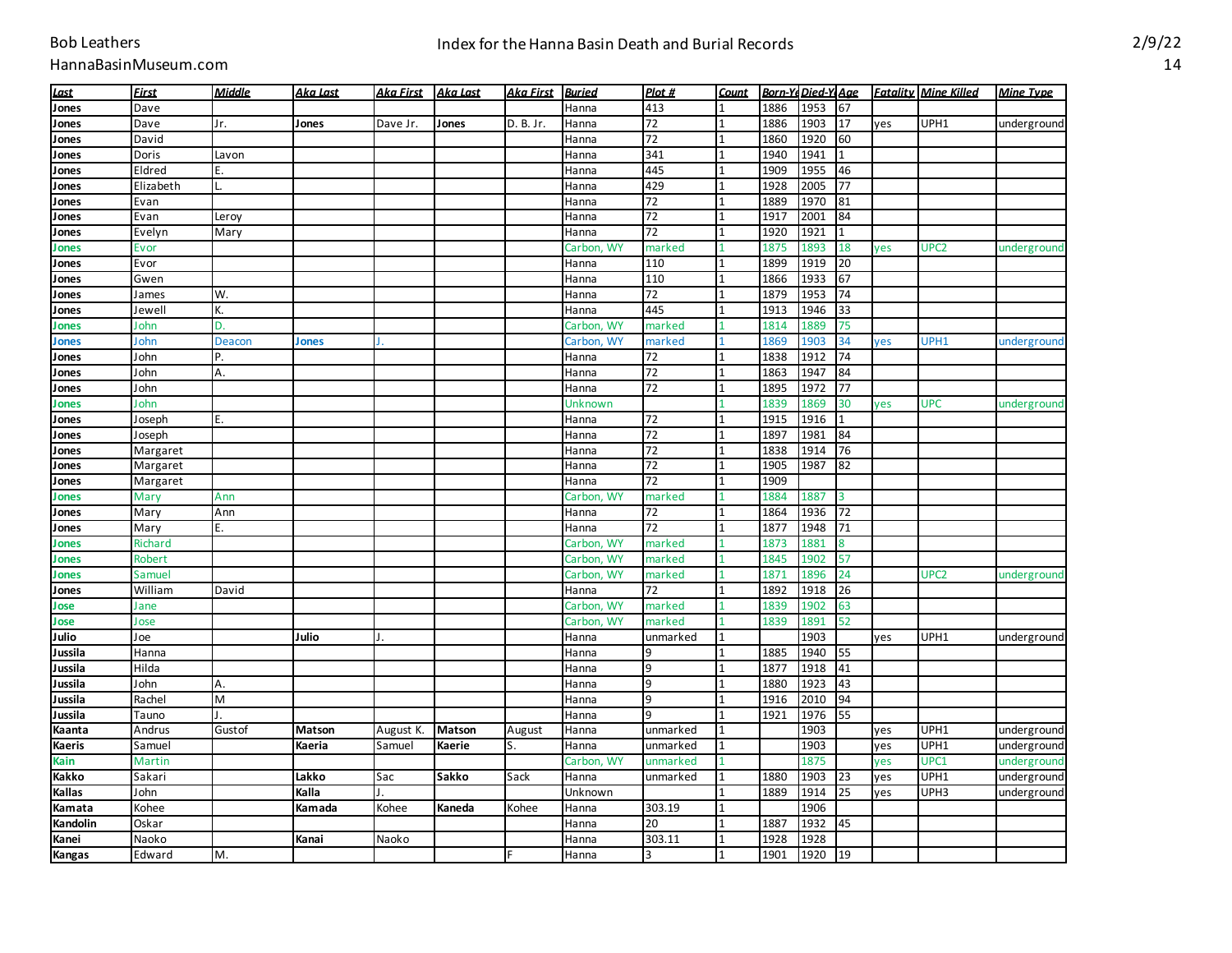| Last              | <b>First</b>     | <b>Middle</b> | <u>Aka Last</u>   | Aka First   | Aka Last         | Aka First | <b>Buried</b> | Plot #          | <b>Count</b> | <b>Born-Ye Died-Yi Age</b> |      |                 |     | <b>Fatality Mine Killed</b> | <b>Mine Type</b> |
|-------------------|------------------|---------------|-------------------|-------------|------------------|-----------|---------------|-----------------|--------------|----------------------------|------|-----------------|-----|-----------------------------|------------------|
| Kangas            | John             |               | Kangus            | John        |                  |           | Unmarked      |                 |              | 1880                       | 1910 | 30              | yes | UPH <sub>2</sub>            | underground      |
| Kankaanpaa        | Anti             | Wilho         | Williams          | Andrew      | <b>Williams</b>  | Α.        | Hanna         | unmarked        |              | 1878                       | 1903 | 25              | yes | UPH1                        | underground      |
| Kankaanpaa        | Henrik           |               | Koskam per        | H.          | <b>Kenkamper</b> | Henry     | Hanna         | unmarked        |              | 1875                       | 1903 | 28              | yes | UPH1                        | underground      |
| Kankaanpaa        | Otto             |               | Hullanda          | Otto        | Hullando         | О.        | Hanna         | unmarked        |              | 1882                       | 1903 | 21              | yes | UPH1                        | underground      |
| Karrika           | Ensti            |               | Karrikka          | Ensti       | Karikka          | Ensti     | Hanna         | unmarked        |              | 1882                       | 1908 | 26              | yes | UPH1                        | underground      |
| Kaskelo           | Herman           | Talkamen      | Takkinen          | Herman      | Kaskelo          | Herman    | Hanna         | unmarked        |              | 1863                       | 1903 | 40              | yes | UPH1                        | underground      |
| <b>Kattelus</b>   | Matt             |               | <b>Katlins</b>    | Matt        | Kitlins          | Matt      | Unknown       |                 |              | 1854                       | 1902 | 48              | yes | UPH1                        | underground      |
| Kautto            | Karlo            | Α.            |                   |             |                  |           | Hanna         | 269             |              | 1911                       | 1918 |                 |     |                             |                  |
| Kelly             | Edward           |               | Kelly             | E.          |                  |           | Unknown       |                 |              |                            | 1894 |                 | yes | UPH1                        | underground      |
| Kelly             | Frank            |               |                   |             |                  |           | Unknown       |                 |              |                            | 1871 |                 | yes | <b>UPC</b>                  | underground      |
| Kelly             | William          |               |                   |             |                  |           | Carbon, WY    | marked          |              |                            | 1891 |                 |     |                             |                  |
| Kenison           | Annie            |               |                   |             |                  |           | Hanna         |                 |              | 1889                       | 1923 | 34              |     |                             |                  |
| Kenison           | Bernice          | Elise         |                   |             |                  |           | Hanna         |                 |              | 1920                       | 1922 | $\overline{2}$  |     |                             |                  |
| <b>Kerr</b>       | John             |               |                   |             |                  |           | Hanna         | 160             |              | 1858                       | 1931 | 73              |     |                             |                  |
| Kerr              | Lena             |               |                   |             |                  |           | Hanna         | 160             |              | 1870                       | 1942 | $\overline{72}$ |     |                             |                  |
| Kerr              | <b>Twin Sons</b> |               |                   |             |                  |           | Hanna         | 160             |              | 1896                       | 1896 |                 |     |                             |                  |
| Kerttula          | Aksek            | Kertula       | Yittala           | Kertilla A. | Cittila          | Axel      | Hanna         | unmarked        |              | 1882                       | 1903 | 21              | yes | UPH1                        | underground      |
| Kido              | Rikitarou        |               | Kido              | R.          |                  |           | Hanna         | 303.13          |              | 1871                       | 1914 | 43              | yes | UPH <sub>2</sub>            | underground      |
| Kinser            | Thelma           | Jean          |                   |             |                  |           | Hanna         | marker not fo 1 |              |                            | 1930 |                 |     |                             |                  |
| Kitching          | James            |               |                   |             |                  |           | Hanna         | 120             |              | 1905                       | 1993 | 88              |     |                             |                  |
| Kitching          | Muriel           |               |                   |             |                  |           | Hanna         | 120             |              | 1908                       | 1999 | 91              |     |                             |                  |
| Kivi              | Ida              | M.            |                   |             |                  |           | Hanna         | 31              |              | 1893                       | 1963 | 70              |     |                             |                  |
| Kivisto           | Axel             |               |                   |             |                  |           | Hanna         | 190             |              | 1877                       | 1924 | 47              |     |                             |                  |
| Kivisto           | Ida              |               |                   |             |                  |           | Hanna         | 190             |              | 1884                       | 1960 | $\overline{76}$ |     |                             |                  |
| Klaseen           | Anna             | M.            |                   |             |                  |           | Hanna         | 205             |              | 1898                       | 1986 | 88              |     |                             |                  |
| Klaseen           | Audrey           | Pepper        |                   |             |                  |           | Hanna         | 205             |              | 1893                       | 1992 | 99              |     |                             |                  |
| Klaseen           | Baby             |               |                   |             |                  |           | Hanna         | 205             |              | 1906                       | 1906 | O               |     |                             |                  |
| Klaseen           | Edna             |               |                   |             |                  |           | Hanna         | 205             |              | 1901                       | 1989 | 88              |     |                             |                  |
| Klaseen           | Jenny            | F.            |                   |             |                  |           | Hanna         | 205             |              | 1904                       | 1904 | 0               |     |                             |                  |
| Klaseen           | John             | S.            | Klassen           | S. H.       | Klassen          | S. J.     | Hanna         | 205             |              | 1862                       | 1903 | 41              | yes | UPH1                        | underground      |
| Klaseen           | Knut             | Α.            |                   |             |                  |           | Hanna         | 205             |              | 1891                       | 1891 | 0               |     |                             |                  |
| Klaseen           | Matilda          |               |                   |             |                  |           | Hanna         | 205             |              | 1862                       | 1942 | 80              |     |                             |                  |
| Klaseen           | Theodore         | Alex          |                   |             |                  |           | Hanna         | 205             |              | 1892                       | 1944 | $\overline{52}$ |     |                             |                  |
| Klemettila        | Alex             | Keimo         | Kiemo             | Alex        | Klem             | Alex      | Hanna         | unmarked        |              | 1865                       | 1903 | 38              | yes | UPH1                        | underground      |
| Klemola           | Charlotte        |               |                   |             |                  |           | Hanna         | 15              |              | 1942                       | 1999 | 57              |     |                             |                  |
| Klemola           | Helen            | C.            |                   |             |                  |           | Hanna         | 15              |              | 1919                       | 2004 | 85              |     |                             |                  |
| Klemola           | Ida              |               |                   |             |                  |           | Hanna         | 15              |              | 1879                       | 1918 | 39              |     |                             |                  |
| Klemola           | Oiva             |               |                   |             |                  |           | Hanna         | 15              |              | 1905                       | 1936 | 31              |     |                             |                  |
| Klemola           | Wayne            | О.            |                   |             |                  |           | Hanna         | 15              |              | 1913                       | 1999 | 86              |     |                             |                  |
| Klobas            | Frank            |               |                   |             |                  |           | Hanna         | 231             |              | 1895                       | 1925 | 30              | yes | UPH <sub>2</sub>            | underground      |
| Klobas            | Sue              | A             |                   |             |                  |           | Hanna         | 372             |              | 1906                       | 1998 | 92              |     |                             |                  |
| Knox              | James            |               | <b>Knox</b>       |             |                  |           | Hanna         | in the mine     |              | 1865                       | 1908 | 43              | yes | UPH1                        | underground      |
| Knudson           | Bertha           | Hakala        |                   |             |                  |           | Hanna         | 442             |              | 1913                       | 2005 | 92              |     |                             |                  |
| Knudson           | Marvin           | E.            |                   |             |                  |           | Hanna         | 442             |              | 1905                       | 1991 | 86              |     |                             |                  |
| Knutson           | J.C.             |               |                   |             |                  |           | Carbon, WY    |                 |              | 1868                       | 1888 | $\overline{20}$ |     |                             |                  |
| Koivisto          | Matt             |               |                   |             |                  |           | Hanna         | 123             |              | 1879                       | 1949 | 70              |     |                             |                  |
| Koivisto          | Sofia            |               |                   |             |                  |           | Hanna         | 123             |              | 1872                       | 1927 | 55              |     |                             |                  |
| Konishi           | Frank            | T.            |                   |             |                  |           | Hanna         | 300             |              | 1883                       | 1935 | 52              | yes | UPH4                        | underground      |
| <b>Koosenjons</b> | J. M.            |               | <b>Koosenjons</b> | S.          |                  |           | Chicago, IL   |                 |              |                            | 1930 |                 | yes | UPH4                        | underground      |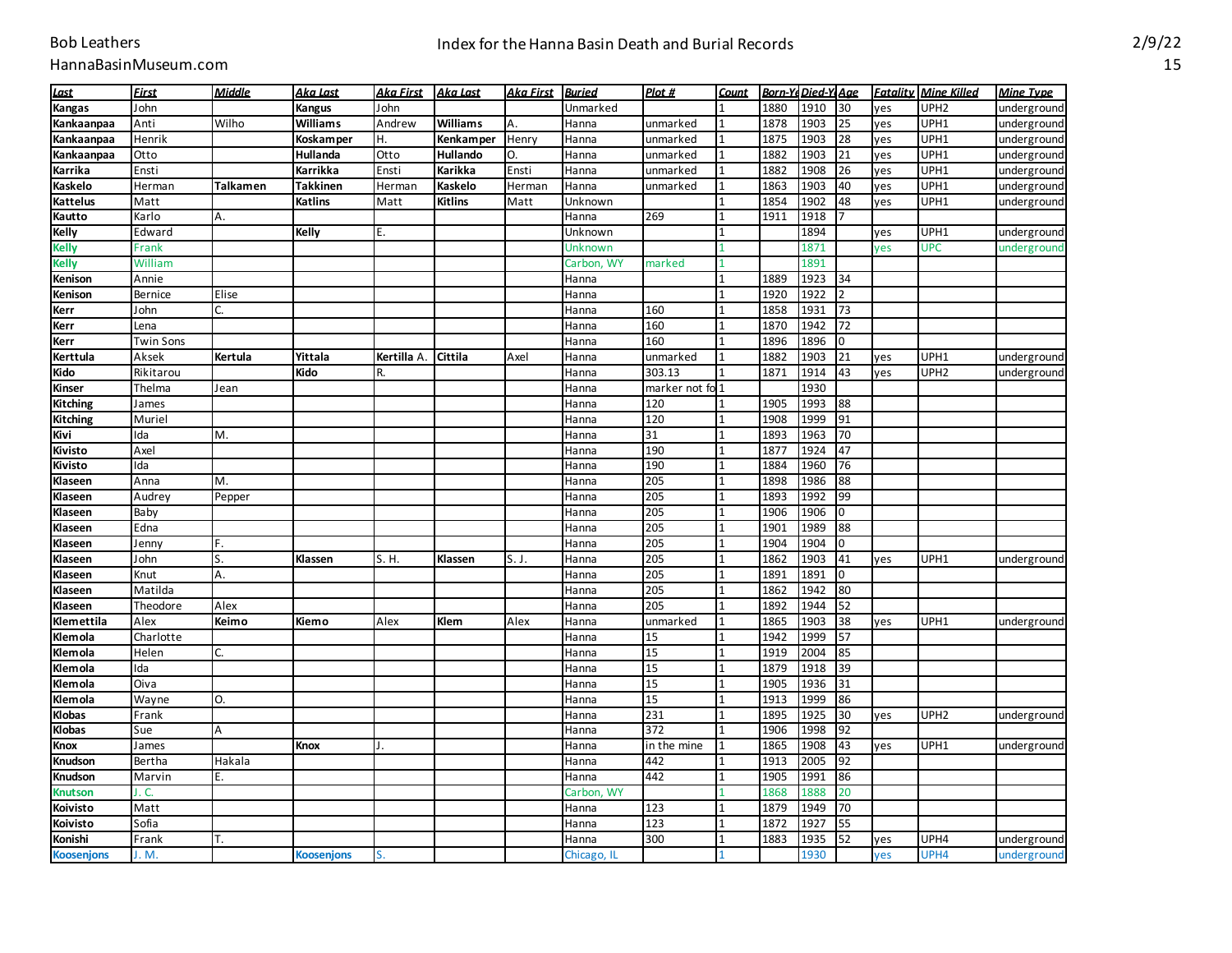| Last           | <b>First</b> | Middle        | <u>Aka Last</u> | Aka First | Aka Last         | Aka First | <b>Buried</b>  | Plot #        | Count        |      | <b>Born-Ye Died-Yi Aae</b> |    | <b>Fatality</b> | <b>Mine Killed</b> | <b>Mine Type</b> |
|----------------|--------------|---------------|-----------------|-----------|------------------|-----------|----------------|---------------|--------------|------|----------------------------|----|-----------------|--------------------|------------------|
| Korkiakaski    | Andry        |               | Koski           | Andrew I. | Koski            | Α.        | Hanna          | unmarked      |              | 1845 | 1903                       | 58 | yes             | UPH1               | underground      |
| Korkiamaki     | Kaappo       |               | Maki            | Gabe      | Maki             | G.        | Hanna          | unmarked      | 1            | 1881 | 1903                       | 22 | yes             | UPH1               | underground      |
| Kortes         | John         |               |                 |           |                  |           | Hanna          | 318           |              | 1851 | 1906                       | 55 |                 |                    |                  |
| Koski          | Teofilus     |               | Niclelson       | Files     | <b>Nickelson</b> |           | Hanna          | unmarked      |              | 1883 | 1903                       | 20 | yes             | UPH1               | underground      |
| Koso           | Matt         |               |                 |           |                  |           | Hanna          | 153           |              | 1881 | 1909                       | 28 |                 |                    |                  |
| Kotila         | Charles      | O.            | Katila          | Charles   |                  |           | Hanna          | 171           |              | 1875 | 1929                       | 54 | yes             | UPH4               | underground      |
| Kouis          | Kuelinta     |               |                 |           |                  |           | Hanna          | marker not fo |              |      | 1925                       |    |                 |                    |                  |
| Kroger         | Aro          | John          |                 |           |                  |           | Hanna          | 333           |              | 1919 | 1937                       | 18 |                 |                    |                  |
| <b>Kroger</b>  | Peter        |               |                 |           |                  |           | Hanna          | 333           |              | 1885 | 1963                       | 78 |                 |                    |                  |
| <b>Kroger</b>  | Senja        | V.            |                 |           |                  |           | Hanna          | 333           |              | 1898 | 1963                       | 65 |                 |                    |                  |
| Kuivaniemi     | Victor       |               |                 |           |                  |           | Hanna          | 158           |              |      | 1902                       |    |                 |                    |                  |
| Kukkola        | Ida          | W.            |                 |           |                  |           | Hanna          | 161           |              | 1900 | 1904                       | 4  |                 |                    |                  |
| <b>Kukkola</b> | Jacobi       |               |                 |           |                  |           | Hanna          | 161           |              | 1908 | 1909                       |    |                 |                    |                  |
| <b>Kukkola</b> | John         | K.            |                 |           |                  |           | Hanna          | 161           |              | 1894 | 1910                       | 16 |                 |                    |                  |
| Kukkola        | Kustaa       |               |                 |           |                  |           | Hanna          | 161           |              | 1905 | 1926                       | 21 |                 |                    |                  |
| Kukkola        | Oscar        |               | Kukkola         | Oscar     | Kukola           | O.        | Hanna          | unmarked      | $\mathbf{1}$ | 1879 | 1903                       | 24 | yes             | UPH1               | underground      |
| Kuoppala       | Henry        |               |                 |           |                  |           | Unknown        |               |              |      | 1939                       |    | yes             | UPH4               | underground      |
| Kuoppala       | Reino        |               | Kuopalla        | Ray       |                  |           | Hanna          | 362           |              | 1910 | 1940                       | 30 |                 |                    |                  |
| Laamanen       | Nikolai      |               | Laamanen        | Nic       | Larmen           | Nic       | Hanna          | unmarked      |              | 1863 | 1903                       | 40 | yes             | UPH1               | underground      |
| Lacy           | Edna         | Pearl         |                 |           |                  |           | Hanna          | <b>B4L8</b>   |              | 1936 | 2020                       | 84 |                 |                    |                  |
| LaFontaine     | Frank        | Ρ.            |                 |           |                  |           | Hanna          | <b>B3L1</b>   |              | 1925 | 2004                       | 79 |                 |                    |                  |
| Lahti          | Gabe         |               | Lahte           | Gabe      |                  |           | Hanna          | in the mine   |              | 1873 | 1908                       | 35 | ves             | UPH1               | underground      |
| Lahti          | Lennie       |               |                 |           |                  |           | Hanna          | 192           |              | 1909 | 1922                       | 13 |                 |                    |                  |
| Lahti          | Lydia        | M.            |                 |           |                  |           | Hanna          | 16            |              | 1894 | 1980                       | 86 |                 |                    |                  |
| Lahti          | Mike         | E.            |                 |           |                  |           | Hanna          | 16            |              | 1887 | 1953                       | 66 |                 |                    |                  |
| Lahti          | Nels         |               |                 |           |                  |           | Hanna          | 173           |              | 1881 | 1925                       | 44 |                 |                    |                  |
| Laine          | Lillie       | Lindi         |                 |           |                  |           | Hanna          | 41            |              | 1896 | 1916                       | 20 |                 |                    |                  |
| Lakari         | Matt         |               | Laahaij         | Matti     | Lakari           | M. M.     | Unknown        |               |              |      | 1894                       |    | res             | <b>UPC</b>         | underground      |
| Lakson         | August       |               | Laksonen        | August    |                  |           | Hanna          | unmarked      |              | 1887 | 1908                       | 21 | yes             | UPH1               | underground      |
| Lane           | Mason        | D.            |                 |           |                  |           | Hanna          | marked        |              | 1926 | 1996                       | 70 |                 |                    |                  |
| Lane           | Mildred      | Turner        |                 |           |                  |           | Hanna          | 412           |              | 1928 | 2018                       | 90 |                 |                    |                  |
| Lane           | Terry        | О.            |                 |           |                  |           | Hanna          | 412           |              | 1947 | 1964                       | 17 |                 |                    |                  |
| Larson         | Carolina     |               |                 |           |                  |           | Hanna          | 198           |              | 1868 | 1925                       | 57 |                 |                    |                  |
| Larson         | Esther       | M.            |                 |           |                  |           | Hanna          | 198           |              | 1894 | 1908                       | 14 |                 |                    |                  |
| Larson         | Infant       | Son           |                 |           |                  |           | Hanna          | 198           |              | 1906 | 1906                       | 0  |                 |                    |                  |
| Larson         | James        |               |                 | John      |                  |           | Hanna          | unmarked      |              | 1862 | 1908                       | 46 | yes             | UPH1               | underground      |
| Larson         | John         |               |                 |           |                  |           | Hanna          | 198           |              | 1860 | 1924                       | 64 |                 |                    |                  |
| Laskala        | Henrik       |               | Leakela         | Harry     | Leskela          | Η.        | Hanna          | unmarked      |              | 1873 | 1903                       | 30 | yes             | UPH1               | underground      |
| Lassi          | Gabriel      | <b>Nestor</b> |                 |           |                  |           | <b>Unknown</b> |               |              |      | 1901                       |    | res             | UPC7               | underground      |
| Lassila        | John         |               | Lassali         | John      | Lassila          |           | Hanna          | unmarked      |              | 1857 | 1903                       | 46 | ves             | UPH1               | underground      |
| Laurunen       | Carl         |               |                 |           |                  |           | Hanna          | 321           |              |      |                            |    |                 |                    |                  |
| Laurunen       | Harry        |               |                 |           |                  |           | Hanna          | 321           |              |      |                            |    |                 |                    |                  |
| Laurunen       | Ike          |               |                 |           |                  |           | Hanna          | 321           |              |      |                            |    |                 |                    |                  |
| Leal           | Gus          |               |                 |           |                  |           | Unknown        |               |              |      | 1882                       |    | /es             | <b>UPC</b>         | underground      |
| Leathers       | Dorothy      |               |                 |           |                  |           | Hanna          | 418           |              | 1926 | 1981                       | 55 |                 |                    |                  |
| Leathers       | Leo          |               |                 |           |                  |           | Hanna          | 418           |              | 1928 | 2006                       | 78 |                 |                    |                  |
| Lee            | Bontadelle   |               |                 |           |                  |           | Hanna          | 89            |              | 1950 | 1950                       | O  |                 |                    |                  |
| Lee            | Dora         | E.            |                 |           |                  |           | Hanna          | 89            |              | 1906 | 1932                       | 26 |                 |                    |                  |
| Lee            | Elizabeth    |               |                 |           |                  |           | Hanna          | 87            |              | 1868 | 1911                       | 43 |                 |                    |                  |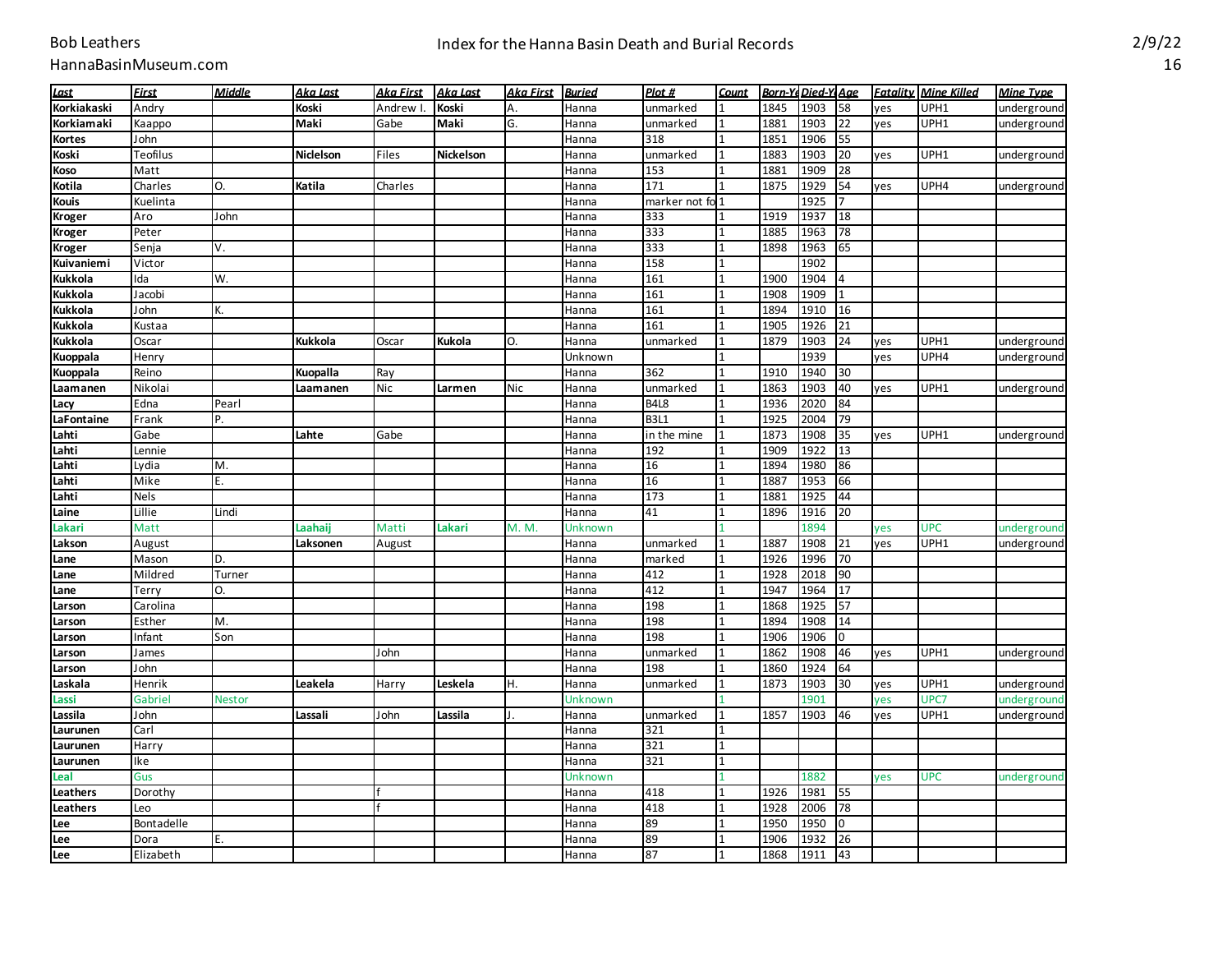| Last      | <b>First</b>  | Middle   | <u>Aka Last</u> | <u>Aka First</u> | Aka Last | Aka First | <b>Buried</b> | Plot #       | <b>Count</b> | <b>Born Ye Died Y Age</b> |      |                | <b>Fatality</b> | <b>Mine Killed</b> | <b>Mine Type</b> |
|-----------|---------------|----------|-----------------|------------------|----------|-----------|---------------|--------------|--------------|---------------------------|------|----------------|-----------------|--------------------|------------------|
| Lee       | Elizabeth     | Holvison |                 |                  |          |           | Hanna         | 88           |              | 1869                      | 1911 | 42             |                 |                    |                  |
| Lee       | Esther        |          |                 |                  |          |           | Hanna         | 87           |              | 1907                      | 1917 | 10             |                 |                    |                  |
| Lee       | Esther        | Holvison |                 |                  |          |           | Hanna         | 274          |              | 1907                      | 1917 | 10             |                 |                    |                  |
| Lee       | Harry         | S.       |                 |                  |          |           | Hanna         | 188          |              | 1887                      | 1921 | 34             |                 |                    |                  |
| Lee       | Joseph        |          |                 |                  |          |           | Hanna         | 87           |              | 1863                      | 1944 | 81             |                 |                    |                  |
| Lee       | Richard       |          |                 |                  |          |           | Hanna         | 89           |              | 1901                      | 1968 | 67             |                 |                    |                  |
| Lefforge  | Mary          | Ann      |                 |                  |          |           | Hanna         | 375          |              | 1936                      | 1936 | 0              |                 |                    |                  |
| Lehti     | Avery         | John     |                 |                  |          |           | Hanna         | 368          |              | 1906                      | 2006 | 100            |                 |                    |                  |
| Lehti     | Elizabeth     |          |                 |                  |          |           | Hanna         | 368          |              | 1880                      | 1972 | 92             |                 |                    |                  |
| Lehti     | Ilmi          |          |                 |                  |          |           | Hanna         | 30           |              | 1912                      | 1919 |                |                 |                    |                  |
| Lehti     | John          |          |                 |                  |          |           | Hanna         | 368          |              | 1883                      | 1965 | 82             |                 |                    |                  |
| Lehti     | Uno           | Albert   |                 |                  |          |           | Hanna         | 368          |              | 1908                      | 1948 | 40             | yes             | UPH4A              | underground      |
| Lehto     | Aurora        | М.       |                 |                  |          |           | Hanna         | 140          |              | 1881                      | 1924 | 43             |                 |                    |                  |
| Leivo     | Anna          |          |                 |                  |          |           | Hanna         | 13           |              | 1882                      | 1918 | 36             |                 |                    |                  |
| Leivo     | Eugene        | C.       |                 |                  |          |           | Hanna         | 13           |              | 1913                      | 1984 | 71             |                 |                    |                  |
| Leivo     | Leander       | K.       |                 |                  |          |           | Hanna         | 13           |              | 1883                      | 1976 | 93             |                 |                    |                  |
| Lemoine   | Alfred        | E.       |                 |                  |          |           | Hanna         | 46           |              | 1918                      | 2001 | 83             |                 |                    |                  |
| Lemoine   | Henry         | W.       |                 |                  |          |           | Hanna         | 46           |              | 1917                      | 1977 | 60             |                 |                    |                  |
| Lemoine   | Twin 1        |          |                 |                  |          |           | Hanna         | 46           |              | 1916                      | 1916 | 0              |                 |                    |                  |
| Lemoine   | Twin 2        |          |                 |                  |          |           | Hanna         | 46           |              | 1916                      | 1916 | 0              |                 |                    |                  |
| Leonard   | <b>Bessie</b> |          |                 |                  |          |           | Hanna         | 224          |              | 1910                      | 1910 | $\overline{0}$ |                 |                    |                  |
| Lewis     | Anna          | F        |                 |                  |          |           | Carbon, WY    | marked       |              | 1862                      | 1894 | 32             |                 |                    |                  |
| Lewis     | James         |          | Lewis           |                  |          |           | Unknown       |              |              | 1853                      | 1898 | 45             | ves             | UPH1               | underground      |
| Lexas     | George        |          | Lexas           | G.               |          |           | Unknown       |              |              | 1880                      | 1920 | 40             | yes             | UPH4               | underground      |
| Linden    | Gustaf        |          | Linden          | Gus              | Linden   | G.        | Hanna         | unmarked     |              | 1879                      | 1903 | 24             | ves             | UPH1               | underground      |
| Linden    | Jennie        |          |                 |                  |          |           | Hanna         | 178          |              | 1893                      | 1893 | $\overline{0}$ |                 |                    |                  |
| Lindi     | Aini          | К.       |                 |                  |          |           | Hanna         | 41           |              | 1901                      | 1977 | 76             |                 |                    |                  |
| Lindi     | Edwin         |          |                 |                  |          |           | Hanna         | 41           |              | 1927                      | 1990 | 63             |                 |                    |                  |
| Lindi     | Henry         |          | Lindi           | Η.               |          |           | Hanna         | 260          |              | 1848                      | 1903 | 55             | yes             | UPH1               | underground      |
| Lindi     | Henry         |          |                 |                  |          |           | Hanna         | 41           |              | 1891                      | 1954 | 63             |                 |                    |                  |
| Lindi     | Johanna       |          |                 |                  |          |           | Hanna         | 41           |              | 1857                      | 1945 | 88             |                 |                    |                  |
| Lindi     | Matt          |          |                 |                  |          |           | Hanna         | 41           |              | 1899                      | 1916 | 17             |                 |                    |                  |
| Lindi     | Reino         | Η.       |                 |                  |          |           | Hanna         | 41           |              | 1923                      | 2000 | 77             |                 |                    |                  |
| Lindi     | Theodore      |          |                 |                  |          |           | Hanna         | 41           |              | 1925                      | 1980 | 55             |                 |                    |                  |
| Lindstrom | Knut          | Jakob    |                 |                  |          |           | Hanna         | 243          |              | 1871                      | 1893 | 22             |                 |                    |                  |
| Lockhart  | Wea           |          |                 |                  |          |           | Hanna         | 290          |              |                           |      |                |                 |                    |                  |
| Logan     | Margaret      |          | <b>Boam</b>     |                  |          |           | Hanna         | <b>B2L40</b> |              | 1932                      | 2005 | 73             |                 |                    |                  |
| Logan     | William       | Bill     |                 |                  |          |           | Hanna         | <b>B2L40</b> |              | 1925                      | 2012 | 87             |                 |                    |                  |
| Longi     | Andrew        |          |                 |                  |          |           | Hanna         | unmarked     |              | 1880                      | 1903 | 23             | yes             | UPH1               | underground      |
| Longi     | August        |          | Aukusti         |                  |          |           | Hanna         | unmarked     |              | 1877                      | 1903 | 26             | yes             | UPH1               | underground      |
| Longi     | Erick         |          | Longu           | Erick            |          |           | Hanna         | unmarked     |              | 1859                      | 1903 | 44             | yes             | UPH1               | underground      |
| Longi     | Matti         | Α.       | Longi           | Matti            |          |           | Hanna         | unmarked     |              | 1888                      | 1903 | 15             | yes             | UPH1               | underground      |
| Longi     | Matti         |          |                 |                  |          |           | Hanna         | unmarked     |              |                           | 1903 |                | yes             | UPH1               | underground      |
| Love      | David         | Stewart  |                 |                  |          |           | Hanna         | 448          |              | 1932                      | 2009 | 77             |                 |                    |                  |
| Love      | Ed            |          | Love            | Edward           |          |           | Hanna         | 302          |              | 1867                      | 1903 | 36             | yes             | UPH1               | underground      |
| Love      | Michael       | Vickers  |                 |                  |          |           | Hanna         | 448          |              | 1938                      | 1976 | 38             |                 |                    |                  |
| Love      | Myra          | Irene    |                 |                  |          |           | Hanna         | 448          |              | 1907                      | 1980 | 73             |                 |                    |                  |
| Love      | Thomas        | Lionel   |                 |                  |          |           | Hanna         | 448          |              | 1906                      | 1970 | 64             |                 |                    |                  |
| Love      | Virgina       | Lee      |                 |                  |          |           | Hanna         | 448          |              | 1932                      | 1974 | 42             |                 |                    |                  |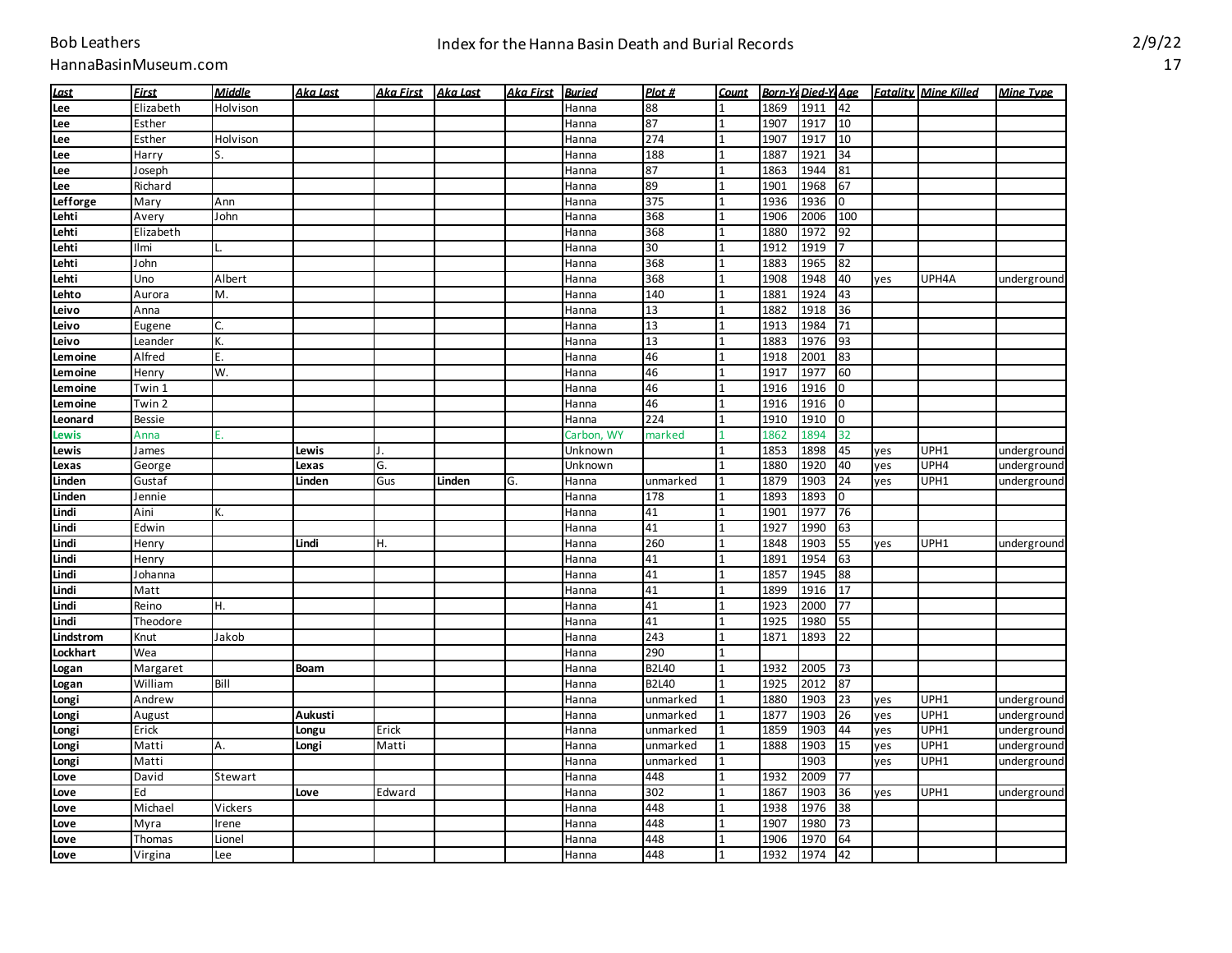| Last            | <b>First</b> | <b>Middle</b> | <u>Aka Last</u> | Aka First Aka Last |         | Aka First | <b>Buried</b> | Plot #          | Count | <b>Born-Ye Died-Yi Age</b> |      |                 |     | <b>Fatality Mine Killed</b> | <b>Mine Type</b> |
|-----------------|--------------|---------------|-----------------|--------------------|---------|-----------|---------------|-----------------|-------|----------------------------|------|-----------------|-----|-----------------------------|------------------|
| Lowe            | Kathleen     |               |                 |                    |         |           | Hanna         | 218             |       | 1933                       | 1933 | O               |     |                             |                  |
| Lowe            | Rita         | Eileen        |                 |                    |         |           | Hanna         | 218             |       | 1933                       | 1934 |                 |     |                             |                  |
| Lucas           | Bernard      | R.            |                 |                    |         |           | Hanna         | 218             |       | 1921                       | 1943 | $\overline{22}$ |     |                             |                  |
| Lucas           | <b>Doris</b> |               |                 |                    |         |           | Carbon, WY    | marked          |       |                            |      |                 |     |                             |                  |
| Lucas           | George       |               |                 |                    |         |           | Hanna         | 108             |       | 1905                       | 1916 | 11              |     |                             |                  |
| Lucas           | Joseph       | Jr.           |                 |                    |         |           | Hanna         | 218             |       | 1907                       | 1920 | 13              |     |                             |                  |
| Lucas           | Joseph       |               |                 |                    |         |           | Hanna         | 218             |       | 1875                       | 1955 | 80              |     |                             |                  |
| Lucas           | Leonard      |               |                 |                    |         |           | Hanna         | 108             |       | 1912                       | 1933 | 21              |     |                             |                  |
| Lucas           | Lillian      | Α.            |                 |                    |         |           | Hanna         | $\overline{77}$ |       | 1915                       | 1990 | $\overline{75}$ |     |                             |                  |
| Lucas           | Margaret     |               |                 |                    |         |           | Hanna         | 218             |       | 1874                       | 1947 | 73              |     |                             |                  |
| Lucas           | Richard      |               |                 |                    |         |           | Hanna         | 108             |       | 1877                       | 1916 | 39              |     |                             |                  |
| Lucas           | Richard      |               |                 |                    |         |           | Hanna         | $\overline{77}$ |       | 1906                       | 1980 | $\overline{74}$ |     |                             |                  |
| Lucas           | William      |               |                 |                    |         |           | Hanna         | 218             |       | 1917                       | 1944 | 27              |     |                             |                  |
| Lufkin          | Elmer        | E.            |                 |                    |         |           | Hanna         | 106             |       | 1902                       | 1920 | 18              |     |                             |                  |
| Lufkin          | Katherine    |               |                 |                    |         |           | Hanna         | 106             |       | 1870                       | 1920 | 50              |     |                             |                  |
| Lugerakis       | Basil        | G.            |                 |                    |         |           | Hanna         | 138             |       | 1908                       | 1921 | 13              |     |                             |                  |
| Lundberg        | John         |               | Lundberg        |                    |         |           | Hanna         | 258             |       | 1878                       | 1903 | 25              | yes | UPH1                        | underground      |
| Lundberg        | Matti        | Sr.           |                 |                    |         |           | Hanna         | 258             |       | 1848                       | 1903 | 55              | yes | UPH1                        | underground      |
| Lundberg        | Matti A.     | Jr.           | Lundberg        | M. Jr.             |         |           | Hanna         | 258             |       | 1889                       | 1903 | 14              | yes | UPH1                        | underground      |
| Luoma           | Arvo         | Α.            |                 |                    |         |           | Hanna         | 365             |       | 1916                       | 1945 | 29              |     |                             |                  |
| Luoma           | Dan          |               |                 |                    |         |           | Hanna         | unmarked        |       | 1865                       | 1903 | 38              | yes | UPH1                        | underground      |
| Luoma           | Hilda        | <b>Boggs</b>  |                 |                    |         |           | Hanna         | 144             |       | 1902                       | 1955 | 53              |     |                             |                  |
| Luoma           | Jack         |               |                 |                    |         |           | Hanna         | 144             |       | 1865                       | 1919 | 54              |     |                             |                  |
| Luoma           | John         |               |                 |                    |         |           | Hanna         | 144             |       | 1872                       | 1947 | $\overline{75}$ |     |                             |                  |
| Luoma           | Lempi        | Baby          |                 |                    |         |           | Hanna         | 316             |       |                            |      |                 |     |                             |                  |
| Luoma           | M. M.        |               | Hukanluoman     | M. M.              | Luoma   | M. M.     | Hanna         | 145             |       | 1876                       | 1903 | 27              | yes | UPH1                        | underground      |
| Luoma           | Matt         |               |                 |                    |         |           | Hanna         | 193             |       | 1896                       | 1896 |                 |     |                             |                  |
| Luomala         | Andrew       |               | Luoma           | Andrew             | Luoma   | Α.        | Hanna         | unmarked        |       | 1862                       | 1903 | 41              | yes | UPH1                        | underground      |
| Luomala         | Erid         |               | Luoma           | Eric               | Luoma   | E.        | Hanna         | unmarked        |       | 1853                       | 1903 | 50              | yes | UPH1                        | underground      |
| Luoto           | Ida          |               |                 |                    |         |           | Hanna         | 61              |       | 1882                       | 1971 | 89              |     |                             |                  |
| Luoto           | Leonard      |               | Luoto           |                    |         |           | Hanna         | 61              |       | 1889                       | 1933 | 44              | yes | UPH4                        | underground      |
| Lynn            | Britta       | Lisa          |                 |                    |         |           | Hanna         | 268             |       | 1853                       | 1908 | 55              |     |                             |                  |
| Lynn            | Jonas        | А.            | Lynn            | Jonas              | Lindman | Jonas     | Hanna         | unmarked        |       | 1883                       | 1908 | 25              | yes | UPH1                        | underground      |
| Lyon            | Annie        |               |                 |                    |         |           | Hanna         | 176             |       | 1908                       | 1909 |                 |     |                             |                  |
| Lyon            | Harry        |               | Lyon            | H.                 |         |           | Hanna         | in the mine     |       | 1878                       | 1908 | 30              | ves | UPH1                        | underground      |
| Lythgoe         | George       | H.            |                 |                    |         |           | Carbon, WY    | marked          |       | 1881                       | 1889 |                 |     |                             |                  |
| <b>MacCourt</b> | Margaret     |               |                 |                    |         |           | Hanna         | 72              |       | 1877                       | 1914 | 37              |     |                             |                  |
| Mack            | Johnnie      |               | Mack            | W. K. J            |         |           | Unknown       |                 |       |                            | 1874 |                 | ves | UPC1                        | underground      |
| Mackin          | Eva          | Jo            |                 |                    |         |           | Hanna         | 442             |       | 1936                       | 1991 | 55              |     |                             |                  |
| Madden          | Aaron        |               |                 |                    |         |           | Hanna         | unmarked        |       | 1856                       | 1908 | 52              | yes | UPH1                        | underground      |
| Madden          | Frances      |               |                 |                    |         |           | Hanna         | 286             |       | 1881                       | 1906 | 48              |     |                             |                  |
| Mahoney         | Michael      |               |                 |                    |         |           | Hanna         | $\overline{34}$ |       | 1881                       | 1918 | 37              |     |                             |                  |
| Maki            | Frank        |               |                 |                    |         |           | Hanna         | 153             |       | 1885                       | 1955 | 70              |     |                             |                  |
| Maki            | Gustav       |               | Maki            | G.                 |         |           | Hanna         | unmarked        |       | 1852                       | 1892 | 40              | yes | UPH1                        | underground      |
| Maki            | Herman       | William       | Haapamaki       |                    | Maki    | Η.        | Hanna         | 377             |       | 1892                       | 1941 | 49              | yes | UPH4                        | underground      |
| Maki            | John         |               | Maki            |                    | Mackie  | John      | Unknown       |                 |       |                            | 1894 |                 | yes | UPH1                        | underground      |
| Maki            | Sanni        |               |                 |                    |         |           | Hanna         | 377             |       | 1893                       | 1974 | 81              |     |                             |                  |
| Maki            | Sofla        | Η.            | Koso            |                    |         |           | Hanna         | 153             |       | 1882                       | 1964 | 82              |     |                             |                  |
| Maki            | Wilho        |               |                 |                    |         |           | Hanna         | 153             |       | 1911                       | 1928 | 17              |     |                             |                  |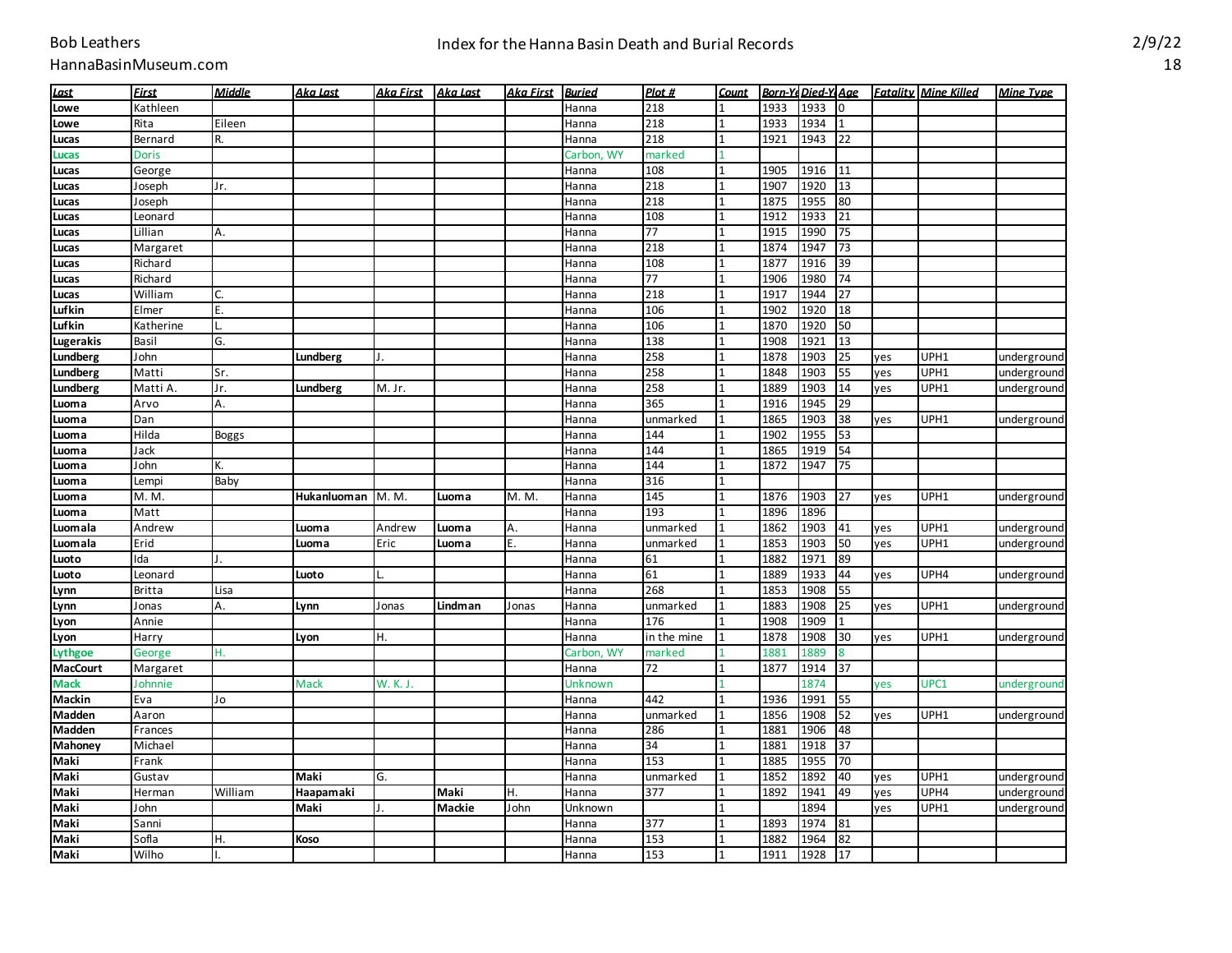| Last            | <b>First</b> | <b>Middle</b> | <u>Aka Last</u>  | Aka First | Aka Last       | Aka First | <b>Buried</b> | Plot #   | <b>Count</b> | <b>Born Ye Died Y Age</b> |      |                |     | <b>Fatality Mine Killed</b> | <b>Mine Type</b> |
|-----------------|--------------|---------------|------------------|-----------|----------------|-----------|---------------|----------|--------------|---------------------------|------|----------------|-----|-----------------------------|------------------|
| Makinen         | Ina          |               |                  |           |                |           | Hanna         | 166      |              | 1890                      | 1933 | 43             |     |                             |                  |
| Makinen         | Matt         |               |                  |           |                |           | Hanna         | 166      |              | 1884                      | 1928 | 44             |     |                             |                  |
| Makynen         | Alfred       |               | Maki             | Alf       | Maki           | Alfred    | Hanna         | unmarked |              | 1881                      | 1903 | 22             | ves | UPH1                        | underground      |
| <b>Malburg</b>  | Gust         |               | Malmberg         | Kusti     | <b>Malberg</b> | Gust      | Hanna         | 149      |              | 1887                      | 1903 | 16             | yes | UPH1                        | underground      |
| <b>Malburg</b>  | John         |               | Malmberg         | John      | <b>Malberg</b> | John      | Hanna         | 149      |              | 1861                      | 1903 | 42             | yes | UPH1                        | underground      |
| <b>Malburg</b>  | Mat          | Malmberg      | <b>Malmberg</b>  | Matti     | <b>Malbert</b> | Mat       | Hanna         | 146      |              | 1871                      | 1903 | 32             | yes | UPH1                        | underground      |
| <b>Malmberg</b> | Matthew      |               |                  |           |                |           | Hanna         | 146      |              | 1899                      | 1901 | $\mathfrak{p}$ |     |                             |                  |
| Malmberg        | Shirley      | Caryle        |                  |           |                |           | Hanna         | 146      |              |                           | 1934 |                |     |                             |                  |
| Malmi           | Manfred      | Lassa         |                  |           |                |           | Hanna         | 169      |              |                           | 1902 |                |     |                             |                  |
| Mamounakis      | D.           |               |                  |           |                |           | Hanna         | 137      |              | 1885                      | 1925 | 40             |     |                             |                  |
| Mamounakis      | Mike         |               | <b>Mamanakis</b> | Mike      | Mamanakis M.   |           | Hanna         | 137      |              | 1886                      | 1921 | 35             | yes | UPH4                        | underground      |
| <b>Manning</b>  | Christina    | Ann           |                  |           |                |           | Carbon, WY    | marked   |              | 1985                      | 2002 | 17             |     |                             |                  |
| Manty           | Thomas       |               | Lanty            | Thos.     | Lanty          | T.        | Hanna         | unmarked |              | 1878                      | 1903 | 25             | ves | UPH1                        | underground      |
| Martin          | Mary         | Casey         |                  |           |                |           | Carbon, WY    | marked   |              | 1834                      | 1885 | 51             |     |                             |                  |
| Massaro         | D.           |               | Massaro          | D.        | Massaro        | D.        | Hanna         | unmarked |              |                           | 1903 |                | yes | UPH1                        | underground      |
| Massaro         | <b>Nick</b>  |               | Massaro          | N.        |                |           | Hanna         | unmarked |              |                           | 1903 |                | yes | UPH1                        | underground      |
| Massey          | James        |               |                  |           |                |           | Hanna         | 244      |              | 1868                      | 1903 | 35             | yes | UPH1                        | underground      |
| Massey          | James        |               | Massey           |           |                |           | Hanna         | 244      |              | 1892                      | 1946 | 54             |     |                             |                  |
| Massey          | Jeane        | Raite         |                  |           |                |           | Hanna         | 244      |              | 1870                      | 1964 | 94             |     |                             |                  |
| Matson          | Andrew       |               | Matson           | А.        |                |           | Unknown       |          |              | 1864                      | 1892 | 28             | yes | UPH1                        | underground      |
| Matson          | Andrew       | ν.            |                  |           |                |           | Hanna         | 161      |              | 1897                      | 1921 | 24             | yes | UPH3.5                      | underground      |
| Matson          | Arvey        | N.            |                  |           |                |           | Hanna         | 161      |              | 1906                      | 1990 | 84             |     |                             |                  |
| Matson          | Axel         |               | Matson           | Axel      |                |           | Hanna         | unmarked |              |                           | 1903 |                | ves | UPH1                        | underground      |
| Matson          | Carl         |               |                  |           |                |           | Hanna         | 37       |              | 1892                      | 1948 | 56             |     |                             |                  |
| Matson          | Eda          |               |                  |           |                |           | Carbon, WY    | marked   |              | 1873                      | 1889 | 16             |     |                             |                  |
| Matson          | Ernest       | W.            |                  |           |                |           | Hanna         | 161      |              | 1902                      | 1973 | 71             |     |                             |                  |
| Matson          | Gus          |               |                  |           |                |           | Hanna         | unmarked |              | 1892                      | 1909 | 17             | yes | UPH3                        | underground      |
| <b>Matson</b>   | Gustav       |               |                  |           |                |           | Carbon, WY    | marked   |              | 1861                      | 1936 | 75             |     |                             |                  |
| Matson          | John         | Evor          |                  |           |                |           | Hanna         | 161      |              | 1912                      | 1958 | 46             |     |                             |                  |
| Matson          | John         | B.            | Matson           | John B    | Matson         | J.R.      | Hanna         | unmarked |              |                           | 1903 |                | yes | UPH1                        | underground      |
| Matson          | Suoma        | T.            |                  |           |                |           | Hanna         | 161      |              | 1910                      | 1989 | 79             |     |                             |                  |
| Matson          | Victor       |               |                  |           |                |           | Hanna         | 36       |              | 1883                      | 1942 | 59             |     |                             |                  |
| Matsumoto       | Toshio       |               |                  |           |                |           | Hanna         | 303.3    |              |                           |      |                |     |                             |                  |
| Mattila         | Alvi         | K.            |                  |           |                |           | Hanna         | 311      |              | 1878                      | 1925 | 47             |     |                             |                  |
| Mattila         | Erick        |               |                  |           |                |           | Hanna         | 311      |              | 1870                      | 1918 | 48             |     |                             |                  |
| Mattila         | John         | R.            |                  |           |                |           | Hanna         | 311      |              | 1900                      | 1918 | 18             |     |                             |                  |
| Mattila         | John         |               |                  |           |                |           | Hanna         | 186      |              | 1881                      | 1938 | 57             |     |                             |                  |
| Mattson         | Emil         |               |                  |           |                |           | Hanna         | 246      |              | 1871                      | 1900 | 29             |     |                             |                  |
| May             |              |               |                  |           |                |           | Hanna         | 346      |              | 1945                      | 1945 | 0              |     |                             |                  |
| Mazane          | John         |               | <b>Mazanis</b>   |           | <b>Mazame</b>  | John      | Hanna         | 131.00   |              | 1885                      | 1929 | 44             | ves | UPH <sub>2</sub>            | underground      |
| Mazzana         | Felepo       |               | Marzon           | Phippip   | Marzon         | P.        | Hanna         | unmarked |              |                           | 1903 |                | yes | UPH1                        | underground      |
| <b>McArdle</b>  | Gladys       | ٧.            |                  |           |                |           | Hanna         | 33       |              | 1892                      | 1966 | 74             |     |                             |                  |
| <b>McArdle</b>  | James        | Thomas        |                  |           |                |           | Hanna         | 33       |              | 1899                      | 1978 | 79             |     |                             |                  |
| <b>McArdle</b>  | Katherine    | Pat           |                  |           |                |           | Hanna         | 428      |              | 1930                      | 2005 | 75             |     |                             |                  |
| <b>McAtee</b>   | Edward       | Frederick     |                  |           |                |           | Hanna         | 433      |              | 1913                      | 1984 | 71             |     |                             |                  |
| <b>McAtee</b>   | Edward       | Jr.           |                  |           |                |           | Hanna         | 433      |              | 1935                      |      |                |     |                             |                  |
| McAtee          | Frances      | Carol         |                  |           |                |           | Hanna         | 433      |              | 1935                      | 2010 | 75             |     |                             |                  |
| <b>McAtee</b>   | Willetta     | Elizabeth     |                  |           |                |           | Hanna         | 433      |              | 1912                      | 2010 | 98             |     |                             |                  |
| McAtee          | William      |               |                  |           |                |           | Hanna         | 433      |              | 1948                      | 1968 | 20             |     |                             |                  |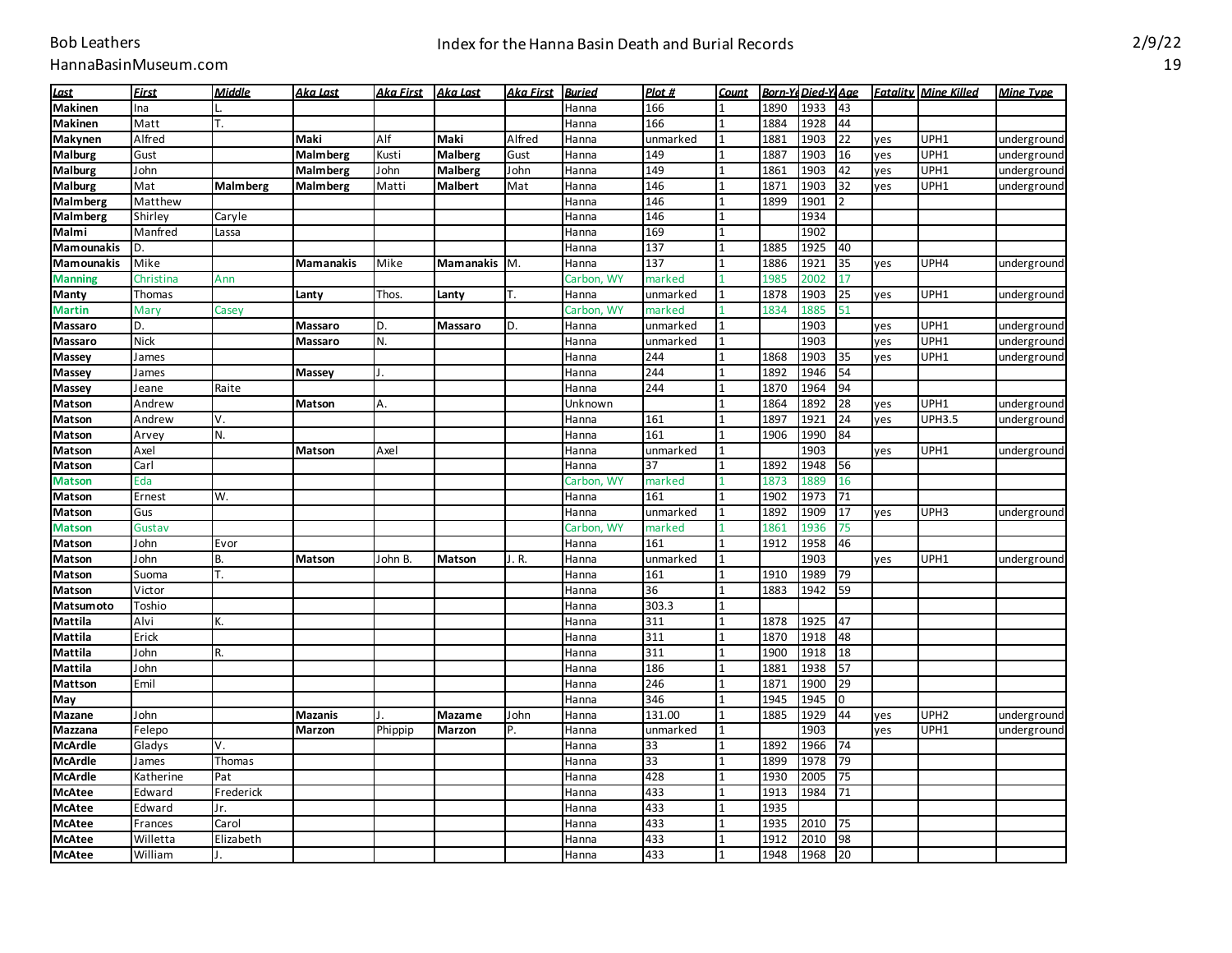| Last             | <b>First</b> | <b>Middle</b> | <u>Aka Last</u> | Aka First | Aka Last  | Aka First | <b>Buried</b>      | Plot #      | <b>Count</b> | <b>Born-Ye Died-Y Age</b> |      |                | <b>Fatality</b> | <b>Mine Killed</b> | <b>Mine Type</b> |
|------------------|--------------|---------------|-----------------|-----------|-----------|-----------|--------------------|-------------|--------------|---------------------------|------|----------------|-----------------|--------------------|------------------|
| <b>McCartney</b> | Joyce        | Ε.            | (While)         | Joyce     |           |           | Hanna              | <b>B4L8</b> |              | 1939                      | 2017 | 78             |                 |                    |                  |
| McCormick        | Sam          |               |                 |           |           |           | Hanna              | unmarked    |              | 1886                      | 1908 | 22             | yes             | UPH1               | underground      |
| <b>McCourt</b>   | Arthur       |               |                 |           |           |           | Unknown            |             |              |                           | 1891 |                | yes             | <b>UPC</b>         | underground      |
| <b>McDermott</b> |              |               |                 |           |           |           | Unknown            |             |              |                           | 1877 |                | yes             | <b>UPC</b>         | underground      |
| <b>McDonald</b>  | Archie       |               | McDanald        | Archie    | McDonald  | Archie    | Hanna              | 301         |              | 1884                      | 1903 | 19             | yes             | UPH1               | underground      |
| <b>McDonald</b>  | Carrie       |               |                 |           |           |           | Carbon, WY         |             |              | 1869                      | 1893 | 24             |                 |                    |                  |
| <b>McDonald</b>  | Jesse        |               | <b>McDonald</b> | Jesse     | McDonald  |           | Hanna              | 301         |              | 1881                      | 1903 | 22             | yes             | UPH1               | underground      |
| McGoon           | Shirley      |               |                 |           |           |           | Hanna              | 373         |              |                           |      | 0              |                 |                    |                  |
| <b>McKenna</b>   | <b>Felix</b> |               |                 |           |           |           | Erie, CO           |             |              | 1848                      | 1903 | 55             | yes             | UPH1               | underground      |
| <b>McKenna</b>   | George       |               | <b>McKenna</b>  | Geo.      |           |           | Erie, CO           |             |              | 1883                      | 1903 | 20             | yes             | UPH1               | underground      |
| <b>McNeely</b>   | Elet         | E.            |                 |           |           |           | Hanna              | 342         |              | 1924                      | 1981 | 57             |                 |                    |                  |
| <b>McNeely</b>   | Mary Lou     |               |                 |           |           |           | Hanna              | 342         |              | 1922                      | 2013 | 91             |                 |                    |                  |
| <b>McNees</b>    | Charles      | R.            |                 |           |           |           | Hanna              | 350         |              | 1822                      | 1983 | 61             |                 |                    |                  |
| <b>McNees</b>    | Isabelle     | M.            |                 |           |           |           | Hanna              | 351         |              | 1884                      | 1968 | 84             |                 |                    |                  |
| <b>McNees</b>    | James        |               |                 |           |           |           | Hanna              | 351         |              | 1915                      | 1968 | 53             |                 |                    |                  |
| <b>McNees</b>    | John         | E.            |                 |           |           |           | Hanna              | 351         |              | 1876                      | 1945 | 69             |                 |                    |                  |
| <b>McNees</b>    | John         | A.            |                 |           |           |           | Hanna              | 351         |              | 1905                      | 1974 | 69             |                 |                    |                  |
| <b>McRoberts</b> | Mary         |               |                 |           |           |           | Hanna              | 227         |              | 1859                      | 1901 | 42             |                 |                    |                  |
| Meekin           | Annie        |               |                 |           |           |           | Hanna              | 441         |              | 1882                      | 1973 | 91             |                 |                    |                  |
| Meekin           | James        | Sr.           |                 |           |           |           | Hanna              | 441         |              | 1882                      | 1941 | 59             |                 |                    |                  |
| Meekin           | James        |               |                 |           |           |           | Hanna              | 441         |              | 1911                      | 1975 | 64             |                 |                    |                  |
| <b>Meekin</b>    | Thomas       |               |                 |           |           |           | Hanna              | 441         |              | 1907                      | 1948 | 41             |                 |                    |                  |
| Meekin           | Vincent      |               |                 |           |           |           | Hanna              | 441         |              | 1920                      | 1951 | 31             |                 |                    |                  |
| Mellor           | Charles      |               |                 |           |           |           | Hanna              | 176         |              | 1888                      | 1978 | 90             |                 |                    |                  |
| Mellor           | Gilbert      |               |                 |           |           |           | Hanna              | 88          |              | 1915                      | 1994 | 79             |                 |                    |                  |
| Mellor           | Jack         |               |                 |           |           |           | Hanna              | 109         |              | 1892                      | 1950 | 58             |                 |                    |                  |
| Mellor           | Mae          |               |                 |           |           |           | Hanna              | 176         |              | 1893                      | 1986 | 93             |                 |                    |                  |
| Mellor           | Mildred      | S.            |                 |           |           |           | Hanna              | 176         |              | 1914                      | 1934 | 20             |                 |                    |                  |
| Mellor           | Rosevia      |               |                 |           |           |           | Hanna              | 88          |              | 1879                      | 1969 | 90             |                 |                    |                  |
| Mellor           | Thomas       |               |                 |           |           |           | Hanna              | 88          |              | 1886                      | 1977 | 91             |                 |                    |                  |
| Mellor           | William      | Lincoln       |                 |           |           |           | Hanna              | 88          |              | 1913                      | 1930 | 17             |                 |                    |                  |
| Melson           | Curtis       |               |                 |           |           |           | Hanna              | 352         |              | 1930                      | 2012 | 82             |                 |                    |                  |
| Melson           | Josephine    | ν.            |                 |           |           |           | Hanna              | 352         |              | 1927                      | 2009 | 82             |                 |                    |                  |
| <b>Merriman</b>  | Mary         | А.            |                 |           |           |           | Carbon, WY         | marked      |              | 1865                      | 1921 | 56             |                 |                    |                  |
| Mertala          | Charles      |               | Kertilla        | Chas.     | Mertala   |           | Hanna              | unmarked    |              | 1874                      | 1903 | 29             | ves             | UPH1               | underground      |
| Mertala          | Charles      |               |                 |           |           |           | Hanna              | 316         |              | 1920                      | 1922 | $\mathfrak{p}$ |                 |                    |                  |
| Mertala          | John         |               | Mertilla        | John      | Mertala   |           | Hanna              | unmarked    |              | 1879                      | 1903 | 24             | ves             | UPH1               | underground      |
| Mertala          | Olive        | Helena        |                 |           |           |           | Hanna              | 316         |              |                           |      | 0              |                 |                    |                  |
| Mertala          | Sander       |               |                 |           |           |           | Hanna              | 316         |              | 1880                      | 1941 | 61             |                 |                    |                  |
| Mickelson        | Martin       |               | Nickelson       | Martin    |           |           | Hanna              | 200         |              | 1884                      | 1903 | 19             | yes             | UPH1               | underground      |
| Mickelson        | Sam          |               | Mickelson       | Samuel    | Mickelson | S.        | Hanna              | 200         |              | 1856                      | 1903 | 47             | yes             | UPH1               | underground      |
| Midkiff          | David        | Ray           |                 |           |           |           | Hanna              | 389         |              | 1977                      | 1999 | 22             |                 |                    |                  |
| Mihara           | Yayoi        |               | Mitsuhara       | Yayoi     |           |           | Hanna              | 303.24      |              |                           |      |                |                 |                    |                  |
| Mihel            | Bart         |               |                 |           |           |           | Hanna              | 387         |              | 1893                      | 1947 | 54             |                 |                    |                  |
| Mikkila          | Jac          |               | Mikkila         | J.        |           |           | Hanna              | unmarked    |              | 1873                      | 1903 | 30             | yes             | UPH1               | underground      |
| Miller           | Ben          |               | Miller          | Ben       | Miller    | <b>B.</b> | Hanna              | 279         |              | 1880                      | 1903 | 23             | yes             | UPH1               | underground      |
| Miller           | <b>Dale</b>  | Leroy         |                 |           |           |           | <b>Rawlins, WY</b> |             |              | 1945                      | 1969 | 24             | yes             | <b>Rosebud</b>     | surface          |
| Miller           | Genevieve    |               |                 |           |           |           | Hanna              | <b>B3L4</b> |              |                           |      | 0              |                 |                    |                  |
| Miller           | Glayds       |               |                 |           |           |           | Hanna              | <b>B3L4</b> |              |                           |      | 0              |                 |                    |                  |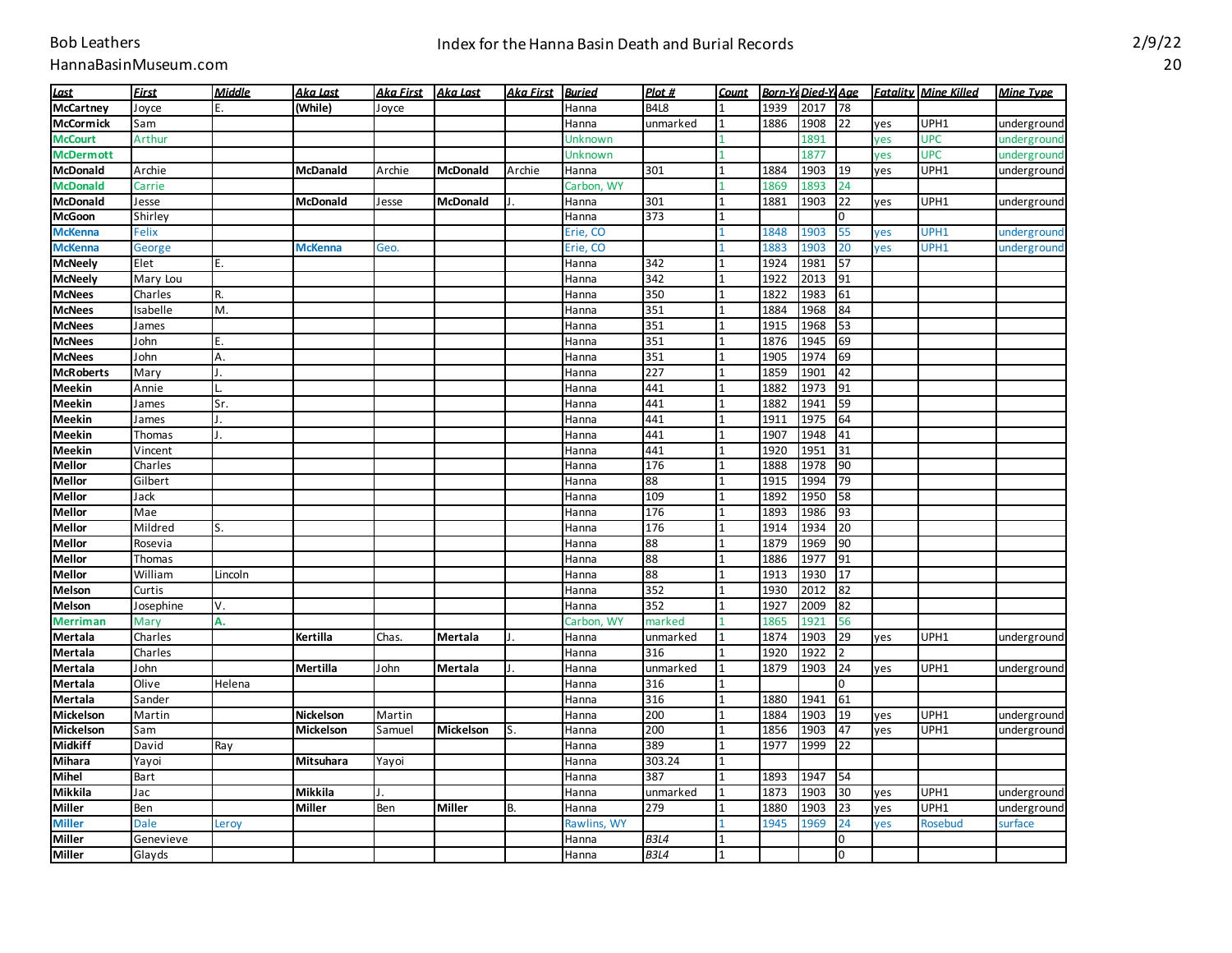#### Bob Leathers

| <u>Last</u>     | <b>First</b>  | <b>Middle</b> | Aka Last      | Aka First  | <u>Aka Last</u> | Aka First | <b>Buried</b>        | Plot #   | Count | <b>Born Ye Died Y Age</b> |      |    |     | <b>Fatality Mine Killed</b> | <b>Mine Type</b> |
|-----------------|---------------|---------------|---------------|------------|-----------------|-----------|----------------------|----------|-------|---------------------------|------|----|-----|-----------------------------|------------------|
| Miller          | Mark          |               | Miller        | M.         |                 |           | Hanna                | unmarked |       |                           | 1903 |    | yes | UPH1                        | underground      |
|                 | Mer           |               | <b>Miller</b> |            |                 |           | aramie, WY           |          |       |                           |      |    | ρç  | 1iller                      | ındergrour       |
| Milliken        | Anna          | Doggett       |               |            |                 |           | Hanna                | 432      |       | 1893                      | 1989 | 96 |     |                             |                  |
| Milliken        | Earl          |               |               |            |                 |           | Hanna                | 431      |       | 1930                      | 2013 | 83 |     |                             |                  |
| Milliken        | Gertrude      | S             |               |            |                 |           | Hanna                | 389      |       | 1917                      | 2009 | 92 |     |                             |                  |
| Milliken        | Hannah        |               |               |            |                 |           | Hanna                | 432      |       | 1863                      | 1955 | 92 |     |                             |                  |
| Milliken        | John          |               |               |            |                 |           | Hanna                | 432      |       | 1854                      | 1942 | 88 |     |                             |                  |
| Milliken        | John          | Jr.           |               |            |                 |           | Hanna                | 432      |       | 1905                      | 1946 | 41 |     |                             |                  |
| Milliken        | Morna         |               |               |            |                 |           | Hanna                | 431      |       | 1933                      | 1982 | 49 |     |                             |                  |
| Milliken        | Rachel        |               |               |            |                 |           | Hanna                | 431      |       | 1890                      | 1965 | 75 |     |                             |                  |
| Milliken        | Robert        | Swat          |               |            |                 |           | Hanna                | 432      |       | 1897                      | 1972 | 75 |     |                             |                  |
| Milliken        | Robert        | H.            |               |            |                 |           | Hanna                | 389      |       | 1910                      | 1986 | 76 |     |                             |                  |
| Milliken        | Stanley       | Robert        |               |            |                 |           | Hanna                | 431      |       | 1963                      | 1963 | 0  |     |                             |                  |
| Milliken        | William       | Sutton        |               |            |                 |           | Hanna                | 431      |       | 1885                      | 1955 | 70 |     |                             |                  |
| <b>Million</b>  | Larry         | Н.            |               |            |                 |           | Hanna                | 417      |       | 1945                      | 2001 | 56 |     |                             |                  |
| Million         | Virgie        |               | (Burns)       |            |                 |           | Hanna                | 417      |       | 1949                      | 2016 | 67 |     |                             |                  |
| Mills           | George        |               |               |            |                 |           | Unknown              |          |       | 1872                      | 1900 | 28 | yes | UPH1                        | underground      |
| <b>Mills</b>    | <b>James</b>  |               |               |            |                 |           | Carbon, WY           | marked   |       | 1846                      | 1893 | 47 |     |                             |                  |
| <b>Mills</b>    | Merritt       | R.            |               |            |                 |           | Hanna                | 342      |       | 1922                      | 1968 | 46 |     |                             |                  |
| Milne           | Florence      | Benedict      |               |            |                 |           | Hanna                | 214      |       | 1911                      | 1998 | 87 |     |                             |                  |
| Milne           | Jack          | MacDonald     |               |            |                 |           | Hanna                | 214      |       | 1908                      | 1993 | 85 |     |                             |                  |
| Miyamoto        | May           | Mitsue        |               |            |                 |           | Hanna                | 304      |       | 1927                      | 1936 | q  |     |                             |                  |
| Miyamoto        | Riu           |               |               |            |                 |           | Hanna                | 303.7    |       |                           |      |    |     |                             |                  |
| Moffitt         | Julia         | M.            |               |            |                 |           | Hanna                | 437      |       | 1906                      | 1970 | 64 |     |                             |                  |
| Moffitt         | Wilbur        | н.            |               |            |                 |           | Hanna                | 437      |       | 1903                      | 1976 | 73 |     |                             |                  |
| Molyneux        | Margaret      |               |               |            |                 |           | Hanna                | 95       |       | 1875                      | 1922 | 47 |     |                             |                  |
| <b>Molyneux</b> | Nellie        | W.            |               |            |                 |           | Hanna                | 119      |       | 1901                      | 1963 | 62 |     |                             |                  |
| Molyneux        | Robert        | R.            |               |            |                 |           | Hanna                | 95       |       | 1875                      | 1958 | 83 |     |                             |                  |
| Moody           | John          | William       |               |            |                 |           | Carbon, WY           | unmarked |       | 1893                      | 1893 |    |     |                             |                  |
| <b>Morgan</b>   | Sarah         |               |               |            |                 |           | Carbon, WY           | unmarked |       | 1823                      | 1884 | 61 |     |                             |                  |
| <b>Morris</b>   | Heber         |               | <b>Morris</b> | Η.         |                 |           | Hanna                | 111      |       | 1885                      | 1928 | 43 | yes | UPH4                        | underground      |
| <b>Morris</b>   | Heber         | M.            |               |            |                 |           | Hanna                | 111      |       | 1924                      | 1933 | 9  |     |                             |                  |
| <b>Morris</b>   | Margaret      |               |               |            |                 |           | Hanna                | 111      |       | 1886                      | 1936 | 50 |     |                             |                  |
| Morrison        | Isaac         |               |               |            |                 |           | Hanna                | 91       |       | 1888                      | 1941 | 53 |     |                             |                  |
| Munson          | Peter         |               | Munson        | Pete       | Monson          | Pete      | Hanna                | 179      |       | 1880                      | 1908 | 28 | yes | UPH1                        | underground      |
| <b>Myers</b>    | <b>Thomas</b> |               |               |            |                 |           | Carbon, WY           | marked   |       | 1876                      | 1898 | 22 | ves | UPC                         | underground      |
| <b>Myers</b>    | William       |               |               |            |                 |           | <b>WY</b><br>Carbon, | marked   |       | 1852                      | 1886 | 34 |     |                             |                  |
| Myllyniemi      | Andry         |               | Matson        | Andrew     | Matson          | Andrew    | Hanna                | unmarked |       | 1877                      | 1903 | 26 | yes | UPH1                        | underground      |
| Nakagawa        | Genichirou    |               | Nakakawa      | Genichirou |                 |           | Hanna                | 303.16   |       |                           | 1912 |    |     |                             |                  |
| Nakayama        | Satoru        |               | Nakayama      | Satoshi    | Nakayama        |           | Hanna                | 303.12   |       | 1890                      | 1917 | 27 | yes | UPH <sub>2</sub>            | underground      |
| Nakayama        | Υ.            |               |               |            |                 |           | Unknown              |          |       |                           | 1906 |    | yes | UPH <sub>2</sub>            | underground      |
| Nakayama        | Yasutarou     |               |               |            |                 |           | Hanna                | 303.22   |       |                           | 1906 |    |     |                             |                  |
| Nakazono        | Harry         | F.            | Nakazono      | Fukeo      |                 |           | Hanna                | 299      |       | 1886                      | 1940 | 54 |     |                             |                  |
| Nakazono        | Reed          |               |               |            |                 |           | Hanna                | 299      |       | 1926                      | 1943 | 17 |     |                             |                  |
| Nam ba          | Chuutarou     |               | Namba         | C.         | Nanba           | Chuutarou | Hanna                | 303.8    |       | 1882                      | 1918 | 36 | yes | UPH <sub>2</sub>            | underground      |
| Neimi           | Isaac         |               |               |            |                 |           | Hanna                | 146      |       | 1863                      | 1928 | 65 |     |                             |                  |
| Nelson          | Alexander     |               |               |            |                 |           | Hanna                | 187      |       | 1905                      | 1953 | 48 |     |                             |                  |
| Nelson          | Andrew        | G             |               |            |                 |           | Hanna                | 187      |       | 1891                      | 1971 | 80 |     |                             |                  |
| Nelson          | Anna          |               |               |            |                 |           | Hanna                | 40       |       | 1878                      | 1967 | 89 |     |                             |                  |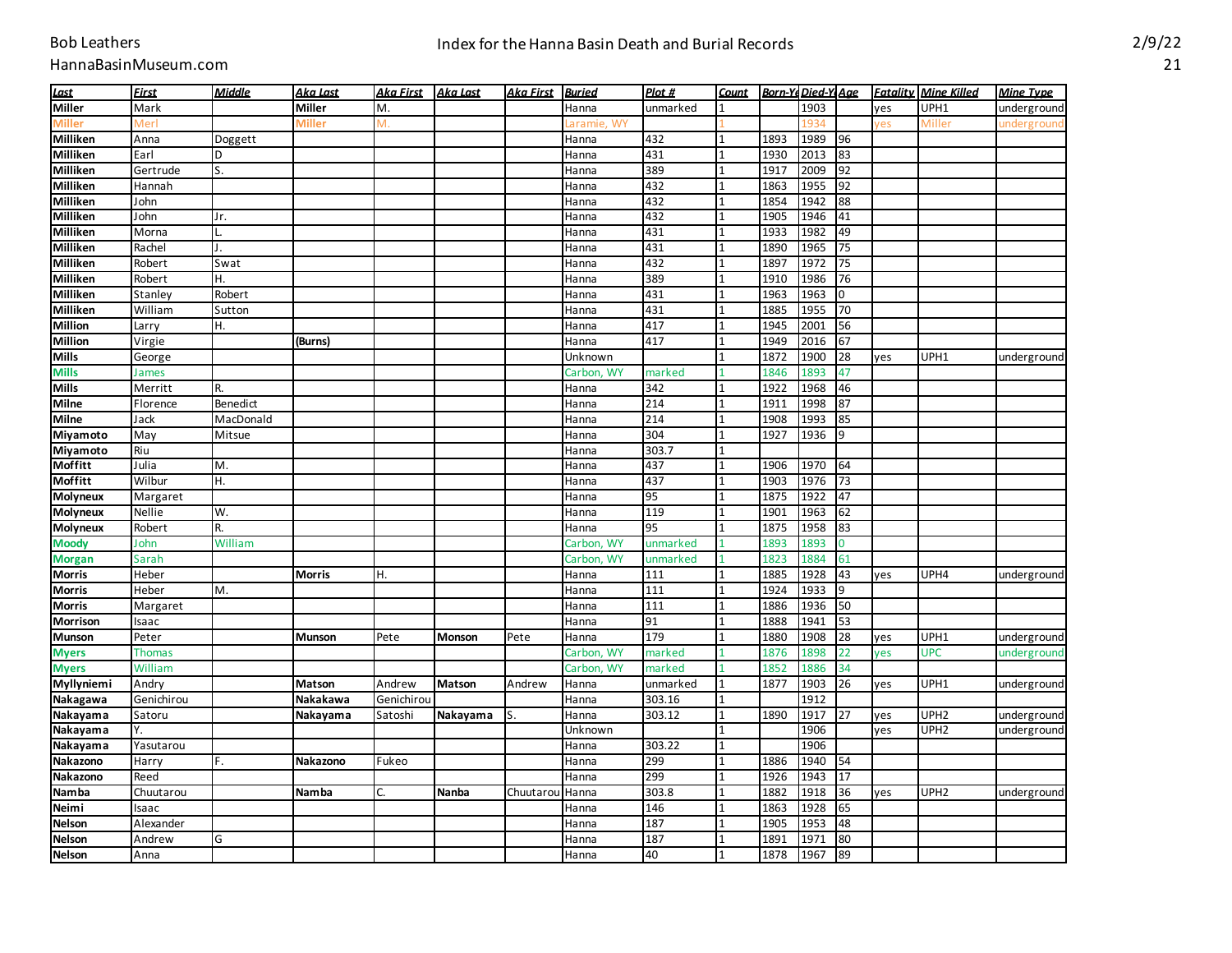| Last          | <b>First</b> | Middle   | <u>Aka Last</u> | <u>Aka First -   Aka Last</u> |                | Aka First | <b>Buried</b> | Plot #   | Count | <u>Born-Ye Died-YeAge</u> |      |    |     | <b>Fatality Mine Killed</b> | <b>Mine Type</b> |
|---------------|--------------|----------|-----------------|-------------------------------|----------------|-----------|---------------|----------|-------|---------------------------|------|----|-----|-----------------------------|------------------|
| Nelson        | August       |          |                 |                               |                |           | Hanna         | 40       |       | 1860                      | 1945 | 85 |     |                             |                  |
| Nelson        | Baby Boy     |          |                 |                               |                |           | Hanna         | 387      |       | 1953                      | 1953 | 0  |     |                             |                  |
| Nelson        | Fretty       | Emil     |                 |                               |                |           | Hanna         | 187      |       | 1895                      | 1966 | 71 |     |                             |                  |
| Nelson        | Leonard      | E.       |                 |                               |                |           | Hanna         | 387      |       | 1959                      | 1981 | 22 |     |                             |                  |
| Nelson        | Lyle         | Winthrop |                 |                               |                |           | Hanna         | 387      |       | 1954                      | 1983 | 29 |     |                             |                  |
| Nelson        | Matilda      |          |                 |                               |                |           | Hanna         | 187      |       |                           | 1908 |    |     |                             |                  |
| Nelson        | Matt         |          |                 |                               |                |           | Hanna         | 187/40   |       | 1859                      | 1928 | 69 |     |                             |                  |
| Nelson        | Matt         | Leander  |                 |                               |                |           | Hanna         | 187      |       | 1889                      | 1958 | 69 |     |                             |                  |
| Nelson        | <b>Nels</b>  |          |                 |                               |                |           | Unknown       |          |       |                           | 1890 |    | /es | <b>UPC</b>                  | underground      |
| Nelson        | W. N.        |          |                 |                               |                |           | Laramie, WY   |          |       |                           | 1874 |    | res | <b>UPC</b>                  | underground      |
| Nerot         | Anton        |          |                 |                               |                |           | Hanna         | 403      |       | 1877                      | 1958 | 81 |     |                             |                  |
| Newsome       | A. E.        |          | Cooper          | A. E.                         | <b>Muzum</b>   | Α.        | Hanna         | 279      |       | 1885                      | 1903 | 18 | yes | UPH1                        | underground      |
| Nieme         | Charles      |          | Niemo           | Charles                       | Neime          |           | Hanna         | unmarked |       | 1875                      | 1903 | 28 | yes | UPH1                        | underground      |
| Niemela       | Abraham      |          | Neimo           | Abe                           | Neime          | Α.        | Hanna         | unmarked |       | 1863                      | 1903 | 40 | yes | UPH1                        | underground      |
| Niemi         | Matti        |          | Niomo           | Alf                           | <b>Neime</b>   | А.        | Hanna         | unmarked |       | 1880                      | 1903 | 23 | yes | UPH1                        | underground      |
| Niemie        | Ottis        |          |                 |                               |                |           | Unknown       |          |       | 1885                      | 1910 | 25 | yes | UPH3                        | underground      |
| Niemisto      | Jacob        |          | Niemststc       | Jac                           | Neimisto       |           | Hanna         | unmarked |       | 1866                      | 1903 | 37 | yes | UPH1                        | underground      |
| Nikkola       | Alex         |          | Nikkola         | Alec                          | <b>Nikkola</b> | Α.        | Hanna         | unmarked |       | 1879                      | 1903 | 24 | yes | UPH1                        | underground      |
| Nikkola       | Mike         |          | Kukkola         | Mike                          | Kukkola        | M.        | Hanna         | unmarked |       | 1877                      | 1903 | 26 | yes | UPH1                        | underground      |
| Nishimoto     | Masaichhi    |          | Seiichi         | Masahi                        | Jyoukakuim     |           | Hanna         | 303.15   |       |                           | 1911 |    |     |                             |                  |
| Nissila       | Matti        |          | Nissila         | Mat                           | Nassila        | M.        | Hanna         | unmarked |       | 1861                      | 1903 | 42 | yes | UPH1                        | underground      |
| Nixon         | Glen         | Dale     |                 |                               |                |           | Hanna         | 411      |       | 1927                      | 1951 | 24 | yes | UPH4A                       | underground      |
| Nixon         | Hannah       |          |                 |                               |                |           | Carbon, WY    | marked   |       | 1871                      | 1888 | 17 |     |                             |                  |
| <b>Nixon</b>  | Job          |          |                 |                               |                |           | Carbon, WY    | marked   |       | 1843                      | 1904 | 61 |     |                             |                  |
| Nixon         | Mable        | Alice    |                 |                               |                |           | Carbon, WY    | marked   |       | 1885                      | 1887 |    |     |                             |                  |
| Nomasa        | Ý.           | Nodate   | Nomasha         | Υ.                            | Nodachi        | Yasutarou | Hanna         | 303.14   |       | 1866                      | 1914 | 48 | yes | UPH <sub>2</sub>            | underground      |
| Nordvall      | Emma         |          |                 |                               |                |           | Hanna         | 155      |       | 1874                      | 1910 | 36 |     |                             |                  |
| Nordvall      | William      |          |                 |                               |                |           | Hanna         | 155      |       | 1869                      | 1939 | 70 |     |                             |                  |
| Norris        | lean         | Η.       |                 |                               |                |           | Hanna         | 240      |       | 1898                      | 1972 | 74 |     |                             |                  |
| Norris        | Joseph       |          |                 |                               |                |           | Hanna         | 74       |       | 1865                      | 1952 | 87 |     |                             |                  |
| Norris        | Joseph       | Jr.      |                 |                               |                |           | Hanna         | 74       |       | 1904                      | 1923 | 19 | ves | UPH <sub>2</sub>            | underground      |
| <b>Norris</b> | Marie        | Eliza    |                 |                               |                |           | Hanna         | 74       |       | 1877                      | 1918 | 41 |     |                             |                  |
| Norris        | Mary         | Alice    |                 |                               |                |           | Hanna         | 74       |       | 1866                      | 1945 | 79 |     |                             |                  |
| Norris        | Robert       |          |                 |                               |                |           | Hanna         | 240      |       | 1897                      | 1972 | 75 |     |                             |                  |
| Norris        | Robert       |          |                 |                               |                |           | Hanna         | 240      |       | 1921                      | 1992 | 71 |     |                             |                  |
| Notunen       | John         | Norkeoem | Norconen        | John                          | Norkonen       |           | Hanna         | unmarked |       |                           | 1903 |    | yes | UPH1                        | underground      |
| <b>Nunley</b> | Robert       |          | <b>Nunley</b>   | R.                            |                |           | Hanna         | unmarked |       |                           | 1903 |    | ves | UPH1                        | underground      |
| Nurmi         | Ella         | Mary     |                 |                               |                |           | Hanna         | 378      |       | 1909                      | 1936 | 27 |     |                             |                  |
| Nyman         | Andy         |          |                 |                               |                |           | Unknown       |          |       | 1866                      | 1900 | 34 | yes | UPH1                        | underground      |
| O'Connor      | Athur        |          |                 |                               |                |           | Carbon, WY    |          |       | 1884                      | 1887 | 3  |     |                             |                  |
| O'Malley      | Austin       | Sr.      |                 |                               |                |           | Hanna         | 206      |       | 1863                      | 1943 | 80 |     |                             |                  |
| O'Malley      | John         | Thomas   |                 |                               |                |           | Hanna         | 379      |       | 1871                      | 1936 | 65 |     |                             |                  |
| O'Malley      | Rachel       |          |                 |                               |                |           | Hanna         | 206      |       | 1884                      | 1918 | 34 |     |                             |                  |
| O'Malley      | Sarah        | Bailey   |                 |                               |                |           | Hanna         | 379      |       | 1876                      | 1937 | 61 |     |                             |                  |
| Oja           | Henry        |          | Ojua            | Henry                         | Ojala          | Η.        | Hanna         | unmarked |       | 1868                      | 1903 | 35 | yes | UPH1                        | underground      |
| Ojala         | Elmer        |          |                 |                               |                |           | Hanna         | 184      |       |                           |      |    |     |                             |                  |
| Ojala         | George       |          |                 |                               |                |           | Hanna         | 185      |       | 1906                      | 1983 | 77 |     |                             |                  |
| Ojala         | Gus          | Α.       |                 |                               |                |           | Hanna         | 184      |       | 1904                      | 1957 | 53 |     |                             |                  |
|               |              |          |                 |                               |                |           |               |          |       |                           | 1962 | 86 |     |                             |                  |
| Ojala         | Gust         |          |                 |                               |                |           | Hanna         | 184      |       | 1876                      |      |    |     |                             |                  |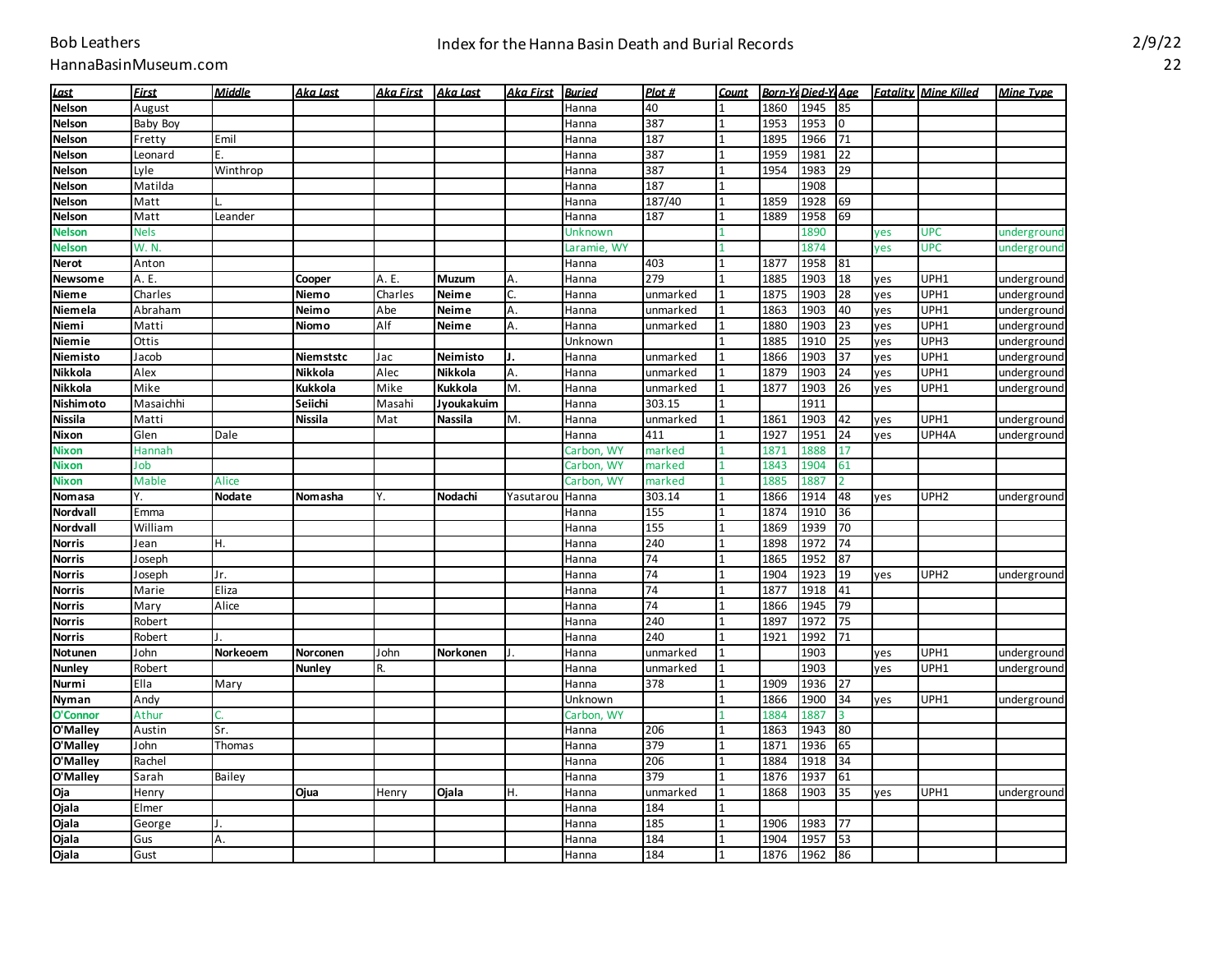| Last          | <b>First</b>  | <u>Middle</u> | Aka Last      | <u>Aka First Aka Last</u> |        | Aka First | <b>Buried</b> | Plot #      | Count | <b>Born Ye Died Y Age</b> |      |    |     | <b>Fatality Mine Killed</b>      | <b>Mine Type</b> |
|---------------|---------------|---------------|---------------|---------------------------|--------|-----------|---------------|-------------|-------|---------------------------|------|----|-----|----------------------------------|------------------|
| Ojala         | Sanna         | G.            |               |                           |        |           | Hanna         | 184         |       | 1874                      | 1936 | 62 |     |                                  |                  |
| Ojala         | Simon         |               | Ojala         | S.                        |        |           | Hanna         | 253         |       | 1860                      | 1903 | 43 | yes | UPH1                             | underground      |
| Ojala         | Susan         |               |               |                           |        |           | Hanna         | 184         |       |                           |      | 0  |     |                                  |                  |
| Ojala         | Wayne         |               |               |                           |        |           | Hanna         | 184         |       |                           |      |    |     |                                  |                  |
| <b>Olivas</b> | <b>Steven</b> |               | <b>Olivas</b> |                           |        |           | Laramie, WY   |             |       |                           | 1982 |    | yes | <b>E.D.Vanguard Iunderground</b> |                  |
| Oliver        | Ella          | Maye          |               |                           |        |           | Hanna         | 438         |       | 1894                      | 1968 | 74 |     |                                  |                  |
| Oliver        | Harry         | Joe           |               |                           |        |           | Hanna         | 438         |       | 1915                      | 1973 | 58 |     |                                  |                  |
| Ollikkala     | Ida           | Marie         |               |                           |        |           | Hanna         | 59          |       | 1893                      | 1955 | 62 |     |                                  |                  |
| Ollikkala     | John          | Α.            |               |                           |        |           | Hanna         | 59          |       | 1899                      | 1919 | 20 |     |                                  |                  |
| Ollikkala     | Matt          |               |               |                           |        |           | Hanna         | 59          |       | 1864                      | 1944 | 80 |     |                                  |                  |
| Ollikkala     | Serafia       |               |               |                           |        |           | Hanna         | 59          |       | 1862                      | 1943 | 81 |     |                                  |                  |
| Ollila        | Jalmer        |               | Olila         | Jalmer                    |        |           | Hanna         | unmarked    |       | 1887                      | 1908 | 21 | yes | UPH1                             | underground      |
| Olofson       | Arthur        | C.            |               |                           |        |           | Hanna         | 386         |       | 1889                      | 1949 | 60 |     |                                  |                  |
| Olofson       | Clarence      | E.            |               |                           |        |           | Hanna         | 52          |       | 1899                      | 1925 | 26 |     |                                  |                  |
| Olofson       | Ethel         | Mae           |               |                           |        |           | Hanna         | 386         |       | 1891                      | 1948 | 57 |     |                                  |                  |
| Olofson       | Ida           | Marie         |               |                           |        |           | Hanna         | 52          |       | 1880                      | 1939 | 59 |     |                                  |                  |
| Olofson       | Olaf          | P.            |               |                           |        |           | Hanna         | 52          |       | 1872                      | 1955 | 83 |     |                                  |                  |
| Olofson       | Olof          |               |               |                           |        |           | Hanna         | 52          |       | 1914                      | 1916 |    |     |                                  |                  |
| Olson         | Ruth          | Alice         |               |                           |        |           | Hanna         | 199         |       | 1905                      | 1905 | 0  |     |                                  |                  |
| Oosumi        | Yoshiya       |               | Ousmi         | Υ.                        | Ousmi  |           | Hanna         | 303.12      |       | 1883                      | 1917 | 34 | yes | UPH <sub>2</sub>                 | underground      |
| Oviatt        | G.            | M.            | Injured       | <b>Not Killed</b>         |        |           |               |             |       |                           |      |    |     |                                  |                  |
| Owens         | Jesse         | Leon          |               |                           |        |           | Hanna         | 306         |       | 1943                      | 1943 | 0  |     |                                  |                  |
| Paavola       | Helmi         | Ellen         |               |                           |        |           | Hanna         | 64          |       | 1912                      | 1916 |    |     |                                  |                  |
| Pahto         | Isaac         |               | Pahto         |                           |        |           | Unknown       |             |       | 1872                      | 1892 | 20 | yes | UPH1                             | underground      |
| Palaniuk      | Evelyn        | Ε.            |               |                           |        |           | Hanna         | 397         |       | 1925                      | 1976 | 51 |     |                                  |                  |
| Pallensen     | Wilbur        | Neil          |               |                           |        |           | Hanna         | 422         |       | 1937                      | 2005 | 68 |     |                                  |                  |
| Pallesen      | Anna          | Α.            |               |                           |        |           | Hanna         | 422         |       | 1908                      | 1971 | 63 |     |                                  |                  |
| Pallesen      | Wilbur        | Pally         |               |                           |        |           | Hanna         | 422         |       | 1911                      | 1971 | 60 |     |                                  |                  |
| Palso         | Andrew        |               |               |                           |        |           | Unknown       |             |       |                           | 1888 |    | yes | UPC <sub>2</sub>                 | underground      |
| Pampel        | Mary          |               |               |                           |        |           | Carbon, WY    |             |       | 1857                      | 1878 | 21 |     |                                  |                  |
| Panula        | Unknown       |               |               |                           |        |           | Hanna         | 322         |       |                           |      |    |     |                                  |                  |
| <b>Pappas</b> | Antonia       | N.            |               |                           |        |           | Hanna         | 28          |       | 1888                      | 1920 | 32 |     |                                  |                  |
| Pappas        | James         | C.            | Pappas        |                           |        |           | Hanna         | 28          |       | 1886                      | 1929 | 43 | yes | UPH <sub>2</sub>                 | underground      |
| Parkko        |               |               |               |                           |        |           | Unknown       |             |       |                           | 1921 |    | yes | UPH3                             | underground      |
| Parry         | Ben           |               | <b>Perry</b>  | R                         |        |           | Carbon, WY    | marked      |       | 1878                      | 1908 | 30 | yes | UPH1                             | underground      |
| Parson        | Alberta       |               |               |                           |        |           | Hanna         | 389.1       |       | 1920                      | 2004 | 84 |     |                                  |                  |
| Parson        | Fred          |               |               |                           |        |           | Hanna         | 389.1       |       | 1927                      | 1991 | 64 |     |                                  |                  |
| Pasanen       | Andrew        | Jr.           |               |                           |        |           | Hanna         | 374         |       | 1908                      | 1909 |    |     |                                  |                  |
| Pasanen       | Andrew        |               |               |                           |        |           | Hanna         | 374         |       | 1884                      | 1938 | 54 |     |                                  |                  |
| Pasanen       | Anna          |               |               |                           |        |           | Hanna         | 374         |       | 1884                      | 1968 | 84 |     |                                  |                  |
| Pascoe        | Annabelle     |               |               |                           |        |           | Hanna         | 215         |       | 1897                      | 1916 | 19 |     |                                  |                  |
| Pascoe        | Christina     |               |               |                           |        |           | Hanna         | 215         |       | 1875                      | 1913 | 38 |     |                                  |                  |
| Pascoe        | Cora          | Estella       |               |                           |        |           | Hanna         | 215         |       | 1902                      | 1907 |    |     |                                  |                  |
| Pascoe        | Mary          | Pearl         |               |                           |        |           | Hanna         | 215         |       | 1896                      | 1905 |    |     |                                  |                  |
| Pascoe        | W.            | Н.            | Pascoe        | William H.                | Pascoe | W.        | Hanna         | in the mine |       | 1872                      | 1908 | 36 | yes | UPH1                             | underground      |
| Passi         | John          |               | Passi         |                           |        |           | Hanna         | unmarked    |       | 1879                      | 1903 | 24 | yes | UPH1                             | underground      |
| Patton        | James         |               | Denny         | James                     | Denny  |           | Hanna         | unmarked    |       |                           | 1903 |    | yes | UPH1                             | underground      |
| Pauletich     | Milena        |               |               |                           |        |           | Hanna         | 221         |       | 1916                      | 1918 |    |     |                                  |                  |
| Payhonen      | Sakri         |               | Jacobson      | Sac                       |        |           | Hanna         | unmarked    |       | 1874                      | 1903 | 29 | yes | UPH1                             | underground      |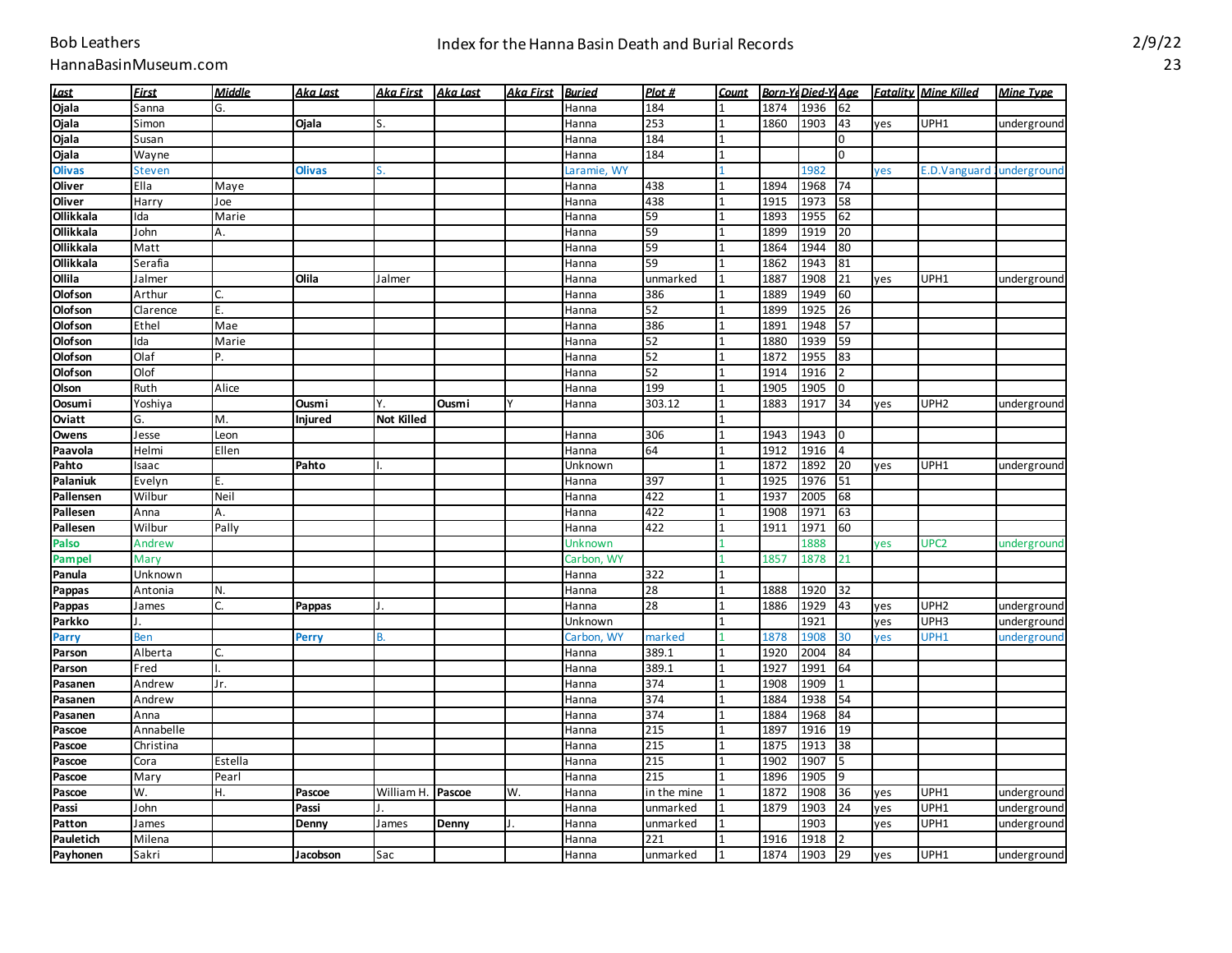| <u>Last</u>   | <u>First</u>    | <b>Middle</b> | Aka Last       | Aka First | Aka Last       | Aka First | <b>Buried</b>          | Plot #          | Count | <b>Born-Ye Died-Y-Age</b> |      |                |     | <b>Fatality Mine Killed</b> | <b>Mine Type</b> |
|---------------|-----------------|---------------|----------------|-----------|----------------|-----------|------------------------|-----------------|-------|---------------------------|------|----------------|-----|-----------------------------|------------------|
| Peltokangas   | Charles         |               | Pelto          | Charles   | Pelto          |           | Hanna                  | unmarked        |       | 1883                      | 1903 | 20             | yes | UPH1                        | underground      |
| Peltokangas   | John            |               | Pelto          | John      | Pelto          |           | Hanna                  | unmarked        |       | 1859                      | 1903 | 44             | yes | UPH1                        | underground      |
| Pelton        | William         |               |                |           |                |           | Medicine Lodge, Kansas |                 |       | 1869                      | 1917 | 48             | yes | UPH <sub>2</sub>            | underground      |
| Pendleton     | Douglas         | А.            |                |           |                |           | Hanna                  | 404             |       | 1967                      | 1989 | 22             |     |                             |                  |
| Pendleton     | Patricia        | Ann           |                |           |                |           | Hanna                  |                 |       | 1944                      | 2018 | 74             |     |                             |                  |
| Penn          | T. D.           |               |                |           |                |           | Hanna                  | in the mine     |       | 1869                      | 1908 | 39             | yes | UPH1                        | underground      |
| Perue         | Elsie           |               |                |           |                |           | Hanna                  | <b>B2L39</b>    |       | 1921                      | 1998 | 77             |     |                             |                  |
| Peterson      | Albertus        |               |                |           |                |           | Carbon, WY             | marked          |       | 1864                      | 1894 | 30             |     |                             |                  |
| Peterson      | Carl            | Charlie       |                |           |                |           | Hanna                  | 36              |       | 1886                      | 1947 | 61             |     |                             |                  |
| Peterson      | Hedvig          |               |                |           |                |           | Hanna                  | 31              |       | 1857                      | 1941 | 84             |     |                             |                  |
| Peterson      | Iohn            |               |                |           |                |           | Unknown                |                 |       |                           | 1888 |                | res | UPC <sub>2</sub>            | underground      |
| Peterson      | Mina            |               |                |           |                |           | Hanna                  | 367             |       | 1848                      | 1938 | 90             |     |                             |                  |
| Peterson      | Mugs            |               |                |           |                |           | Hanna                  | 36              |       | 1895                      | 1926 | 31             |     |                             |                  |
| Peterson      | Paul            |               |                |           |                |           | Hanna                  | 31              |       | 1855                      | 1931 | 76             |     |                             |                  |
| Petracco      | Ejidio          |               | Petracco       | Ε.        |                |           | Hanna                  | unmarked        |       |                           | 1903 |                | yes | UPH1                        | underground      |
| Pickup        | Billy           |               |                |           |                |           | Hanna                  | 22              |       | 1921                      | 1933 | 12             |     |                             |                  |
| Pickup        | <b>Bud</b>      |               |                |           |                |           | Hanna                  | 22              |       | 1926                      | 1926 | O              |     |                             |                  |
| Pickup        | Elizabeth       |               |                |           |                |           | Hanna                  | 22              |       | 1894                      | 1926 | 32             |     |                             |                  |
| Pickup        | Jacqueline      | Hays          |                |           |                |           | Hanna                  | 22              |       | 1939                      | 1945 | 6              |     |                             |                  |
| <b>Pickup</b> | John            |               |                |           |                |           | Hanna                  | 22              |       | 1888                      | 1953 | 65             |     |                             |                  |
| Pickup        | Ted             |               |                |           |                |           | Hanna                  | $\overline{22}$ |       | 1925                      | 1925 | 0              |     |                             |                  |
| Pohto         | Solomon         | Poutta S.     | Pouti S.       | Poutta S  | Podetta        | Salmun    | Hanna                  | unmarked        |       | 1881                      | 1903 | 22             | yes | UPH1                        | underground      |
| Poitikas      | Tony            |               | <b>Potikas</b> | т.        |                |           | Unknown                |                 |       | 1892                      | 1924 | 32             | yes | UPH <sub>2</sub>            | underground      |
| Pollari       | Liisa           |               |                |           |                |           | Hanna                  | 146             |       | 1872                      | 1937 | 65             |     |                             |                  |
| Pomeroy       | Harlie          | G.            |                |           |                |           | Hanna                  | 107             |       | 1916                      | 1930 | 14             |     |                             |                  |
| Poulos        | Betty           |               |                |           |                |           | Hanna                  | 29              |       | 1928                      | 2008 | 80             |     |                             |                  |
| Poulos        | George          | John          |                |           |                |           | Hanna                  | 398             |       | 1883                      | 1967 | 84             |     |                             |                  |
| Poulos        | James           |               |                | Jim       |                |           | Hanna                  | 29              |       | 1920                      | 2007 | 87             |     |                             |                  |
| Poulos        | John            |               |                |           |                |           | Hanna                  | 29              |       | 1885                      | 1951 | 66             |     |                             |                  |
| <b>Poulos</b> | Mary            |               |                |           |                |           | Hanna                  | 29              |       | 1892                      | 1946 | 54             |     |                             |                  |
| Poulos        | Rane            |               |                |           |                |           | Hanna                  | 398             |       | 1974                      | 1974 | $\overline{0}$ |     |                             |                  |
| <b>Price</b>  | <b>Charles</b>  | A.            |                |           |                |           | Saratoga, WY           |                 |       | 1926                      | 1972 | 46             | res | <b>E.D. Vanguard</b>        | underground      |
| Pulkkinen     | Wilhelm         |               | Pulkamen       | Wm.       | Pulkenen       | W.        | Hanna                  | unmarked        |       | 1869                      | 1903 | 34             | yes | UPH1                        | underground      |
| Pura          | Abel            |               | Pura           | Abel      | Puro           | Abel      | Hanna                  | unmarked        |       | 1878                      | 1908 | 30             | yes | UPH1                        | underground      |
| Raasio        | Hjalmar         |               | Matson         | Elmer     | <b>Mattson</b> | Elmer     | Hanna                  | unmarked        |       | 1878                      | 1903 | 25             | es  | UPH1                        | underground      |
| Raasio        | John            | William       | Rassia         | Wilheim   | Rossia         | William   | Hanna                  | unmarked        |       | 1875                      | 1903 | 28             | yes | UPH1                        | underground      |
| Rae           | J.C.            |               |                |           |                |           | Hanna                  | 80              |       | 1866                      | 1927 | 61             |     |                             |                  |
| Rae           | <b>Margaret</b> |               |                |           |                |           | Carbon, WY             | marked          |       | 1904                      | 1991 | 87             |     |                             |                  |
| Raimey        | Amanda          |               |                |           |                |           | Hanna                  | 229             |       | 1896                      | 1959 | 63             |     |                             |                  |
| Raimey        | Guss            |               | Raimey         | Gus       |                |           | Hanna                  | 296             |       | 1877                      | 1908 | 31             | yes | UPH1                        | underground      |
| Raimey        | Thomas          |               |                |           |                |           | Hanna                  | 229             |       | 1818                      | 1906 | 88             |     |                             |                  |
| Raite         | Agnes           | Purdie        |                |           |                |           | Hanna                  | 244             |       | 1861                      | 1936 | 75             |     |                             |                  |
| Raite         | James           |               |                |           |                |           | Hanna                  | 244             |       | 1834                      | 1909 | 75             |     |                             |                  |
| Raite         | Jennie          | Harkness      |                |           |                |           | Hanna                  | 244             |       | 1898                      | 1960 | 62             |     |                             |                  |
| Raite         | John            |               | Rait           | John      | Raite          |           | Hanna                  | 244             |       | 1876                      | 1903 | 27             | yes | UPH1                        | underground      |
| Rantala       | Amanda          |               |                |           |                |           | Hanna                  | 191             |       | 1866                      | 1924 | 58             |     |                             |                  |
| Rantala       | Edward          | S.            |                |           |                |           | Hanna                  | 191             |       | 1909                      | 1954 | 45             |     |                             |                  |
| Rantala       | Gustaf          |               |                |           |                |           | Hanna                  | 191             |       | 1869                      | 1947 | 78             |     |                             |                  |
| Rapakko       | John            |               | <b>Hopnack</b> | John      | <b>Hopnack</b> |           | Hanna                  | unmarked        |       | 1881                      | 1903 | 22             | yes | UPH1                        | underground      |
|               |                 |               |                |           |                |           |                        |                 |       |                           |      |                |     |                             |                  |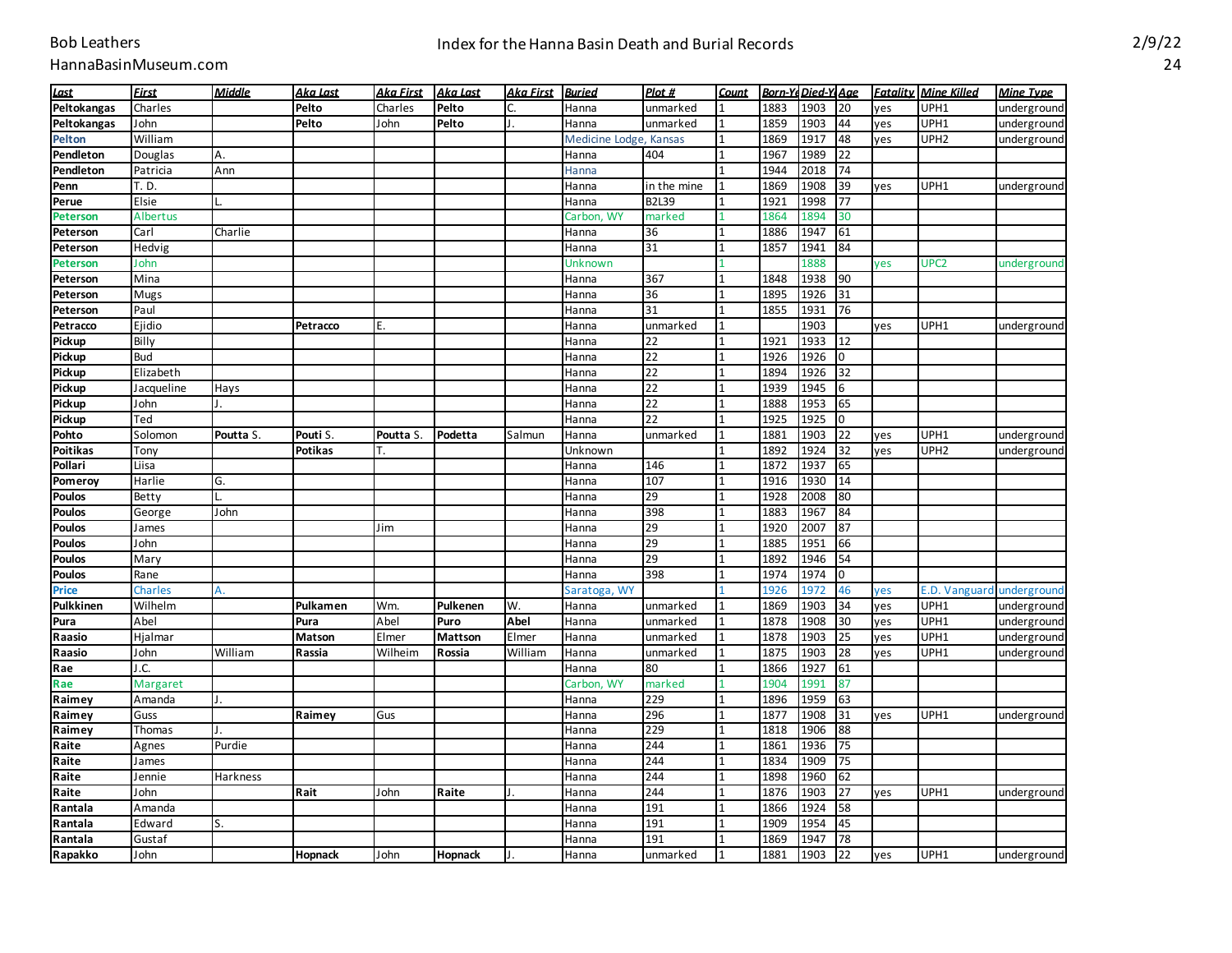| Last              | <b>First</b>   | Middle    | <u>Aka Last</u> | <u>Aka First</u> | <u>Aka Last</u> | Aka First | <b>Buried</b>   | Plot #          | Count | <b>Born-Ye Died-Yi Age</b> |      |                 |     | <b>Fatality Mine Killed</b> | <b>Mine Type</b> |
|-------------------|----------------|-----------|-----------------|------------------|-----------------|-----------|-----------------|-----------------|-------|----------------------------|------|-----------------|-----|-----------------------------|------------------|
| Reed              | Ruth           | Alice     |                 |                  |                 |           | Hanna           | 328             |       | 1929                       | 2003 | 74              |     |                             |                  |
| Reemer            | Albert         |           |                 |                  |                 |           | Unknown         |                 |       |                            | 1885 |                 | yes | UPC5                        | underground      |
| Reese             | Elizabeth      | Grandpa   |                 |                  |                 |           | Carbon, WY      | marked          |       | 1845                       |      |                 |     |                             |                  |
| <b>Reese</b>      | Henry          |           | Reese           | Η.               |                 |           | Carbon, WY      | marked          |       | 1876                       | 1903 | 27              | ves | UPH1                        | underground      |
| Reese             | Lempi          | Mary      | (Lehto)         |                  |                 |           | Hanna           | marker not fo 1 |       | 1904                       | 1929 | 25              |     |                             |                  |
| Reese             | <b>Thomas</b>  | Grandpa   |                 |                  |                 |           | Carbon, WY      | marked          |       | 1847                       | 1912 | 64              |     |                             |                  |
| Reever            | Fannie         |           |                 |                  |                 |           | Hanna           | 307             |       | 1866                       | 1945 | 79              |     |                             |                  |
| Reivo             | Sonia          | A.        |                 |                  |                 |           | Hanna           | 383             |       | 1903                       | 1991 | 88              |     |                             |                  |
| Reivo             | Tenho          | William   |                 |                  |                 |           | Hanna           | 383             |       | 1909                       | 1991 | 82              |     |                             |                  |
| <b>Renfrow</b>    | Cordell        | Virgil    |                 |                  |                 |           | Summerville, MO |                 |       | 1959                       | 1982 | 23              | yes | E.D.Vanguard 1underground   |                  |
| <b>Reynolds</b>   | <b>Blanche</b> | ۲.        |                 |                  |                 |           | Carbon, WY      |                 |       | 1879                       | 1885 | 6               |     |                             |                  |
| Rice              | Henry          | Ċ.        | Rice            | H.               |                 |           | Unknown         |                 |       | 1908                       | 1945 | 37              | yes | UPH4A                       | underground      |
| Richardson        | Mamie          |           |                 |                  |                 |           | Hanna           | 332             |       | 1922                       | 2000 | 78              |     |                             |                  |
| <b>Richardson</b> | Mary           | Jane      |                 |                  |                 |           | Carbon, WY      |                 |       | 1841                       | 1910 | 69              |     |                             |                  |
| Rider             | James          |           | Rider           |                  |                 |           | Unknown         |                 |       |                            | 1894 |                 | yes | UPH1                        | underground      |
| Riley             | Albert         |           |                 |                  |                 |           | Hanna           | 296             |       | 1887                       | 1908 | 21              | yes | UPH1                        | underground      |
| Riley             | Mattie         |           |                 |                  |                 |           | Hanna           | marker not fo 1 |       | 1871                       | 1939 | 68              |     |                             |                  |
| Riley             | William        | Η.        |                 |                  |                 |           | Hanna           | marker not fo 1 |       | 1860                       | 1943 | 83              |     |                             |                  |
| Rimmer            | John           |           | Rimmer          |                  |                 |           | Hanna           | in the mine     |       | 1872                       | 1908 | 36              | yes | UPH1                        | underground      |
| Rinko             | Herman         |           | Renko           | Herman           | Rengo           | H.        | Hanna           | 182             |       | 1864                       | 1903 | 39              | ves | UPH1                        | underground      |
| Ripoli            | Mike           |           | Ripoli          | M.               |                 |           | Unknown         |                 |       | 1884                       | 1913 | 29              | yes | UPH <sub>2</sub>            | underground      |
| Riva              | Arvi           |           |                 |                  |                 |           | Hanna           | 14              |       |                            |      |                 |     |                             |                  |
| Riva              | Evor           |           |                 |                  |                 |           | Hanna           | 14              |       |                            |      |                 |     |                             |                  |
| Riva              | Gusti          |           |                 |                  |                 |           | Hanna           | 14              |       |                            |      |                 |     |                             |                  |
| Riva              | Kate           |           |                 |                  |                 |           | Hanna           | 14              |       |                            |      |                 |     |                             |                  |
| <b>Roberts</b>    | <b>Elbert</b>  | M,        |                 |                  |                 |           | Carbon, WY      | marked          |       | 1887                       | 1889 |                 |     |                             |                  |
| Robinson          | Baby           |           |                 |                  |                 |           | Hanna           | marker not fo 1 |       |                            | 1928 |                 |     |                             |                  |
| <b>Robinson</b>   |                |           |                 |                  |                 |           | Unknown         |                 |       |                            | 1899 |                 | ves | UPC <sub>2</sub>            | underground      |
| Rodda             | Edna           | Bernice   |                 |                  |                 |           | Hanna           | 53              |       | 1915                       | 1922 | 7               |     |                             |                  |
| Rodda             |                | Irvin     |                 |                  |                 |           | Hanna           | 53              |       | 1882                       | 1943 | 61              |     |                             |                  |
| Rodda             | Thomas         | Η.        |                 |                  |                 |           | Hanna           | 53              |       | 1909                       | 1968 | 59              |     |                             |                  |
| Rodda             | Unknown        |           |                 |                  |                 |           | Hanna           | 132             |       |                            |      |                 |     |                             |                  |
| Rodriquez         | John           |           |                 |                  |                 |           | Hanna           | 414             |       | 1895                       | 1953 | 58              |     |                             |                  |
| <b>Rogers</b>     | <b>Ester</b>   |           |                 |                  |                 |           | Carbon, WY      | marked          |       | 1845                       | 1887 | 42              |     |                             |                  |
| Rogers            | Junior         |           |                 |                  |                 |           | Hanna           | 218             |       | 1922                       | 1924 | $\overline{2}$  |     |                             |                  |
| Rollison          | Harold         |           |                 |                  |                 |           | Hanna           | 438             |       | 1911                       | 1984 | 73              |     |                             |                  |
| Rookala           | Hilda          | M.        |                 |                  |                 |           | Hanna           | 360             |       | 1902                       | 1988 | 86              |     |                             |                  |
| Rookala           | Walter         | E         |                 |                  |                 |           | Hanna           | 360             |       | 1885                       | 1953 | 68              |     |                             |                  |
| Roop              | Gordon         | C.        |                 |                  |                 |           | Hanna           | B4L9            |       | 1929                       | 2005 | 76              |     |                             |                  |
| Roop              | Violet         |           |                 |                  |                 |           | Hanna           | B4L9            |       | 1924                       | 2001 | $\overline{77}$ |     |                             |                  |
| Ross              | Jessie         | D.        |                 |                  |                 |           | Hanna           | 416             |       | 1899                       | 1968 | 69              |     |                             |                  |
| Ross              | Walter         | A.        |                 |                  |                 |           | Hanna           | 416             |       | 1899                       | 1963 | 64              |     |                             |                  |
| Runama            | <b>John</b>    |           | Runama          |                  |                 |           | Unknown         |                 |       | 1859                       | 1899 | 40              | yes | UPC <sub>2</sub>            | underground      |
| Ruonala           | John           |           | Runnala         |                  | Runnola         | Iohn      | Hanna           | unmarked        |       | 1879                       | 1903 | 24              | yes | UPH1                        | underground      |
| Ruskanen          | Andrew         |           | Ruskanen        | А.               |                 |           | Hanna           | 337             |       | 1890                       | 1925 | 34              | yes | UPH4                        | underground      |
| Ruskanen          | Irene          |           |                 |                  | В.              |           | Hanna           | 337             |       | 1923                       | 1939 | 16              |     |                             |                  |
| Ruskanen          | Lydia          |           |                 |                  | R.              |           | Hanna           | 337             |       | 1885                       | 1954 | 69              |     |                             |                  |
| Ruuska            | Charles        | Ruuska K. | Rouska          | Kalle            | Ruski           | Carl      | Hanna           | 167             |       | 1865                       | 1903 | 38              | yes | UPH1                        | underground      |
| Ryan              | Rhonda         |           |                 |                  |                 |           | Hanna           | 120             |       | 1959                       | 2009 | 50              |     |                             |                  |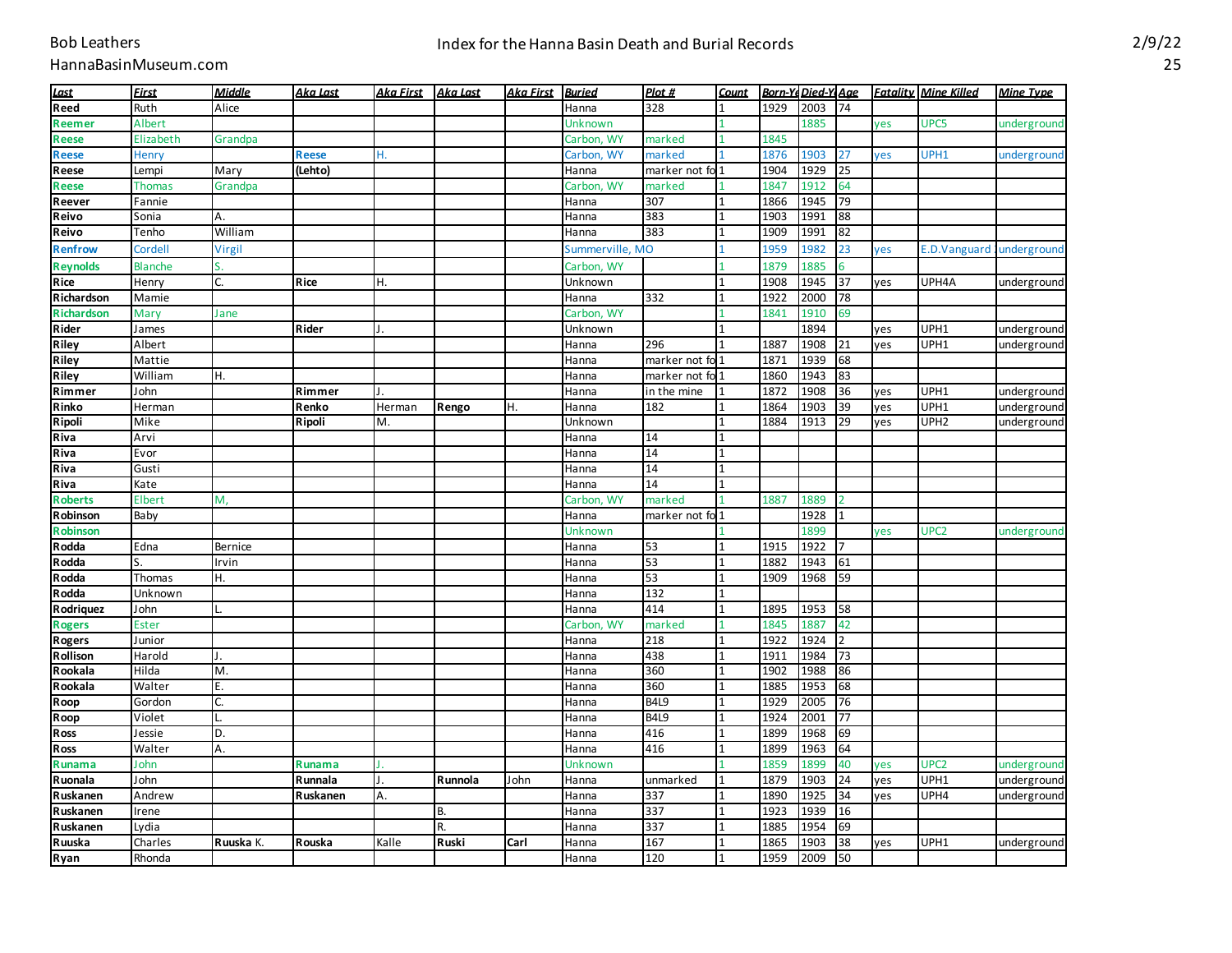| Last             | <b>First</b>   | <b>Middle</b> | Aka Last        | Aka First | Aka Last        | Aka First | <b>Buried</b> | Plot #      | <b>Count</b>   | <b>Born Ye Died Y Age</b> |      |                 |     | <b>Fatality Mine Killed</b> | <b>Mine Type</b> |
|------------------|----------------|---------------|-----------------|-----------|-----------------|-----------|---------------|-------------|----------------|---------------------------|------|-----------------|-----|-----------------------------|------------------|
| <b>Rysberg</b>   | John           |               | Kuusberg        | Juho      | <b>Rysbert</b>  | John      | Hanna         | unmarked    | $\overline{1}$ | 1874                      | 1903 | 29              | yes | UPH1                        | underground      |
| Saari            | Fannie         |               |                 |           |                 |           | Hanna         | 360         |                | 1888                      | 1985 | 97              |     |                             |                  |
| Saari            | John           |               | Saari           | John A.   | Saari           |           | Hanna         | unmarked    | $\mathbf{1}$   | 1863                      | 1903 | 40              | yes | UPH1                        | underground      |
| Saari            | John           | W             |                 |           |                 |           | Hanna         | 360         |                | 1913                      | 1944 | 31              |     |                             |                  |
| Saari            | Lauri          | A.            | Saar            | J.A.      |                 |           | Hanna         | unmarked    | $\overline{1}$ | 1882                      | 1903 | 21              | yes | UPH1                        | underground      |
| Saari            | Lempi          | Maria         |                 |           |                 |           | Hanna         |             | $\mathbf{1}$   | 1894                      | 1924 | 30              |     |                             |                  |
| Saari            | Margaret       |               |                 |           |                 |           | Hanna         | 41          |                | 1894                      | 1981 | 87              |     |                             |                  |
| Saarineva        | August         |               | Maki            | Α.        | Maki            | August    | Hanna         | unmarked    |                | 1880                      | 1903 | 23              | yes | UPH1                        | underground      |
| Sakrison         | William        |               | Sackrison       | Wm.       |                 |           | Hanna         | 317         |                | 1857                      | 1903 | 46              | yes | UPH1                        | underground      |
| Salmi            | Otto           |               |                 |           |                 |           | Hanna         | 380         | $\mathbf{1}$   | 1883                      | 1965 | 82              |     |                             |                  |
| Salo             | Elsie          |               |                 |           |                 |           | Hanna         | 332         | 1              | 1924                      | 2006 | 82              |     |                             |                  |
| Salo             | Emil           | Α.            |                 |           |                 |           | Hanna         | 449         | $\mathbf{1}$   | 1887                      | 1966 | $\overline{79}$ |     |                             |                  |
| Salo             | Eugene         | F.            |                 |           |                 |           | Hanna         | 332         |                | 1917                      | 1979 | 62              |     |                             |                  |
| Salo             | Fannie         |               |                 |           |                 |           | Hanna         | 449         |                | 1886                      | 1974 | 88              |     |                             |                  |
| Salo             | Frank          | Α.            |                 |           |                 |           | Hanna         | 56          |                | 1885                      | 1918 | 33              |     |                             |                  |
| Salo             | Hilma          | M.            |                 |           |                 |           | Hanna         | 194         |                | 1886                      | 1944 | 58              |     |                             |                  |
| Salo             | Lauri          |               |                 |           |                 |           | Hanna         | 194         |                | 1907                      | 1927 | 20              |     |                             |                  |
| Salo             | Oliver         | E.            |                 |           |                 |           | Hanna         | 194         |                | 1912                      | 1943 | $\overline{31}$ |     |                             |                  |
| Salo             | Oskar          |               |                 |           |                 |           | Hanna         | 194         |                | 1879                      | 1943 | 64              |     |                             |                  |
| Salo             | Rudolf         |               | Salo            | Rudolph   | Sella           | Rudolph   | Hanna         | unmarked    | $\overline{1}$ | 1880                      | 1903 | 23              | yes | UPH1                        | underground      |
| Salo             | Waino          |               |                 |           |                 |           | Hanna         | 194         |                | 1908                      | 1988 | 80              |     |                             |                  |
| <b>Sanders</b>   | Henry          |               | <b>Saunders</b> | Henry     | <b>Saunders</b> | н.        | Hanna         | 279         |                | 1868                      | 1903 | 35              | yes | UPH1                        | underground      |
| Sannamaki        | John           |               | Saunamaki       | John      | Hill            | John H.   | Hanna         | unmarked    | 1              | 1868                      | 1903 | 35              | yes | UPH1                        | underground      |
| <b>Sargent</b>   | <b>B.F.</b>    |               |                 |           |                 |           | Carbon, WY    | marked      |                | 1844                      | 1901 | 57              |     |                             |                  |
| <b>Sargent</b>   | Caroline       |               |                 |           |                 |           | Carbon, WY    | marked      |                | 1843                      | 1901 | 58              |     |                             |                  |
| <b>Sargent</b>   | <b>Nelson</b>  |               |                 |           |                 |           | Carbon, WY    | marked      |                | 1846                      | 1924 | 78              |     |                             |                  |
| <b>Saunders</b>  | Christopher    |               |                 |           |                 |           | Hanna         | 338         |                | 1866                      | 1947 | 81              |     |                             |                  |
| <b>Saunders</b>  | Ella           | Jane          |                 |           |                 |           | Hanna         | 338         |                | 1868                      | 1940 | 72              |     |                             |                  |
| Saxberg          | Hilma          |               |                 |           |                 |           | Hanna         | 56          |                | 1883                      | 1969 | 86              |     |                             |                  |
| Scarpelli        | Bertha         | M.            |                 |           |                 |           | Hanna         | 372         |                | 1911                      | 1975 | 64              |     |                             |                  |
| Scarpelli        | Carmella       |               |                 |           |                 |           | Hanna         | 372         |                | 1881                      | 1974 | 93              |     |                             |                  |
| Scarpelli        | Frank          |               |                 |           |                 |           | Hanna         | 372         | $\mathbf{1}$   | 1881                      | 1971 | 90              |     |                             |                  |
| Scarpelli        | Joe            | Ċ.            |                 |           |                 |           | Hanna         | 372         | $\mathbf{1}$   | 1920                      | 2000 | 80              |     |                             |                  |
| <b>Scarpelli</b> | Marcia         | Adair         |                 |           |                 |           | Hanna         | 372         |                | 1916                      | 2006 | 90              |     |                             |                  |
| Scarpelli        | Ralph          | Ronald        |                 |           |                 |           | Hanna         | 372         |                | 1937                      | 1938 |                 |     |                             |                  |
| <b>Scarpelli</b> | Sam            |               |                 |           |                 |           | Hanna         | 372         |                | 1908                      | 1993 | 85              |     |                             |                  |
| <b>Scarpelli</b> | <b>Tony</b>    |               |                 |           |                 |           | Hanna         | 372         |                | 1916                      | 2012 | 96              |     |                             |                  |
| <b>Scheef</b>    | Robert         | W.            |                 |           |                 |           | Hanna         | 360         | 1              | 1920                      | 2003 | 83              |     |                             |                  |
| <b>Scheef</b>    | Steven         | M.            |                 |           |                 |           | Hanna         | 360         | $\mathbf{1}$   | 1955                      | 1972 | 17              |     |                             |                  |
| Scheef           | Violet         | Н.            |                 |           |                 |           | Hanna         | 360         |                | 1923                      | 1988 | 65              |     |                             |                  |
| Schill           | Theodore       |               |                 |           |                 |           | Hanna         | unmarked    | 1              |                           | 1903 |                 | ves | UPH1                        | underground      |
| Schilling        | Ruben          | William       |                 |           |                 |           | Hanna         | <b>B3L2</b> |                | 1920                      | 2010 | 90              |     |                             |                  |
| Schisel          | Raymond        | Louis         |                 |           |                 |           | Hanna         | 394         |                | 1919                      | 2005 | 86              |     |                             |                  |
| Schoen           | <b>Frances</b> | Albert        |                 |           |                 |           | Carbon, WY    | marked      |                | 1886                      | 1887 |                 |     |                             |                  |
| Schreber         | Fred           | C.            |                 |           |                 |           | Hanna         | 207         | $\mathbf{1}$   | 1887                      | 1918 | 31              |     |                             |                  |
| <b>Schreber</b>  | Fred           | W.            |                 |           |                 |           | Hanna         | 207         |                | 1917                      | 1920 | R               |     |                             |                  |
| Schroeder        | Mary           |               |                 |           |                 |           | Hanna         |             |                | 1927                      | 2019 | 92              |     |                             |                  |
| Seal             | George         | W.            |                 |           |                 |           | Hanna         | 370         | $\overline{1}$ | 1883                      | 1947 | 64              |     |                             |                  |
| <b>Sederlin</b>  | Arthur         |               |                 |           |                 |           | Carbon, WY    |             |                | 1890                      | 1890 | 0               |     |                             |                  |
|                  |                |               |                 |           |                 |           |               |             |                |                           |      |                 |     |                             |                  |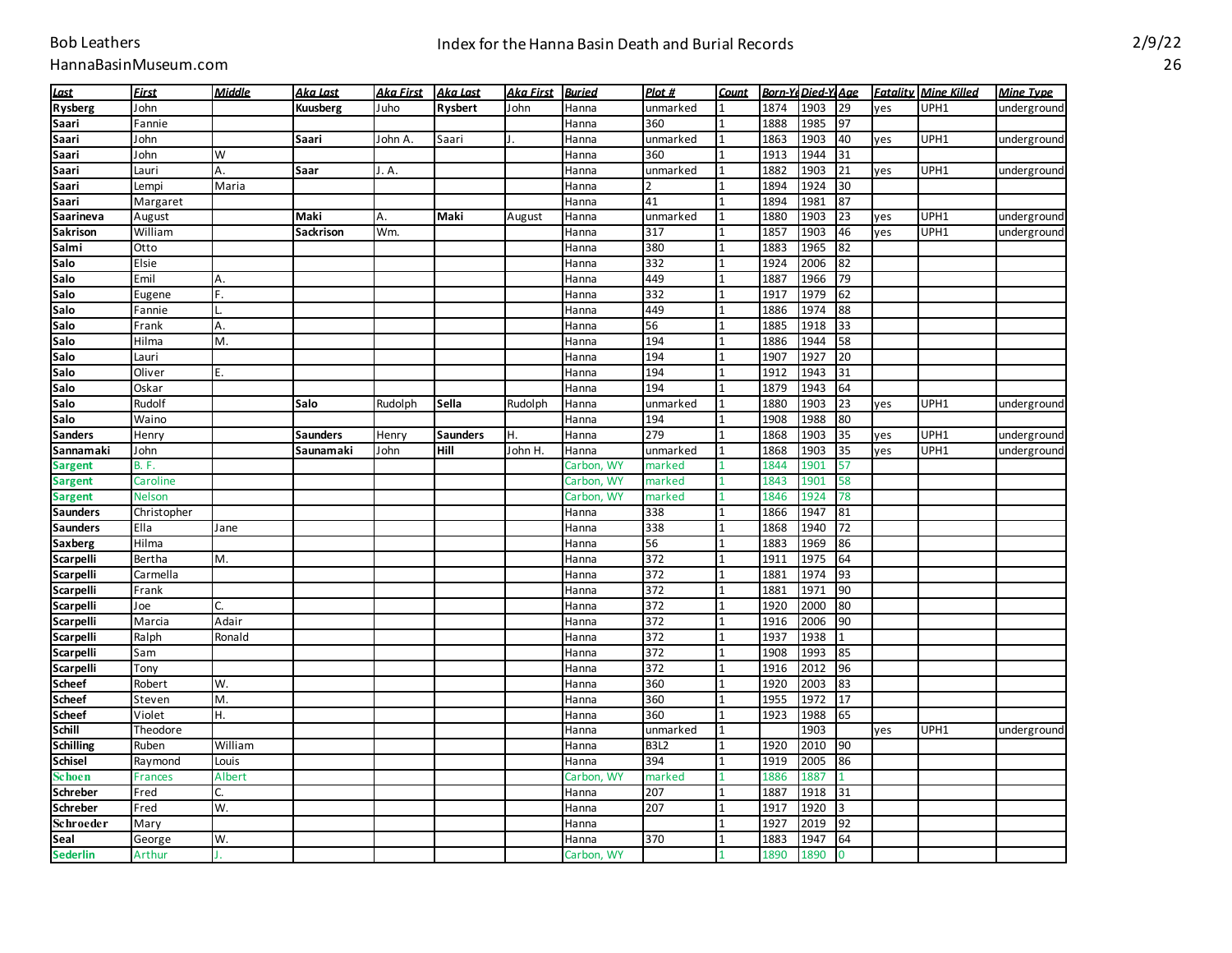| Last             | <b>First</b>  | <b>Middle</b> | <u>Aka Last</u>  | Aka First | Aka Last         | Aka First | <b>Buried</b> | Plot #          | <b>Count</b>   | <b>Born-Ye Died-Yi Age</b> |      |                |     | <b>Fatality Mine Killed</b> | <b>Mine Type</b> |
|------------------|---------------|---------------|------------------|-----------|------------------|-----------|---------------|-----------------|----------------|----------------------------|------|----------------|-----|-----------------------------|------------------|
| Sekela           | John          |               | Sekelo           |           |                  |           | Unknown       |                 | $\mathbf{1}$   | 1861                       | 1899 | 38             | yes | UPH1                        | underground      |
| Self             |               |               |                  |           |                  |           | Hanna         | 160             | $\mathbf{1}$   | 1912                       | 1912 | 0              |     |                             |                  |
| Sevenikar        | Mike          | Α.            |                  |           |                  |           | Hanna         | 446             | $\mathbf{1}$   | 1895                       | 1967 | 72             |     |                             |                  |
| Shannon          | Carrie        | Marshall      |                  |           |                  |           | Carbon, WY    | marked          |                | 1861                       | 1892 | 31             |     |                             |                  |
| <b>Shannon</b>   | John          | Marshall      |                  |           |                  |           | Carbon, WY    | marked          |                | 1891                       | 1889 | $\overline{2}$ |     |                             |                  |
| <b>Shatwell</b>  | Clara         |               |                  |           |                  |           | Carbon, WY    | marked          |                | 1835                       | 1882 | 47             |     |                             |                  |
| Shaw             | Hilton        | B.            |                  |           |                  |           | Hanna         | 125             | $\overline{1}$ | 1863                       | 1932 | 69             |     |                             |                  |
| Shaw             | Jack          |               |                  |           |                  |           | Hanna         | 71              | $\mathbf{1}$   | 1840                       | 1918 | 78             |     |                             |                  |
| Shea             | Eugene        |               |                  |           |                  |           | Hanna         | <b>B2L18</b>    | $\mathbf{1}$   | 1925                       | 2016 | 91             |     |                             |                  |
| <b>Sheffield</b> | loeph         |               | <b>Sheffield</b> | Joseph    | <b>Sheffield</b> |           | Carbon, WY    | marked          |                | 1867                       | 1903 | 36             | yes | UPH1                        | underground      |
| <b>Sheffield</b> | Peter         |               |                  |           |                  |           | Carbon, WY    | marked          |                | 1818                       | 1891 | 73             |     |                             |                  |
| Shell            | Unknown       |               |                  |           |                  |           | Hanna         | 51              | $\mathbf{1}$   |                            |      |                |     |                             |                  |
| <b>Shimizu</b>   | Touhei        |               | Shimudsu         | T.        |                  |           | Hanna         | 303.25          | $\mathbf{1}$   | 1866                       | 1907 | 41             | yes | UPH <sub>2</sub>            | underground      |
| Shurter          | Eleanor       |               |                  |           |                  |           | Hanna         | 404             | $\mathbf{1}$   | 1925                       | 2003 | 78             |     |                             |                  |
| Shurter          | Frank         |               |                  |           |                  |           | Hanna         | 404             | $\mathbf{1}$   | 1923                       | 2011 | 88             |     |                             |                  |
| Shurter          | Michael       | Α.            |                  |           |                  |           | Hanna         | 404             | $\mathbf{1}$   | 1953                       | 1972 | 19             |     |                             |                  |
| Siltamaki        | Alexander     |               |                  |           |                  |           | Carbon, WY    | marked          |                | 1896                       | 1951 | 55             |     |                             |                  |
| Siltamaki        | Axel          |               |                  |           |                  |           | Carbon, WY    | marked          |                | 1894                       | 1899 |                |     |                             |                  |
| Siltamaki        | Edward        | B.            |                  |           |                  |           | Hanna         | 265             | $\mathbf{1}$   | 1912                       | 1914 |                |     |                             |                  |
| Siltamaki        | Emil          |               |                  |           |                  |           | Carbon, WY    | marked          |                | 1899                       | 1899 | 0              |     |                             |                  |
| Siltamaki        | Gust          |               |                  |           |                  |           | Carbon, WY    | marked          |                | 1852                       | 1918 | 66             |     |                             |                  |
| Siltamaki        | Ida           |               |                  |           |                  |           | Carbon, WY    | marked          |                | 1891                       | 1896 | 5              |     |                             |                  |
| Siltamaki        | Infant        |               |                  |           |                  |           | Carbon, WY    | marked          |                | 1892                       | 1892 | 0              |     |                             |                  |
| Siltamaki        | John          |               |                  |           |                  |           | Carbon, WY    | marked          |                | 1877                       | 1899 | 22             |     |                             |                  |
| Siltamaki        | John          |               |                  |           |                  |           | Carbon, WY    | marked          |                | 1877                       | 1908 | 31             |     |                             |                  |
| Siltamaki        | <b>Nick</b>   |               |                  |           |                  |           | Carbon, WY    | marked          |                | 1887                       | 1916 | 29             |     |                             |                  |
| Siltamaki        | Samuel        | А.            |                  |           |                  |           | Carbon, WY    | marked          |                | 1898                       | 1961 | 63             |     |                             |                  |
| Siltamaki        | Wilhelmina    |               |                  |           |                  |           | Carbon, WY    | marked          |                | 1857                       | 1932 | 75             |     |                             |                  |
| Silvast          | Emil          |               | Silfvast         | Emil      | <b>Silvfast</b>  | Ε.        | Hanna         | in the mine     | $\overline{1}$ | 1885                       | 1908 | 23             | yes | UPH1                        | underground      |
| <b>Simelius</b>  | <b>Nils</b>   |               |                  |           |                  |           | Carbon, WY    | marked          |                | 1856                       | 1889 | 33             |     |                             |                  |
| <b>Simonson</b>  | John          |               |                  |           |                  |           | Lyons, CO     |                 |                | 1861                       | 1920 | 59             | yes | UPH3                        | undergrounc      |
| <b>Simonson</b>  | <b>Simon</b>  |               | <b>Simonson</b>  | S.        |                  |           | Denver, CO    |                 |                | 1861                       | 1898 | 37             | yes | UPH1                        | underground      |
| <b>Simpson</b>   | Clara         | Mrs.          |                  |           |                  |           | Carbon, WY    | marked          |                | 1852                       | 1895 | 43             |     |                             |                  |
| Sled             | William       |               |                  |           |                  |           | Hanna         | marker not fo 1 |                | 1869                       | 1929 | 60             |     |                             |                  |
| Smeaton          | James         |               |                  |           |                  |           | Hanna         | 202             | $\mathbf{1}$   | 1858                       | 1908 | 50             | yes | UPH1                        | underground      |
| Smith            | Adelaide      | Η.            |                  |           |                  |           | Hanna         | 369             | $\mathbf{1}$   | 1898                       | 2005 | 107            |     |                             |                  |
| Smith            | <b>Bertha</b> |               |                  |           |                  |           |               |                 |                | 1897                       | 1933 | 36             |     |                             |                  |
| Smith            | Chas          |               |                  |           |                  |           | Carbon, WY    | marked          |                | 1831                       | 1899 | 68             |     |                             |                  |
| Smith            | Harvey        | C.            |                  |           |                  |           | Hanna         | 348             | $\mathbf{1}$   | 1918                       | 1982 | 64             |     |                             |                  |
| Smith            | Infant        |               |                  |           |                  |           | Hanna         | 348             | $\mathbf{1}$   |                            |      | 0              |     |                             |                  |
| Smith            | Isaac         |               |                  |           |                  |           |               |                 |                | 1861                       | 1927 | 66             |     |                             |                  |
| Smith            |               | Lynwood       |                  |           |                  |           | Hanna         | 369             | $\mathbf{1}$   | 1888                       | 1971 | 83             |     |                             |                  |
| Smith            | Jackie        |               |                  |           |                  |           | Carbon, WY    | marked          |                | 1930                       | 1931 | 1              |     |                             |                  |
| Smith            | <b>James</b>  |               | <b>Smith</b>     |           |                  |           | Carbon, WY    | marked          |                | 1858                       | 1903 | 45             | ves | UPH1                        | underground      |
| Smith            | Jimmie        |               |                  |           |                  |           | Carbon, WY    | marked          |                | 1897                       | 1916 | 19             |     |                             |                  |
| <b>Smith</b>     | Katie         |               |                  |           |                  |           | Carbon, WY    | marked          |                | 1901                       | 1902 |                |     |                             |                  |
| Smith            | Lena          | Margaret      |                  |           |                  |           | Carbon, WY    | marked          |                | 1895                       | 1905 | 10             |     |                             |                  |
| Smith            | Mildred       |               |                  |           |                  |           | Hanna         | 348             | $\mathbf{1}$   | 1918                       | 1991 | 73             |     |                             |                  |
| Smith            | Norma         | Karen         |                  |           |                  |           | Hanna         | 348             | 1              | 1948                       | 1948 | O              |     |                             |                  |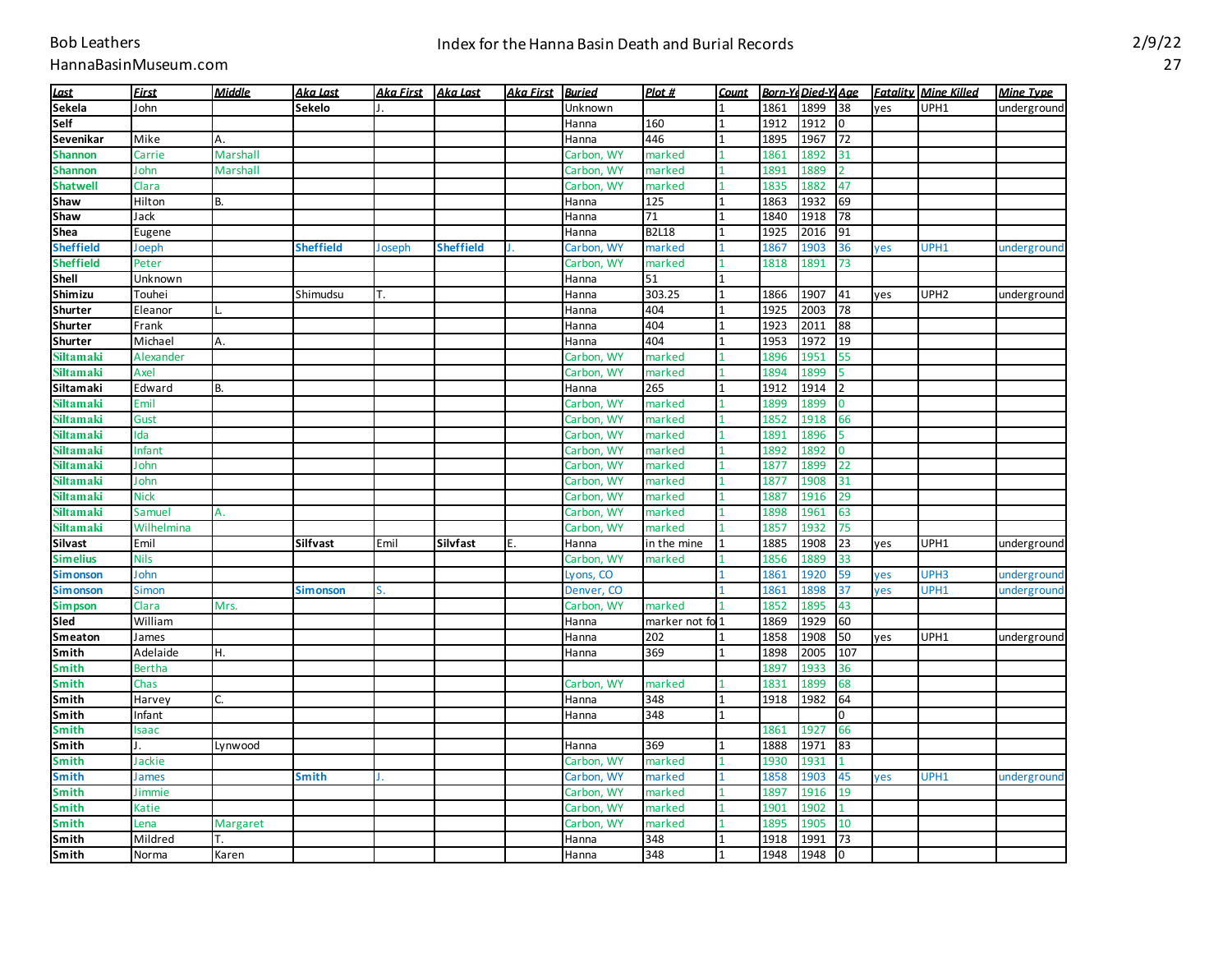| <b>Bob Leathers</b> |
|---------------------|
|---------------------|

| Last              | <b>First</b> | <u>Middle</u> | <u>Aka Last</u>   | <u>Aka First</u> | <u>Aka Last</u>  | Aka First | <b>Buried</b> | Plot #      | Count | <b>Born-Ye Died-Yi Age</b> |      |                 |     | <b>Fatality Mine Killed</b> | <b>Mine Type</b> |
|-------------------|--------------|---------------|-------------------|------------------|------------------|-----------|---------------|-------------|-------|----------------------------|------|-----------------|-----|-----------------------------|------------------|
| <b>Smith</b>      | Rachel       |               |                   |                  |                  |           | Carbon, WY    | marked      |       | 1868                       | 1933 | 65              |     |                             |                  |
| Smith             | Rosena       | В.            |                   |                  |                  |           | Hanna         | 223         |       | 1895                       | 1895 | 0               |     |                             |                  |
| Smith             | Sherry       |               |                   |                  |                  |           | Hanna         | 348         |       | 1941                       | 2001 | 60              |     |                             |                  |
| Smith             | Shirley      | M.            |                   |                  |                  |           | Hanna         | 369         |       | 1927                       | 1948 | 21              |     |                             |                  |
| Smith             | W.           |               | Smith             | W. L.            |                  |           | Hanna         | unmarked    |       |                            | 1903 |                 | yes | UPH1                        | underground      |
| <b>Solaas</b>     | Charles      | E             |                   |                  |                  |           | Hanna         | 356         |       | 1943                       | 1985 | 42              |     |                             |                  |
| Solaas            | Dale         | Louis         |                   |                  |                  |           | Hanna         | 366         |       | 1922                       | 1975 | 53              |     |                             |                  |
| Solaas            | Gladys       | R.            |                   |                  |                  |           | Hanna         | 366         |       | 1914                       | 1994 | 80              |     |                             |                  |
| <b>Solaas</b>     | Sue          | Ann           |                   |                  |                  |           | Hanna         | 366         |       | 1919                       | 1992 | $\overline{73}$ |     |                             |                  |
| <b>Solaas</b>     | Wallace      | $M$ .         |                   |                  |                  |           | Hanna         | 356         |       | 1939                       | 1984 | 45              |     |                             |                  |
| Solaas            | Willard      | M.            |                   | Wally            |                  |           | Hanna         | 366         |       | 1916                       | 1978 | 62              |     |                             |                  |
| <b>Somers</b>     | Charles      |               | Somerill          | Chas.            | <b>Summerill</b> |           | Hanna         | unmarked    |       | 1844                       | 1903 | 59              | yes | UPH1                        | underground      |
| Sorvisto          | Nikolai      |               | Servista          | Nic              | Servista         | N.        | Hanna         | unmarked    |       | 1873                       | 1903 | 30              | yes | UPH1                        | underground      |
| Spackman          | Len          |               |                   |                  |                  |           | Hanna         | 388         |       |                            |      |                 |     |                             |                  |
| Spackman          | Lyle         |               |                   |                  |                  |           | Hanna         | 388         |       |                            |      |                 |     |                             |                  |
| Sparo             | <b>Mike</b>  | <b>Sparro</b> | <b>Sporro</b>     | Mike             | <b>Sporro</b>    | M.        | Denver, CO    |             |       |                            | 1903 |                 | yes | UPH1                        | underground      |
| Spencer           | John         | Sherman       |                   | Jack             |                  |           | Hanna         | 24          |       | 1884                       | 1921 | 37              | ves | UPH4                        | underground      |
| <b>Stansfield</b> | Frank        |               |                   |                  |                  |           | Carbon, WY    | marked      |       | 1871                       | 1887 | 16              |     |                             |                  |
| <b>Stansfield</b> | Frank        |               |                   |                  |                  |           | Carbon, WY    | marked      |       | 1890                       | 1895 | 5               |     |                             |                  |
| <b>Stansfield</b> | George       |               | <b>Stansfield</b> | G.               |                  |           | Carbon, WY    | marked      |       | 1832                       | 1892 | 60              | yes | UPC <sub>2</sub>            | underground      |
| <b>Starr</b>      | William      |               | <b>Starr</b>      | W. R.            |                  |           | Saratoga, WY  |             |       | 1955                       | 1980 | 25              | yes | <b>Medicine Bow</b>         | surface          |
| Stebner           | Adolph       | Ē.            |                   |                  |                  |           | Hanna         | 109         |       | 1878                       | 1935 | 57              |     |                             |                  |
| <b>Stebner</b>    | Amelia       |               |                   |                  |                  |           | Hanna         | 109         |       | 1843                       | 1914 | 71              |     |                             |                  |
| <b>Stebner</b>    | Blanche      |               |                   |                  |                  |           | Hanna         | 109         |       | 1884                       | 1966 | 82              |     |                             |                  |
| <b>Stebner</b>    | Bruno        |               | <b>Stebner</b>    | B.               |                  |           | Hanna         | 109         |       | 1880                       | 1914 | 34              | ves | UPH4                        | underground      |
| Stebner           | Charles      | Martin        |                   |                  |                  |           | Hanna         | 109         |       | 1909                       | 2001 | 92              |     |                             |                  |
| <b>Stebner</b>    | Elsie        | Α.            |                   |                  |                  |           | Hanna         | 109         |       | 1911                       | 1923 | 12              |     |                             |                  |
| <b>Stebner</b>    | F.M.         |               |                   |                  |                  |           | Hanna         | 109         |       | 1886                       | 1944 | 58              |     |                             |                  |
| <b>Stebner</b>    | Leroy        |               |                   |                  |                  |           | Hanna         | 109         |       | 1913                       | 1918 | 5               |     |                             |                  |
| <b>Stebner</b>    | Martin       |               |                   |                  |                  |           | Hanna         | 109         |       | 1842                       | 1917 | 75              |     |                             |                  |
| <b>Stebner</b>    | Mary         | Conwell       |                   |                  |                  |           | Hanna         | 109         |       | 1912                       | 2001 | 89              |     |                             |                  |
| Stecher           | Crystal      | Marie         |                   |                  |                  |           | Hanna         | 340         |       | 1981                       | 1981 | 0               |     |                             |                  |
| <b>Stephenson</b> | Emma         |               |                   |                  |                  |           | Carbon, WY    | marked      |       | 1839                       | 1892 | 52              |     |                             |                  |
| Stephenson        | James        |               |                   |                  |                  |           | Hanna         | 68          |       | 1847                       | 1933 | 86              |     |                             |                  |
| Stephenson        | Thomas       |               |                   |                  |                  |           | Hanna         | 68          |       | 1849                       | 1915 | 66              |     |                             |                  |
| <b>Stickley</b>   | Donald       | C.            |                   |                  |                  |           | Hanna         | 427         |       | 1916                       | 1975 | 59              |     |                             |                  |
| <b>Stickley</b>   | Marianne     |               |                   |                  |                  |           | Hanna         | 427         |       |                            |      |                 |     |                             |                  |
| <b>Stiefvater</b> | Frank        |               |                   |                  |                  |           | Hanna         | 338         |       | 1925                       | 2006 | 81              |     |                             |                  |
| <b>Stiefvater</b> | Michael      | Lyle          |                   |                  |                  |           | Hanna         | 338         |       | 1953                       | 2004 | 51              |     |                             |                  |
| Stockwell         | Nancy        | A             |                   |                  |                  |           | Hanna         | 338         |       | 1934                       | 2005 | 71              |     |                             |                  |
| Sueishi           | Hanako       |               |                   |                  |                  |           | Hanna         | 303.20      |       |                            | 1914 |                 |     |                             |                  |
| Sundquist         | Elizabeth    |               |                   |                  |                  |           | Hanna         | 181         |       | 1852                       | 1935 | 83              |     |                             |                  |
| <b>Sundquist</b>  | Martin       | Jr.           |                   |                  |                  |           | Hanna         | 181         |       | 1880                       | 1916 | 36              |     |                             |                  |
| <b>Sundquist</b>  | Martin       | Sr.           |                   |                  |                  |           | Hanna         | 181         |       | 1856                       | 1919 | 63              |     |                             |                  |
| Sutter            | Donald       | Allen         |                   |                  |                  |           | Hanna         | 450         |       | 1927                       | 2014 | 87              |     |                             |                  |
| Sutter            | Edward       |               |                   |                  |                  |           | Hanna         | <b>B1L4</b> |       |                            |      |                 |     |                             |                  |
| Sutter            | Lillie       |               |                   |                  |                  |           | Hanna         | 450         |       | 1931                       | 2019 | 88              |     |                             |                  |
| <b>Sutter</b>     | Mildred      | Micky         |                   |                  |                  |           | Hanna         | <b>B1L4</b> |       | 1924                       | 1996 | $\overline{72}$ |     |                             |                  |
| Sutton            | Catherine    | G.            |                   |                  |                  |           | Hanna         | 230?        |       | 1879                       | 1960 | 81              |     |                             |                  |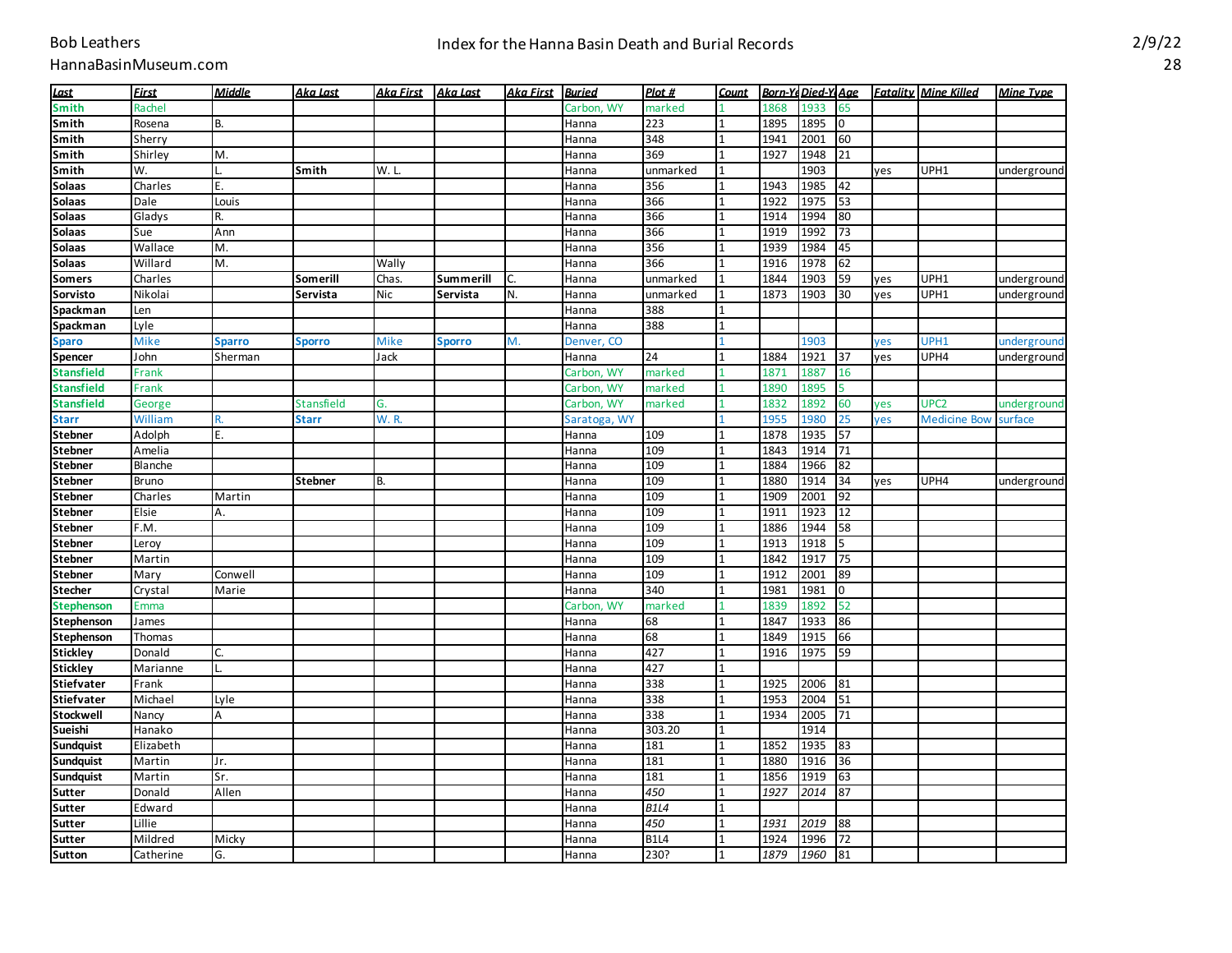| Last             | <b>First</b>   | <b>Middle</b> | Aka Last        | Aka First | Aka Last     | Aka First | <b>Buried</b>   | Plot #       | <b>Count</b>   |      | <b>Born-Ye Died-Yi Age</b> |    |     | <b>Fatality Mine Killed</b> | <b>Mine Type</b> |
|------------------|----------------|---------------|-----------------|-----------|--------------|-----------|-----------------|--------------|----------------|------|----------------------------|----|-----|-----------------------------|------------------|
| Sutton           | Edward         | Alex          |                 |           |              |           | Hanna           | 230          | 11             | 1950 | 1950                       | l0 |     |                             |                  |
| Sutton           | Sam            | G.            |                 |           |              |           | Hanna           | 230?         | 1              | 1877 | 1924                       | 47 |     |                             |                  |
| Swan             | Jacob          | William       |                 |           |              |           | Hanna           | 319          | 1              | 1908 | 1964                       | 56 |     |                             |                  |
| Swan             | Manda          |               |                 |           |              |           | Hanna           | 319          | 11             | 1888 | 1945                       | 57 |     |                             |                  |
| Swanson          | John           |               | Swanson         | J. H.     |              |           | Hanna           | unmarked     | I1             |      | 1903                       |    | yes | UPH1                        | underground      |
| Swenson          | Pauline        | Zelma         |                 |           |              |           | Hanna           | <b>B2L20</b> | $\overline{1}$ | 1929 | 2009                       | 80 |     |                             |                  |
| Taccalone        | Angeline       |               |                 |           |              |           | Hanna           | 364          | $\overline{1}$ | 1889 | 1970                       | 81 |     |                             |                  |
| Taccalone        | Frank          |               |                 |           |              |           | Hanna           | 364          | $\mathbf{1}$   | 1928 | 1979                       | 51 |     |                             |                  |
| <b>Taccalone</b> | Joseph         |               |                 |           |              |           | Hanna           | 364          | $\overline{1}$ | 1919 | 1989                       | 70 |     |                             |                  |
| Taccalone        | Michael        |               |                 |           |              |           | Hanna           | 364          | 1              | 1873 | 1949                       | 76 |     |                             |                  |
| <b>Taccalone</b> | Tony           |               |                 |           |              |           | Hanna           | 364          | $\overline{1}$ | 1920 | 1994                       | 74 |     |                             |                  |
| Takala           | Lempi          | E.            |                 |           |              |           | Hanna           | 60           | 1              | 1905 | 1986                       | 81 |     |                             |                  |
| <b>Takala</b>    | Mikael         |               |                 |           |              |           | Hanna           | 60           | 1              | 1899 | 1966                       | 67 |     |                             |                  |
| Takala           | Oscar          |               | Takala          | О.        |              |           | Unknown         |              | $\overline{1}$ | 1873 | 1897                       | 24 | yes | UPH1                        | underground      |
| <b>Talkkinen</b> | Henry          |               | Talkanen        | Henry     | Tolkkinen    | Henry     | Hanna           | unmarked     | $\overline{1}$ | 1869 | 1903                       | 34 | yes | UPH1                        | underground      |
| Tammela          | Amanda         |               |                 |           |              |           | Hanna           | 79           |                | 1879 | 1948                       | 69 |     |                             |                  |
| Tammela          | Wester         |               |                 |           |              |           | Hanna           | 79           | $\overline{1}$ | 1883 | 1928                       | 45 |     |                             |                  |
| Tanaka           | Kentarou       |               | Denchuu         | Kentarou  |              |           | Hanna           | 303.5        | 1              |      | 1919                       |    |     |                             |                  |
| Tanttari         | Hugo           | Α.            |                 |           |              |           | Hanna           | 65           | $\overline{1}$ | 1909 | 1914                       |    |     |                             |                  |
| Tapio            | John           |               | Takia           | John      |              |           | Hanna           | unmarked     | $\overline{1}$ |      | 1903                       |    | yes | UPH1                        | underground      |
| Tarrala          | Tony           |               | <b>Tarrallo</b> | Tony      |              |           | Unknown         |              | $\overline{1}$ | 1859 | 1900                       | 41 | yes | UPH1                        | underground      |
| <b>Tate</b>      | Annie          |               | <b>Bedford</b>  |           |              |           | Hanna           | 376          | $\overline{1}$ | 1853 | 1943                       | 90 |     |                             |                  |
| <b>Tate</b>      | John           |               |                 |           |              |           | Hanna           | in the mine  | $\overline{1}$ | 1851 | 1908                       | 57 | yes | UPH1                        | underground      |
| Tennant          | Agnes          |               |                 |           |              |           | Hanna           | 215          |                | 1887 | 1892                       | 5  |     |                             |                  |
| <b>Tennant</b>   | Alex           |               | <b>Tennant</b>  | A. Jr.    |              |           | Hanna           | 215          | $\overline{1}$ | 1874 | 1908                       | 34 | yes | UPH1                        | underground      |
| <b>Tennant</b>   | Alexander      |               |                 |           |              |           | Hanna           | 215          | 1              | 1852 | 1904                       | 52 |     |                             |                  |
| <b>Tennant</b>   | Alexander      |               |                 | Moon      |              |           | Hanna           | 408          | $\overline{1}$ | 1915 | 1968                       | 53 |     |                             |                  |
| <b>Tennant</b>   | Arthur         |               |                 |           |              |           | Hanna           | 215          | 11             | 1892 | 1963                       | 71 |     |                             |                  |
| <b>Tennant</b>   | James          | G.            |                 |           |              |           | Hanna           | 215          | 1              | 1877 | 1955                       | 78 |     |                             |                  |
| <b>Tennant</b>   | Jennett        |               |                 |           |              |           | Hanna           | 215          | $\overline{1}$ | 1882 | 1894                       | 12 |     |                             |                  |
| <b>Tennant</b>   | Mary           |               |                 |           |              |           | Hanna           | 215          | 1              | 1883 | 1916                       | 33 |     |                             |                  |
| <b>Tennant</b>   | Mary           | E.            |                 |           |              |           | Hanna           | 215          | 11             | 1851 | 1941                       | 90 |     |                             |                  |
| <b>Tennant</b>   | Robert         |               |                 |           |              |           | Hanna           | 215          | 11             |      | 1903                       |    |     |                             |                  |
| <b>Tennant</b>   | Robert         |               |                 |           |              |           | Hanna           | 215          | $\mathbf{1}$   | 1880 | 1934                       | 54 |     |                             |                  |
| <b>Thies</b>     | Nick           |               | <b>Thidz</b>    | Nick      | <b>Thies</b> | Nic       | Hanna           | unmarked     | 11             |      | 1903                       |    | yes | UPH1                        | underground      |
| <b>Thomas</b>    | James          |               | Thomas          |           |              |           | Hanna           | 279          | $\overline{1}$ | 1868 | 1903                       | 35 | ves | UPH1                        | underground      |
| <b>Thomas</b>    | John           | H.            |                 |           |              |           | Hanna           | 209          | 1              | 1868 | 1923                       | 55 |     |                             |                  |
| <b>Thomas</b>    | Mary           | V.            |                 |           |              |           | Hanna           | 209          | $\mathbf{1}$   | 1885 | 1963                       | 78 |     |                             |                  |
| <b>Thomas</b>    | Vera           |               |                 |           |              |           | Hanna           | 209          | 1              | 1912 | 1912                       | 0  |     |                             |                  |
| <b>Thompson</b>  | <b>Bernard</b> | Jeff          |                 |           |              |           | Crow Agency, MT |              |                | 1919 | 1963                       | 44 | yes | <b>Rosebud</b>              | surface          |
| <b>Thompson</b>  | Rose           | Marie         |                 |           |              |           | Hanna           | 295          | $\overline{1}$ | 1929 | 2003                       | 74 |     |                             |                  |
| Tikka            | Andrew         |               | Tikka           | Α.        |              |           | Hanna           | unmarked     | 11             | 1884 | 1903                       | 19 | yes | UPH1                        | underground      |
| Tikkanen         | Andrew         | W.            |                 |           |              |           | Hanna           | 331          | 1              | 1910 | 1977                       | 67 |     |                             |                  |
| <b>Tikkanen</b>  | Lena           |               |                 |           |              |           | Hanna           | 331          | 1              | 1907 | 1935                       | 28 |     |                             |                  |
| <b>Tikkanen</b>  | Norma          |               |                 |           |              |           | Hanna           | 331          | $\mathbf{1}$   | 1926 | 1943                       | 17 |     |                             |                  |
| <b>Tikkanen</b>  | Peter          |               |                 |           |              |           | Hanna           | 331          | $\overline{1}$ | 1882 | 1958                       | 76 |     |                             |                  |
| <b>Tikkanen</b>  | Tina           |               |                 |           |              |           | Hanna           | 331          | 1              | 1881 | 1952                       | 71 |     |                             |                  |
| <b>Tikkanen</b>  | Wilho          |               |                 |           |              |           | Hanna           | 330          | 11             | 1912 | 1979                       | 67 |     |                             |                  |
| <b>Tingwall</b>  | Dina           | M.            |                 |           |              |           | Carbon, WY      | marked       | $\mathbf{1}$   | 1849 | 1885                       | 36 |     |                             |                  |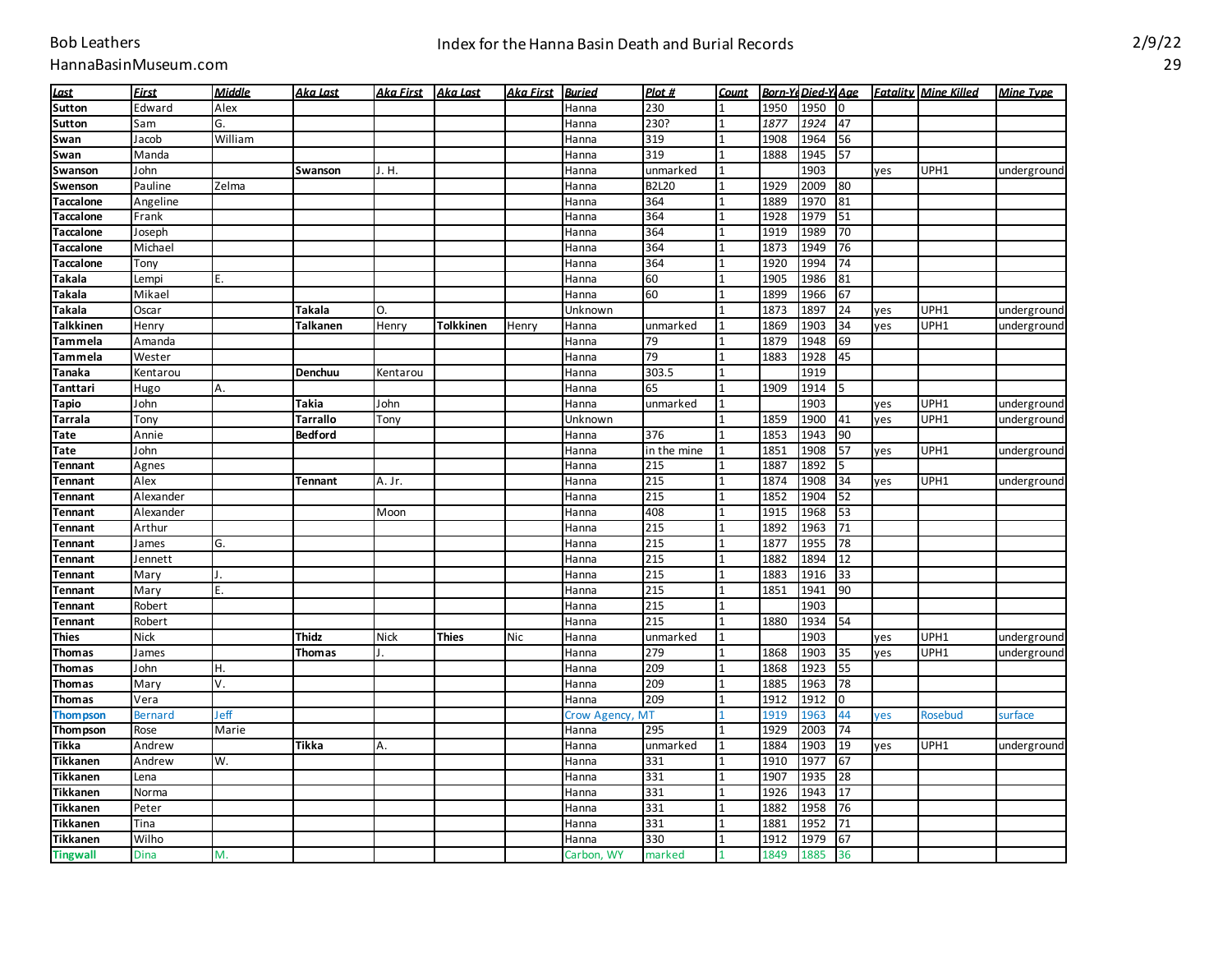#### Bob Leathers

| Last            | <b>First</b>    | <b>Middle</b> | Aka Last       | Aka First     | Aka Last       | Aka First | <b>Buried</b>              | Plot #          | <b>Count</b>   | <b>Born-Ye Died-Y Age</b> |      |              |     | <b>Fatality Mine Killed</b> | <b>Mine Type</b> |
|-----------------|-----------------|---------------|----------------|---------------|----------------|-----------|----------------------------|-----------------|----------------|---------------------------|------|--------------|-----|-----------------------------|------------------|
| <b>Tingwall</b> | John            | Ο.            |                |               |                |           | Carbon, WY                 | marked          |                | 1846                      | 1919 | 73           |     |                             |                  |
| <b>Tinslay</b>  | Clay            |               | <b>Tinsley</b> | Clay          | <b>Tinnley</b> | C.        | <b>Carrollton Missouri</b> |                 |                |                           | 1903 |              | ves | UPH1                        | underground      |
| <b>Tinslay</b>  | Robert          | Sr.           | <b>Tinsley</b> | <b>Robert</b> | <b>Tinsley</b> | R.        | <b>Carrollton Missouri</b> |                 |                |                           | 1903 |              | yes | UPH1                        | underground      |
| Tolin           | Robert          |               |                |               |                |           | Hanna                      | 213             |                | 1938                      | 1938 | 0            |     |                             |                  |
| Tomperi         | John            |               | Tempet         | John          | <b>Tempet</b>  |           | Hanna                      | unmarked        | $\mathbf{1}$   |                           | 1903 |              | ves | UPH1                        | underground      |
| Town            | Mary            |               |                |               |                |           | Hanna                      | 94              |                | 1887                      | 1913 | 26           |     |                             |                  |
| Tpahaaakie      | Eaenn           |               |                |               |                |           | Hanna                      | 114             | 1              | 1900                      | 1931 | 31           |     |                             |                  |
| Tpahaaakie      | Enbade          | Keitai        |                |               |                |           | Hanna                      | 114             |                | 1900                      | 1931 | 31           |     |                             |                  |
| <b>Trahalis</b> | Neache          |               |                |               |                |           | Hanna                      | 112             | $\overline{1}$ | 1925                      | 1937 | 12           |     |                             |                  |
| Travis          | Peter           |               |                |               |                |           | Hanna                      | in the mine     | $\overline{1}$ | 1862                      | 1908 | 46           | ves | UPH1                        | underground      |
| Tsutsui         | Touichirou      |               |                |               |                |           | Hanna                      | 303.2           |                | 1887                      | 1927 | 40           |     |                             |                  |
| <b>Tuck</b>     | Dan             |               | <b>Tuck</b>    | D.            | <b>Tucker</b>  | Dan       | Hanna                      | unmarked        | $\overline{1}$ | 1863                      | 1891 | 28           | yes | UPH1                        | underground      |
| Tuhkala         | Matti           |               | <b>Tukola</b>  | Mat           | <b>Tukola</b>  | M.        | Hanna                      | unmarked        | $\mathbf{1}$   | 1883                      | 1903 | 20           | ves | UPH1                        | underground      |
| Tuhkala         | Simon           |               | <b>Tukola</b>  | S.            | <b>Tukola</b>  | S.        | Hanna                      | unmarked        |                | 1880                      | 1903 | 23           | ves | UPH1                        | underground      |
| Tully           | Carol           | Marie         |                |               |                |           | Hanna                      | 194             | 1              | 1935                      | 1935 | 0            |     |                             |                  |
| <b>Tully</b>    | Elvira          |               |                |               |                |           | Hanna                      | 194             |                | 1911                      | 1970 | 59           |     |                             |                  |
| Tully           | Iohn            |               | Tully          |               |                |           | Hanna                      | unmarked        | $\overline{1}$ | 1882                      | 1908 | 26           | ves | UPH1                        | underground      |
| <b>Turner</b>   | Lillian         | E.            |                |               |                |           | Hanna                      | 412             |                | 1918                      | 2014 | 96           |     |                             |                  |
| Tyner           | James           |               |                |               |                |           | Hanna                      | unmarked        | $\overline{1}$ | 1882                      | 1908 | 26           | ves | UPH1                        | underground      |
| Tynsky          | Edward          | Joseph        | <b>Tynsky</b>  | E.J.          |                |           | Unknown                    |                 |                | 1906                      | 1952 | 46           | ves | Nugget                      | surface          |
| Ukkola          | Mat             |               | Ukkola         | M.            |                |           | Hanna                      | unmarked        | $\overline{1}$ | 1870                      | 1916 | 46           | yes | <b>UPH3.5</b>               | underground      |
| Ukkola          | Thomas          |               | Ukola          | Thomas        | Ukkola         | Т.        | Hanna                      | unmarked        |                | 1861                      | 1916 | 55           | ves | UPH3                        | underground      |
| Unknown         | Man             |               |                |               |                |           | Hanna                      | marker not fo 1 |                |                           | 1904 |              |     |                             |                  |
| Unknown         | Man             |               | <b>Burns</b>   | James         |                |           | Hanna                      | marker not fo 1 |                |                           | 1919 |              |     |                             |                  |
| Unknown         | Person          |               |                |               |                |           | Hanna                      | 32              |                |                           |      |              |     |                             |                  |
| Unknown         |                 |               |                |               |                |           | Hanna                      | 303.4           |                |                           | 1922 |              |     |                             |                  |
| Unknown         |                 |               |                |               |                |           | Hanna                      | 130             |                |                           |      |              |     |                             |                  |
| Unknown         |                 |               |                |               |                |           | Hanna                      | 303.17          | $\overline{1}$ |                           |      |              |     |                             |                  |
| Unknown         |                 |               |                |               |                |           | Hanna                      | 303.6           | 1              |                           |      |              |     |                             |                  |
| <b>Vagner</b>   | George          |               |                |               |                |           | Carbon, WY                 | marked          | 1              | 1891                      | 1893 |              |     |                             |                  |
| Valkonen        | Valter          |               |                |               |                |           | Hanna                      | 175             | 1              | 1912                      | 1913 | $\mathbf{1}$ |     |                             |                  |
| Vanne           | Isak            | Viktor        |                |               |                |           | Hanna                      | 172             |                | 1891                      | 1927 | 36           |     |                             |                  |
| Vega            | Bart            |               |                |               |                |           | Hanna                      | 153             |                | 1908                      | 1977 | 69           |     |                             |                  |
| Veitch          | <b>Daniel</b>   |               |                |               |                |           | Carbon, WY                 | marked          |                | 1882                      | 1940 | 58           |     |                             |                  |
| Veitch          | Elizabeth       | lane          |                |               |                |           | Carbon, WY                 | marked          |                | 1906                      | 1906 | 0            |     |                             |                  |
| Veitch          | Evan            |               |                |               |                |           | Carbon, WY                 | marked          |                | 1880                      | 1925 | 45           |     |                             |                  |
| Veitch          | Herbert         | Hub           |                |               |                |           | Hanna                      | 336             |                | 1911                      | 1984 | 73           |     |                             |                  |
| Veitch          | John            |               |                |               |                |           | Carbon, WY                 | marked          |                | 1829                      | 1888 | 59           |     |                             |                  |
| Veitch          | <b>Jonathan</b> |               |                |               |                |           | Carbon, WY                 | marked          |                | 1855                      | 1908 | 53           |     |                             |                  |
| Veitch          | Margaret        | G.            |                |               |                |           | Hanna                      | 336             |                | 1914                      | 1979 | 65           |     |                             |                  |
| Veitch          | William         | Jay           |                |               |                |           | Hanna                      | 336             |                | 1941                      | 2008 | 67           |     |                             |                  |
| Veitch          |                 |               |                |               |                |           | Hanna                      | 47              |                |                           |      |              |     |                             |                  |
| Veitch          |                 |               |                |               |                |           | Hanna                      | 47              | 1              |                           |      |              |     |                             |                  |
| <b>Vollmert</b> | John            |               |                |               |                |           | Carbon, WY                 | unmarked        |                |                           | 1872 |              | ves | <b>UPC</b>                  | undergrounc      |
| Vongeoukalos    | Polemnea        |               |                |               |                |           | Hanna                      | 27              |                | 1899                      | 1922 | 23           |     |                             |                  |
| Wahtola         | Nikolai         |               | Waktala        | <b>Nels</b>   | Wattila        | John      | Hanna                      | unmarked        |                |                           | 1903 |              | yes | UPH1                        | undergrounc      |
| Waits           | Anthony         |               |                |               |                |           | Hanna                      | 334             |                | 1937                      | 1937 | l0           |     |                             |                  |
| Waits           | Claude          | D.            |                |               |                |           | Hanna                      | 334             |                | 1916                      | 1980 | 64           |     |                             |                  |
| <b>Waits</b>    | Judith          |               |                |               |                |           | Hanna                      | 334             | $\overline{1}$ | 1958                      | 1958 | 0            |     |                             |                  |
|                 |                 |               |                |               |                |           |                            |                 |                |                           |      |              |     |                             |                  |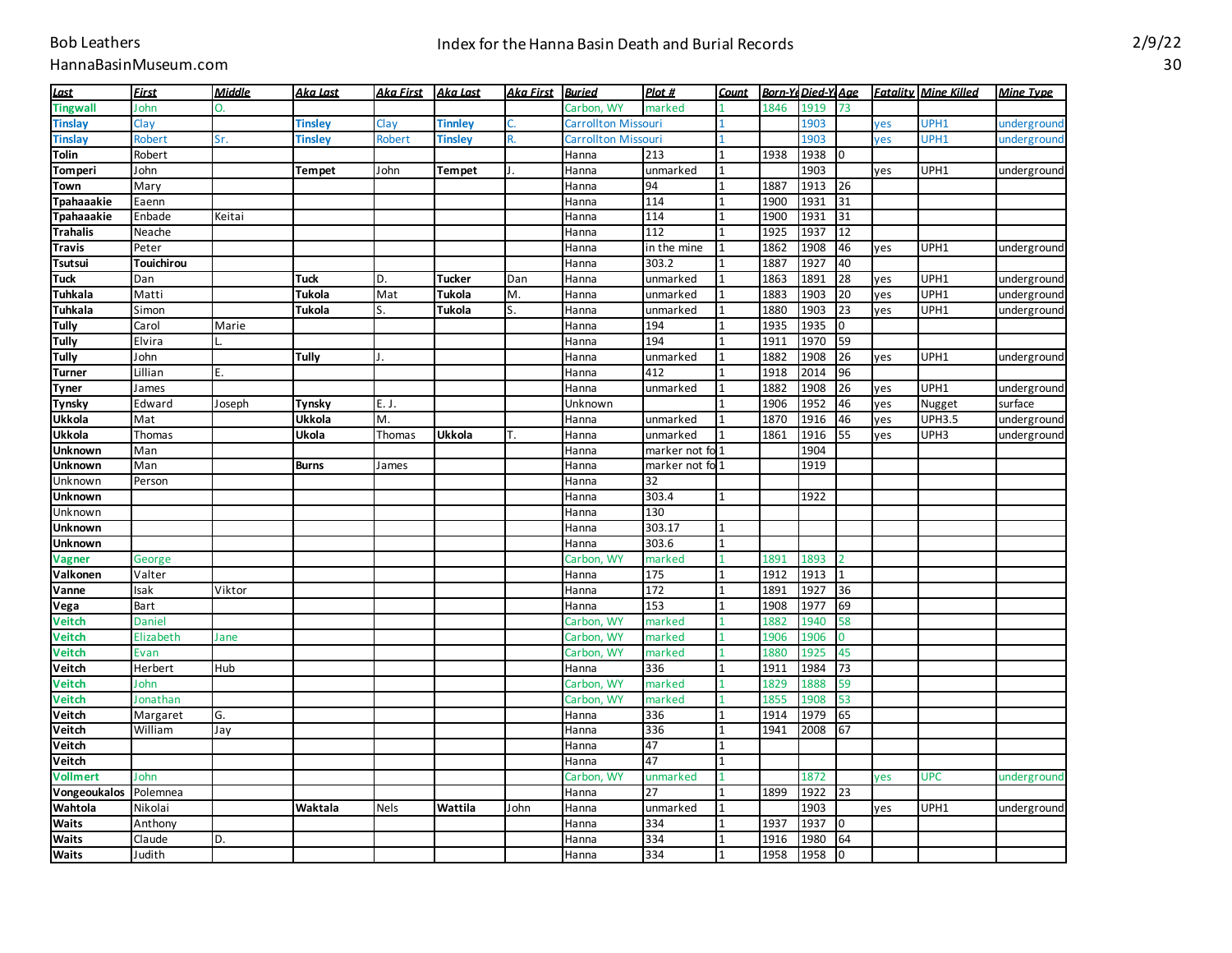| <b>Bob Leathers</b> |
|---------------------|
|---------------------|

| Last             | <u>First</u>    | <b>Middle</b> | <u>Aka Last</u> | Aka First Aka Last |       | Aka First | <b>Buried</b>      | Plot #       | Count        | <b>Born Ye Died Y Age</b> |      |          |     | <b>Fatality Mine Killed</b> | <b>Mine Type</b> |
|------------------|-----------------|---------------|-----------------|--------------------|-------|-----------|--------------------|--------------|--------------|---------------------------|------|----------|-----|-----------------------------|------------------|
| <b>Waits</b>     | Suzanne         |               |                 |                    |       |           | Hanna              | 334          |              | 1920                      | 2000 | 80       |     |                             |                  |
| <b>Waits</b>     | Tommy           |               |                 |                    |       |           | Hanna              | 334          |              | 1943                      | 1943 | O        |     |                             |                  |
| Wakkuri          | Lempi           |               |                 |                    |       |           | Hanna              | 6            |              | 1912                      | 1918 | 6        |     |                             |                  |
| Wakkuri          | Louise          |               |                 |                    |       |           | Hanna              | 6            |              | 1886                      | 1969 | 83       |     |                             |                  |
| Wakkuri          | Matt            |               |                 |                    |       |           | Hanna              | 6            |              | 1887                      | 1976 | 89       |     |                             |                  |
| Walgren          | Elvera          | M.            |                 |                    |       |           | Hanna              | 52           |              | 1900                      | 1928 | 28       |     |                             |                  |
| Walgren          | Fanny           | A.            |                 |                    |       |           | Hanna              | 20           |              | 1889                      | 1971 | 82       |     |                             |                  |
| Walgren          | Jrja            | Weino         |                 |                    |       |           | Hanna              | 48           |              |                           |      |          |     |                             |                  |
| Walgren          | Knut            | Ε.            |                 |                    |       |           | Hanna              | 52           |              | 1895                      | 1937 | 42       |     |                             |                  |
| Walgren          | Olive           |               |                 |                    |       |           | Hanna              | 52           |              | 1902                      | 1932 | 30       |     |                             |                  |
| Walgren          | Oscar           |               |                 |                    |       |           | Hanna              | 52           |              | 1891                      | 1979 | 88       |     |                             |                  |
| <b>Walsh</b>     | Elizabeth       |               |                 |                    |       |           | Hanna              | 66           |              | 1870                      | 1949 | 79       |     |                             |                  |
| Walsh            | James           |               |                 |                    |       |           | Hanna              | 66           |              | 1871                      | 1936 | 65       |     |                             |                  |
| Walsh            | John            |               |                 |                    |       |           | Hanna              | 66           |              | 1907                      | 1928 | 21       |     |                             |                  |
| Walsh            | $\Lambda$ . J   |               |                 |                    |       |           | Unknown            |              |              |                           |      |          | es  | JPD1                        | undergroun       |
| Walsh            | Mary            | Elizabeth     |                 |                    |       |           | Hanna              | 66           |              | 1910                      | 1910 | 0        |     |                             |                  |
| <b>Warburton</b> | Elizabeth       |               |                 |                    |       |           | Carbon, WY         |              |              | 1867                      | 1930 | 63       |     |                             |                  |
| Warburton        | James           | Abe           |                 |                    |       |           | Hanna              | 429          |              | 1906                      | 1993 | 87       |     |                             |                  |
| Warburton        | Mary            |               |                 |                    |       |           | Hanna              | 170          |              | 1903                      | 1928 | 25       |     |                             |                  |
| Warburton        | Matilda         | Helen         |                 | Tilly              |       |           | Hanna              | 429          |              | 1921                      | 2014 | 93       |     |                             |                  |
| <b>Warburton</b> | Robert          |               |                 |                    |       |           | Carbon, WY         | marked       |              | 1867                      | 1908 | 41       | yes | UPH1                        | underground      |
| Warburton        | Robert          | Ioseph        |                 | Rob                |       |           | Hanna              | 429          |              | 1915                      | 2007 | 92       |     |                             |                  |
| Warburton        | <b>Robert</b>   |               |                 |                    |       |           | Carbon, WY         | marked       |              | 1899                      | 1899 | Ő        |     |                             |                  |
| Warburton        | <b>Robert</b>   | M.            |                 |                    |       |           | Carbon, WY         | marked       |              | 1889                      | 1889 |          |     |                             |                  |
| Warburton        | Robert          | W.            |                 |                    |       |           | Hanna              | 429          |              |                           |      |          |     |                             |                  |
| Warburton        | Stella          | R.            |                 |                    |       |           | Hanna              | 429          |              | 1909                      | 1999 | 90       |     |                             |                  |
| Warburton        | William         |               |                 |                    |       |           | Hanna              | 433          |              | 1891                      | 1941 | 50       |     |                             |                  |
| <b>Ward</b>      | Henry           |               |                 |                    |       |           | <b>Rawlins, WY</b> |              |              | 1869                      | 1890 | 21       | yes | UPH1                        | underground      |
| Wasti            | Jack            |               | Nanti           | Jac                | Nanti |           | Hanna              | unmarked     |              |                           | 1903 |          | yes | UPH1                        | underground      |
| <b>Watkins</b>   | Ben             |               |                 |                    |       |           | Carbon, WY         | marked       |              | 1871                      | 1942 | 71       |     |                             |                  |
| <b>Watkins</b>   | Elizabeth       |               |                 |                    |       |           | Carbon, WY         | marked       |              | 1839                      | 1898 | 59       |     |                             |                  |
| <b>Watkins</b>   | Jennette        |               |                 |                    |       |           | Carbon, WY         | marked       |              | 1875                      | 1893 | 18       |     |                             |                  |
| <b>Watkins</b>   | John            |               |                 |                    |       |           | Carbon, WY         | marked       |              | 1835                      | 1901 | 66       |     |                             |                  |
| <b>Watkins</b>   | Sarah           |               |                 |                    |       |           | Carbon, WY         | marked       |              | 1866                      | 1883 | 17       |     |                             |                  |
| <b>Watkins</b>   | <b>Susie</b>    |               |                 |                    |       |           | Carbon, WY         | marked       |              | 1873                      | 1965 | 92       |     |                             |                  |
| <b>Watson</b>    | <b>Beatrice</b> |               |                 |                    |       |           | Carbon, WY         | marked       |              | 1892                      | 1936 | 44       |     |                             |                  |
| <b>Watson</b>    | Emily           |               |                 |                    |       |           | Carbon, WY         | marked       |              | 1883                      | 1904 | 21       |     |                             |                  |
| <b>Watson</b>    | James           | Jr.           | <b>Watson</b>   | J. Jr.             |       |           | Carbon, WY         | marked       |              | 1877                      | 1903 | 26       | yes | UPH1                        | underground      |
| <b>Watson</b>    | John            | W.            |                 |                    |       |           | Carbon, WY         | marked       |              | 1874                      | 1891 | 17       |     |                             |                  |
| Wegner           | Argel           | R.            |                 |                    |       |           | Hanna              | <b>B2L21</b> |              | 1920                      | 2015 | 95       |     |                             |                  |
| <b>Wegner</b>    | Helen           | Fay           |                 |                    |       |           | Hanna              | <b>B2L21</b> |              | 1926                      | 2011 | 85       |     |                             |                  |
| West             | Η.              |               |                 |                    |       |           | Unknown            |              |              |                           | 1904 |          | ves | UPH <sub>2</sub>            | underground      |
| West             | Harold          | E.            |                 |                    |       |           | Hanna              | 405          |              | 1917                      | 2004 | 87       |     |                             |                  |
| <b>West</b>      | Henry           |               |                 |                    |       |           | Carbon, WY         | marked       |              |                           | 1885 |          |     |                             |                  |
| West             | Lisa            | Lynette       |                 |                    |       |           | Hanna              | 405          |              | 1971                      | 1971 | 0        |     |                             |                  |
| <b>West</b>      | <b>Mable</b>    |               |                 |                    |       |           | Carbon, WY         | marked       |              | 1884                      | 1884 | $\Omega$ |     |                             |                  |
| West             | Mary            | Harriet       |                 |                    |       |           | Hanna              | 351          |              | 1925                      | 1985 | 60       |     |                             |                  |
| <b>West</b>      | William         |               |                 |                    |       |           | Carbon, WY         | marked       |              | 1833                      | 1881 | 48       | yes | UPC <sub>2</sub>            | underground      |
| Westerlund       | Gus             |               | Westerland      | G.                 |       |           | Hanna              | unmarked     | $\mathbf{1}$ |                           | 1903 |          | yes | UPH1                        | underground      |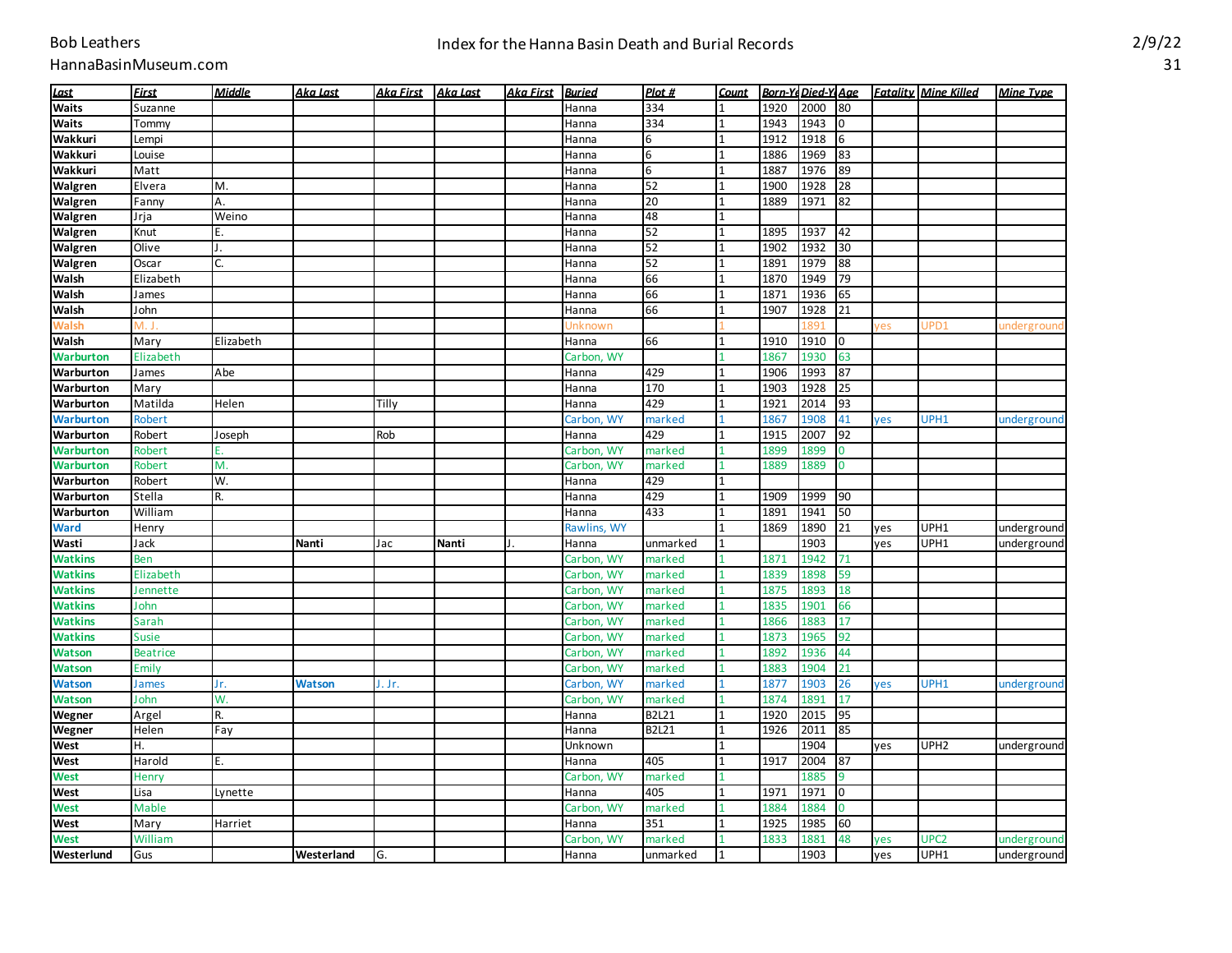| Last            | <b>First</b>  | <b>Middle</b> | <u>Aka Last</u> | <u>Aka First</u> | Aka Last        | Aka First | <b>Buried</b>                         | Plot #      | Count          | <b>Born Ye Died Y Age</b> |      |    |     | <b>Fatality Mine Killed</b> | <b>Mine Type</b> |
|-----------------|---------------|---------------|-----------------|------------------|-----------------|-----------|---------------------------------------|-------------|----------------|---------------------------|------|----|-----|-----------------------------|------------------|
| Westhers        | Thomas        |               | Weathers        | Thos.            | Wethers         | Τ.        | Hanna                                 | unmarked    | 1              |                           | 1903 |    | yes | UPH1                        | underground      |
| <b>Whalen</b>   | lames         |               |                 |                  |                 |           | Carbon, WY                            | marked      |                | 1872                      | 1897 | 25 |     |                             |                  |
| <b>Whalen</b>   | lames         | Sr.           |                 |                  |                 |           | Carbon, WY                            | marked      |                | 1842                      | 1898 | 56 |     |                             |                  |
| <b>Whalen</b>   | Luke          |               |                 |                  |                 |           | Carbon, WY                            | marked      |                | 1880                      | 1890 | 10 |     |                             |                  |
| While           | Gernald       |               |                 |                  |                 |           | Hanna                                 | 91          |                | 1910                      | 1910 | 0  |     |                             |                  |
| While           | Henry         | Hank          |                 |                  |                 |           | Hanna                                 | <b>B4L9</b> | 1              | 1942                      | 2000 | 58 |     |                             |                  |
| While           | lames         | Sr.           | While           | lames Sr.        |                 |           | Carbon, WY                            | marked      |                | 1862                      | 1903 | 41 | /es | UPH <sub>1</sub>            | underground      |
| While           | lames         | Jr.           | While           | lames Jr.        |                 |           | Carbon, WY                            | marked      |                | 1885                      | 1903 | 18 | /es | UPH1                        | underground      |
| While           | James         |               | While           |                  |                 |           | Hanna                                 | 234         |                | 1880                      | 1921 | 41 | yes | UPH4                        | underground      |
| While           | James         | R.            |                 |                  |                 |           | Hanna                                 | 426         |                | 1905                      | 1971 | 66 |     |                             |                  |
| While           | Jessie        |               |                 |                  |                 |           | Hanna                                 | 440         |                | 1903                      | 1985 | 82 |     |                             |                  |
| While           | lob           |               | While           | Job              |                 |           | Carbon, WY                            | marked      |                | 1868                      | 1903 | 35 | res | UPH1                        | underground      |
| While           | dol           |               |                 |                  |                 |           | Hanna                                 | 91          |                | 1893                      | 1964 | 71 |     |                             |                  |
| While           | John          |               |                 |                  |                 |           | Hanna                                 | 91          | 1              | 1856                      | 1934 | 78 |     |                             |                  |
| While           | John          |               |                 |                  |                 |           | Hanna                                 | 440         | 1              | 1897                      | 1955 | 58 |     |                             |                  |
| While           | John          | R.            |                 |                  |                 |           | Hanna                                 | 439         | 1              | 1931                      | 2000 | 69 |     |                             |                  |
| While           | Louisa        |               |                 |                  |                 |           | Hanna                                 | 91          |                | 1864                      | 1944 | 80 |     |                             |                  |
| While           | Mary          | Н.            |                 |                  |                 |           | Hanna                                 | 426         |                | 1908                      | 1959 | 51 |     |                             |                  |
| While           | William       |               |                 |                  |                 |           | Hanna                                 | 440         |                | 1898                      | 1985 | 81 |     |                             |                  |
| Widdowfield     | Alice         |               |                 |                  |                 |           | Carbon, WY                            | marked      |                | 1866                      | 1887 | 21 |     |                             |                  |
| Widdowfield     | Ann           |               |                 |                  |                 |           | Carbon, WY                            | marked      |                |                           | 1889 |    |     |                             |                  |
| Widdowfield     | Robert        | <b>Bob</b>    |                 |                  |                 |           | Carbon, WY                            | marked      |                | 1845                      | 1878 | 33 |     |                             |                  |
| Widdowfield     | <b>Thomas</b> |               |                 |                  |                 |           | Carbon, WY                            | marked      |                | 1861                      | 1888 | 27 |     |                             |                  |
| Wiemero         | Harold        |               |                 |                  |                 |           | Hanna                                 | 165         |                | 1920                      | 1920 |    |     |                             |                  |
| <b>Wilhelm</b>  | <b>Tammy</b>  |               |                 |                  |                 |           | Carbon, WY                            | marked      |                | 1968                      | 1986 | 18 |     |                             |                  |
| <b>Wilkins</b>  | Fred          |               | Willkins        | F.               |                 |           | Hanna                                 | 279         |                | 1869                      | 1903 | 34 | yes | UPH1                        | underground      |
| <b>Williams</b> | Alma          |               |                 |                  |                 |           | Hanna                                 | 447         | $\overline{1}$ | 1885                      | 1965 | 80 |     |                             |                  |
| <b>Williams</b> | David         |               |                 |                  |                 |           | Hanna                                 | 177         | $\mathbf{1}$   | 1933                      | 1933 | 0  |     |                             |                  |
| <b>Williams</b> | Eino          |               |                 |                  |                 |           | Hanna                                 | 447         |                | 1915                      | 1994 | 79 |     |                             |                  |
| Williams        | W.            | O.            | <b>Williams</b> | W.               |                 |           | Hanna                                 | unmarked    | $\mathbf{1}$   |                           | 1903 |    | yes | UPH1                        | underground      |
| <b>Williams</b> | Waino         |               |                 |                  |                 |           | Hanna                                 | 447         | $\mathbf{1}$   | 1891                      | 1971 | 80 |     |                             |                  |
| <b>Williams</b> | William       |               | William         | Wm.              | <b>Williams</b> | W.        | Hanna                                 | unmarked    | $\mathbf{1}$   |                           | 1903 |    | yes | UPH1                        | underground      |
| Wilmumen        | Henry         |               | Willmunsen      | Henry            | Wilmunen        | Η.        | Hanna                                 | unmarked    | $\mathbf{1}$   | 1874                      | 1903 | 29 | yes | UPH1                        | underground      |
| Wilmumen        | Sac           |               | Wilmunen        | Sakru            | Wilmunen        |           | Hanna                                 | unmarked    | $\mathbf{1}$   | 1883                      | 1903 | 20 | yes | UPH1                        | underground      |
| Wilson          | James         |               |                 |                  |                 |           | Unknown                               |             |                |                           | 1908 |    | yes | UPH <sub>2</sub>            | underground      |
| Wilson          | Richard       |               |                 |                  |                 |           | Hanna                                 | in the mine | $\mathbf{1}$   | 1870                      | 1908 | 38 | ves | UPH1                        | underground      |
| Wilson          | Trudy         | Jo            |                 |                  |                 |           | Hanna                                 | 429         | $\mathbf{1}$   | 1948                      | 1993 | 45 |     |                             |                  |
| Wilson          | William       | Scotty        |                 |                  |                 |           | Hanna                                 | 70          | $\mathbf{1}$   | 1859                      | 1951 | 92 |     |                             |                  |
| Wist            | Betty         | June          |                 |                  |                 |           | Hanna                                 | 216         |                | 1924                      | 1997 | 73 |     |                             |                  |
| Wist            | Charles       |               |                 |                  |                 |           | Hanna                                 | 216         | $\mathbf{1}$   | 1889                      | 1925 | 36 |     |                             |                  |
| Wist            | Charles       | Evert         |                 |                  |                 |           | Hanna                                 | 216         | $\mathbf{1}$   | 1918                      | 1989 | 71 |     |                             |                  |
| Wist            | Lillie        | Ē.            |                 |                  |                 |           | Hanna                                 | 216         |                | 1896                      | 1950 | 54 |     |                             |                  |
| Wood            | Sidney        |               | Wood            | S.S.             |                 |           | Death in Rock Springs no Rock Springs |             |                |                           |      |    |     |                             |                  |
| Woody           | Lawrence      | Leo           |                 |                  |                 |           | Hanna                                 | 424         | $\mathbf{1}$   | 1929                      | 1943 | 14 |     |                             |                  |
| Woolsey         | Don           | Ċ.            | Woolsey         | D.               |                 |           | Hanna                                 | 107         |                | 1895                      | 1915 | 20 | yes | UPH <sub>2</sub>            | underground      |
| Woolsey         | Gilbert       | W.            |                 |                  |                 |           | Hanna                                 | 107         |                | 1854                      | 1918 | 64 |     |                             |                  |
| Woolsey         | Martha        | Ē.            |                 |                  |                 |           | Hanna                                 | 107         |                | 1861                      | 1944 | 83 |     |                             |                  |
| <b>Wright</b>   | William       | B.            | Wright          | W.               |                 |           | Carbon, WY                            | marked      |                | 1869                      | 1892 | 23 | yes | UPC <sub>2</sub>            | underground      |
| <b>Wright</b>   | William       | B.            |                 |                  |                 |           | Carbon, WY                            | marked      |                | 1899                      | 1930 | 31 |     |                             |                  |